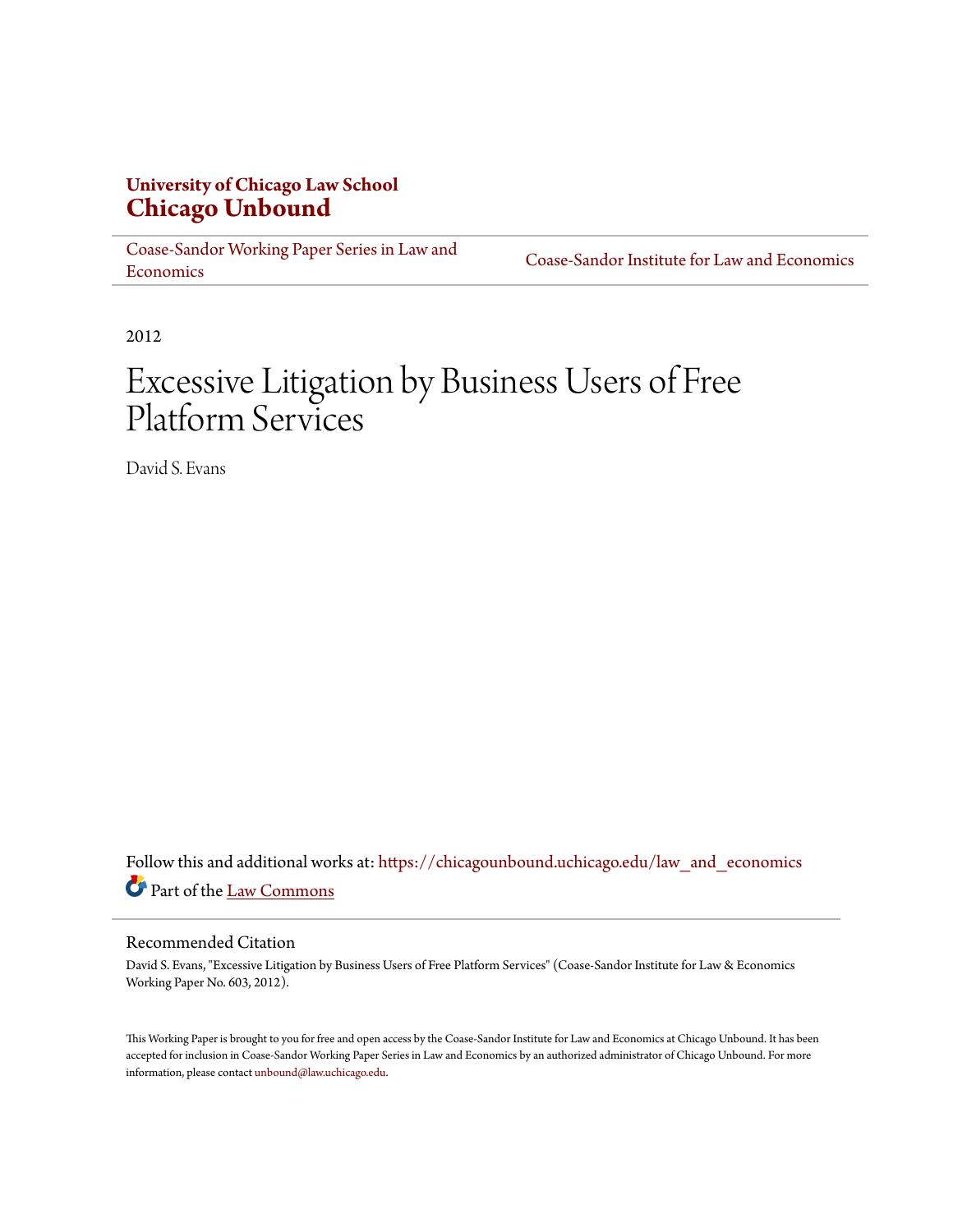# **Excessive Litigation by Business Users of Free Internet-Platform Services**

*David S. Evans\**

August 7, 2012

#### **Abstract**

In the last decade a number of Internet-based multi-sided platforms have emerged that provide free services to, in some cases, millions of businesses. More such platforms are being spawned as the Internet-based economy grows. This Article argues that under current norms in adversarial proceedings, such as those involving competition policy, these platforms are likely to face large numbers of complaints in multiple jurisdictions, a substantial likelihood that at least one of these complaints will result in a false-positive decision against the platform, and material risk of a false-positive decision that results in catastrophic consequences. These effects result from a combination of business users of free services receiving a free litigation option they can pursue if they have any complaints; an adverse-selection problem that results from free services being particularly attractive to start-ups that do not have or want to invest capital in their businesses; and the sheer number of free-business users resulting in a high cumulative probability of at least one falsepositive decision. After documenting these phenomena, this Article argues that government policymakers, including competition authorities and courts, should adopt a heightened level of scrutiny concerning complaints from free business users. This heightened level of scrutiny is necessary to counteract the impact of excessive litigation on innovation by multi-sided platforms.

 $\mathcal{L}_\text{max} = \frac{1}{2} \sum_{i=1}^n \mathcal{L}_\text{max} = \frac{1}{2} \sum_{i=1}^n \mathcal{L}_\text{max} = \frac{1}{2} \sum_{i=1}^n \mathcal{L}_\text{max} = \frac{1}{2} \sum_{i=1}^n \mathcal{L}_\text{max} = \frac{1}{2} \sum_{i=1}^n \mathcal{L}_\text{max} = \frac{1}{2} \sum_{i=1}^n \mathcal{L}_\text{max} = \frac{1}{2} \sum_{i=1}^n \mathcal{L}_\text{max} = \frac{1}{2} \sum_{i=$ 

<sup>\*</sup> Chairman, Global Economics Group; Lecturer, University of Chicago Law School; Visiting Professor and Executive Director of the Jevons Institute, University College London. I would like to thank Keith Hylton, Elisa Mariscal and Richard Schmalensee for helpful comments; Lauren Chiang, Steven Joyce, Jacqueline Murphy, and Vanessa Zhang for excellent research help; and Google for research funding. None of these individuals or entities necessarily agrees with me and I retain sole ownership of any errors.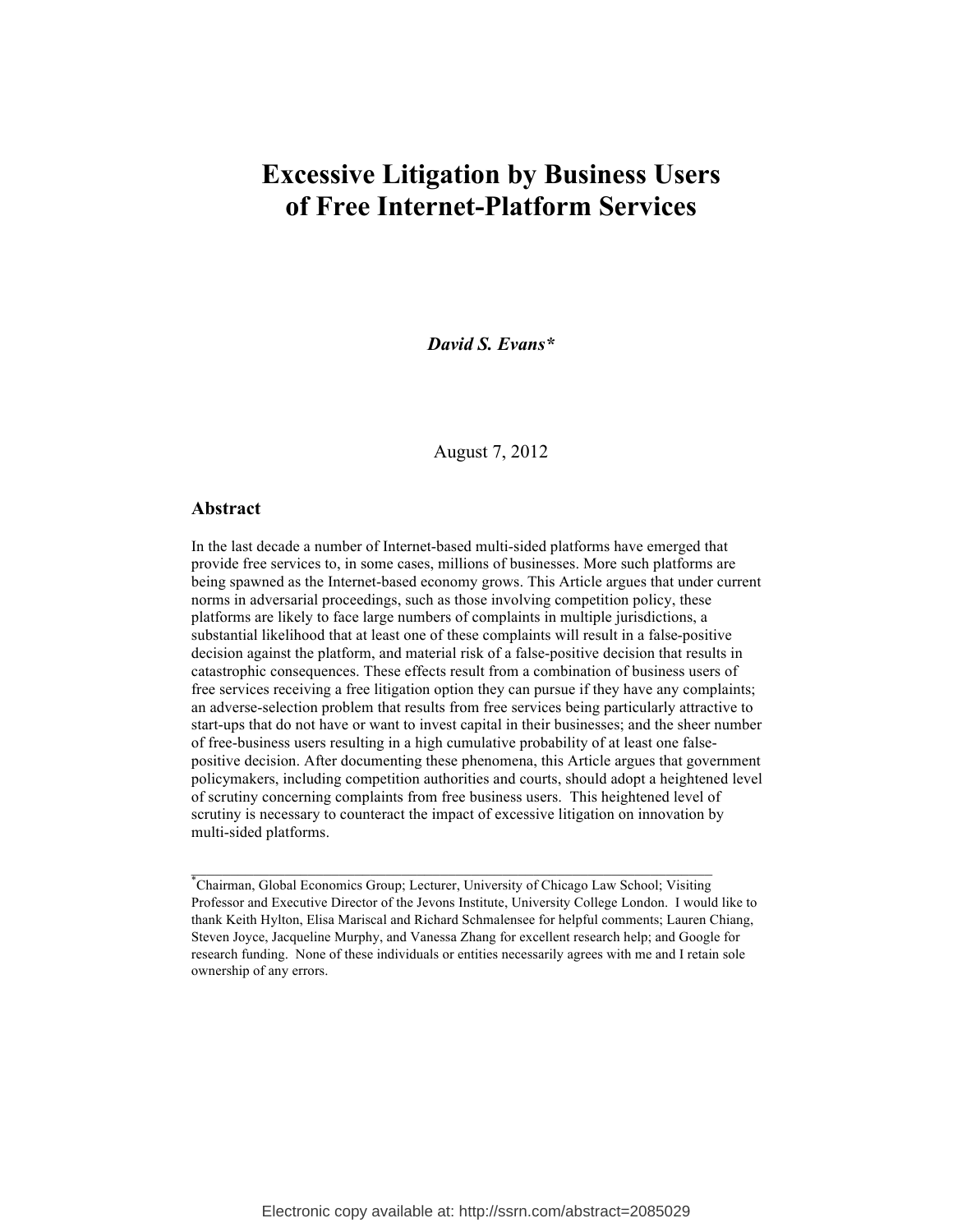#### **I. INTRODUCTION**

Over the last several decades many multi-sided platforms have emerged that provide free services to large numbers of businesses worldwide. These include the Apple and Android mobile operating systems; the Google, Baidu, Yahoo, and Bing search engines; the Facebook, Twitter, and Google+ social networks; and the PayPal X payments software development platform. The number of businesses that receive free services from these platforms range from the thousands in the case of PayPal to the tens of millions in the case of Google.

More than 37 million businesses, public figures, brands, and charities had, for example, Facebook fan pages with 10 or more fans at the end of  $2011<sup>1</sup>$  Companies use these pages to communicate with their fans and attract new ones. McDonald's, for example, had more than 12 million fans as of the beginning of  $2012<sup>2</sup>$  Facebook does not charge these entities for having fan pages.

Businesses that receive free services sometimes object when the platform takes actions that these businesses perceive reduce the value of the free services to them. In some cases their ire has resulted in private litigation, complaints to competition authorities, lobbying for government investigations, and advocating regulation of the platform. A common complaint by business users is that the platform has violated various competition laws. Baidu, Facebook, Google, Microsoft, and Twitter have, for example, all faced complaints by business users of their free-platform services that allege these platforms violated the competition laws<sup>3</sup> of the various jurisdictions. 4

<sup>&</sup>lt;sup>1</sup> Facebook Inc., Registration Statement (Form S-1), at 75 (Feb. 1, 2012).<br><sup>2</sup> Fans could, among other things, go to McDonald's fan page and play "The Quest for the Golden McRib." That was one of the ways the hamburger chain used its fan page to engage people and promote its products. McDonald's Facebook page,

http://www.facebook.com/McDonalds (last visited Feb. 21, 2012).<br><sup>3</sup> In addition to laws against monopolization (Section 2 of the U.S. Sherman Act) and abuse of dominance (Article 102 TFEU), competition laws for the purpose of this article include unfair competition, and deceptive practices, such as under Section 5 of the Federal Trade Commission Act (FTC Act), Ch. 311, §5, 38 Stat. 719, *codified at* 15 U.S.C. §45(a), various US state laws such as the California Unfair Competition Law, laws of various EU Member States concerning unfair competitive practices, and similar laws in other jurisdictions. 4 The following cases involve allegations by business users of free multi-sided

platform services that the platform violated the competition laws, often as well as other laws, of one or more jurisdictions. *See*, *e.g.,* Opinion by Beijing No. 1 Intermediate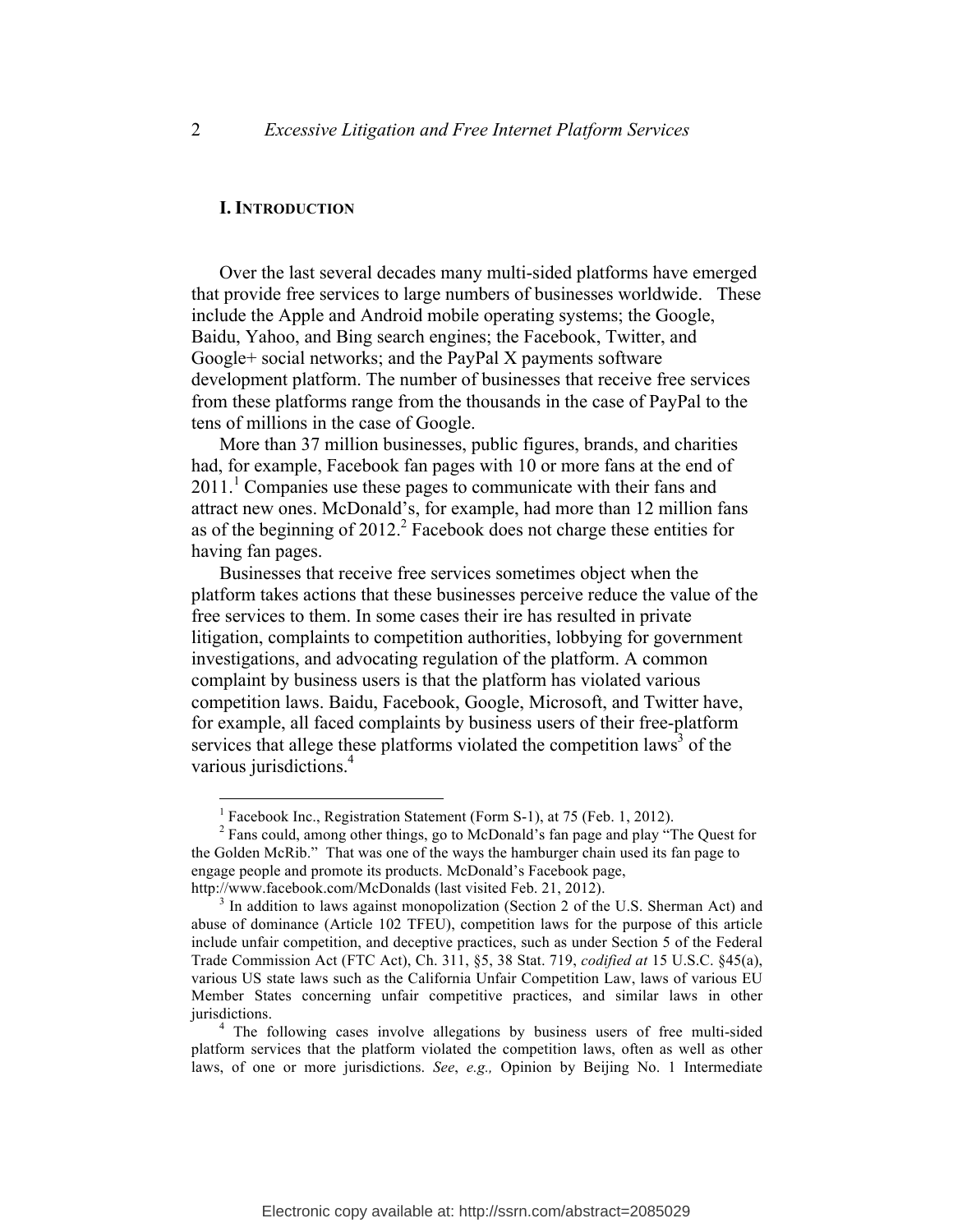The volume of complaints over free platform services is likely to increase. The number of businesses that use existing free platform services is growing. For example, the number of smart phone applications for the iPhone and Android software platforms increased by about 75 percent between 2010 and 2011.<sup>5</sup> Around 28 percent of iPhone Apps and 57 percent<sup>6</sup> of Android applications do not generate any revenue for the platform.<sup>7</sup> More multi-sided platforms are likely to start as a result of the

1

People's Court, Civil Case No. Yizhongminchuzi 845/2009 [Renren v. Baidu]*;* Case T‑ 201/04 R, Microsoft v. Comm'n, [2004] E.C.R. II‑4463 (alleging Baidu reduced Renren's website search rankings in violation of the Chinese Anti Monopoly Laws); *KinderStart.com*, *LLC v. Google, Inc*., No. C 06-2057 JF (N.D. Ca. Mar. 16, 2007) (alleging Google reduced Kinderstart's website search rankings in violation of Section 2 of Sherman Act); Complaint, Sambreel Holdings LLC vs. Facebook, Inc., No. 12 CV 0668 W KSC (S.D. California, March 19, 2012) (alleging Facebook sought to reduce user and advertiser use of the Sambreel's Yontoo Platform in violation of U.S. and California competition laws). *See also* Jhon Ribeiro, *Facebook Faces Antitrust Suit From Advertisement-Sponsored Skins Developer*, PCWORLD (Mar. 20, 2012), *available at* http://www.pcworld.com/businesscenter/article/252189/facebook\_faces\_antitrust\_suit\_fro m advertisementsponsored skins developer.html; Aldridge v. Microsoft Corp., 995 F. Supp. 728 (S.D. Texas, 1998); Aldridge v. Microsoft Corp., 995 F. Supp. 728 (S.D. Texas, 1998). Jeff Bliss & Brian Womack, *FTC Begins Twitter Antitrust Inquiry*, BLOOMBERG (July 1, 2011), http://www.bloomberg.com/news/2011-07-01/ftc-said-to-have-begunantitrust-inquiry-into-twitter-s-developer-policies.html (concerning FTC investigation over Twitter's policies toward developers). <sup>5</sup> From about 330,000 in 2010 to about 575,000 in 2011. Dean Takahashi, *Apple's App* 

*Store crosses 300,000 apps,* VENTUREBEAT (Oct. 16, 2010),

http://venturebeat.com/2010/10/16/apples-app-store-crosses-300000-apps.html (last visited Mar. 13, 2012); Robin Wauters, *Google: Android Market now serving 30,000 apps,*

TECHCRUNCH (Mar. 16, 2010), http://techcrunch.com/2010/03/16/google-android-marketnow-serving-30000-apps.html (last visited Mar. 14, 2012); Stan Schroeder, *Apple's 500,000 Approved iOS Apps by the Numbers*, MASHABLE (May 24, 2011),

http://mashable.com/2011/05/24/app-store-500000-apps (last visited Mar. 13, 2012); David Goldman, *Taking down the Apple and Google smartphone duopoly*, CNNMONEY (Mar. 10, 2011),

http://money.cnn.com/2011/03/09/technology/wac\_wholesale\_applications/index.htm

(last visited Mar. 16, 2012). The numbers are estimates as Apple and Android do not make the number of apps publically available. *See* Robin Wauters, *Google: Android Market now serving 30,000 apps,* TECHCRUNCH (Mar. 16, 2010),

http://techcrunch.com/2010/03/16/google-android-market-now-serving-30000-apps.html (last visited Mar. 16, 2012); Brennon Slattery, *App Overload: Apple Passes 300k Apps ,* PCWORLD (Oct. 18, 2010),

http://www.pcworld.com/article/208070/app\_overload\_apple\_passes\_300k\_apps.html (last visited Mar. 13, 2012).<br><sup>6</sup> Robin Wauters, Distimo: 57% of Andriod Apps Are Free Vs. 28% of iPhone Apps,

TECHCRUNCH (Mar. 21, 2012), http://techcrunch.com/2010/07/05/distimo-june-2010/ (last visited April 2, 2012). <sup>7</sup> Apple and Google charge developers a commission for sales of paid applications

through their respective stores. *See* iOS Developer Program: Program Enrollment,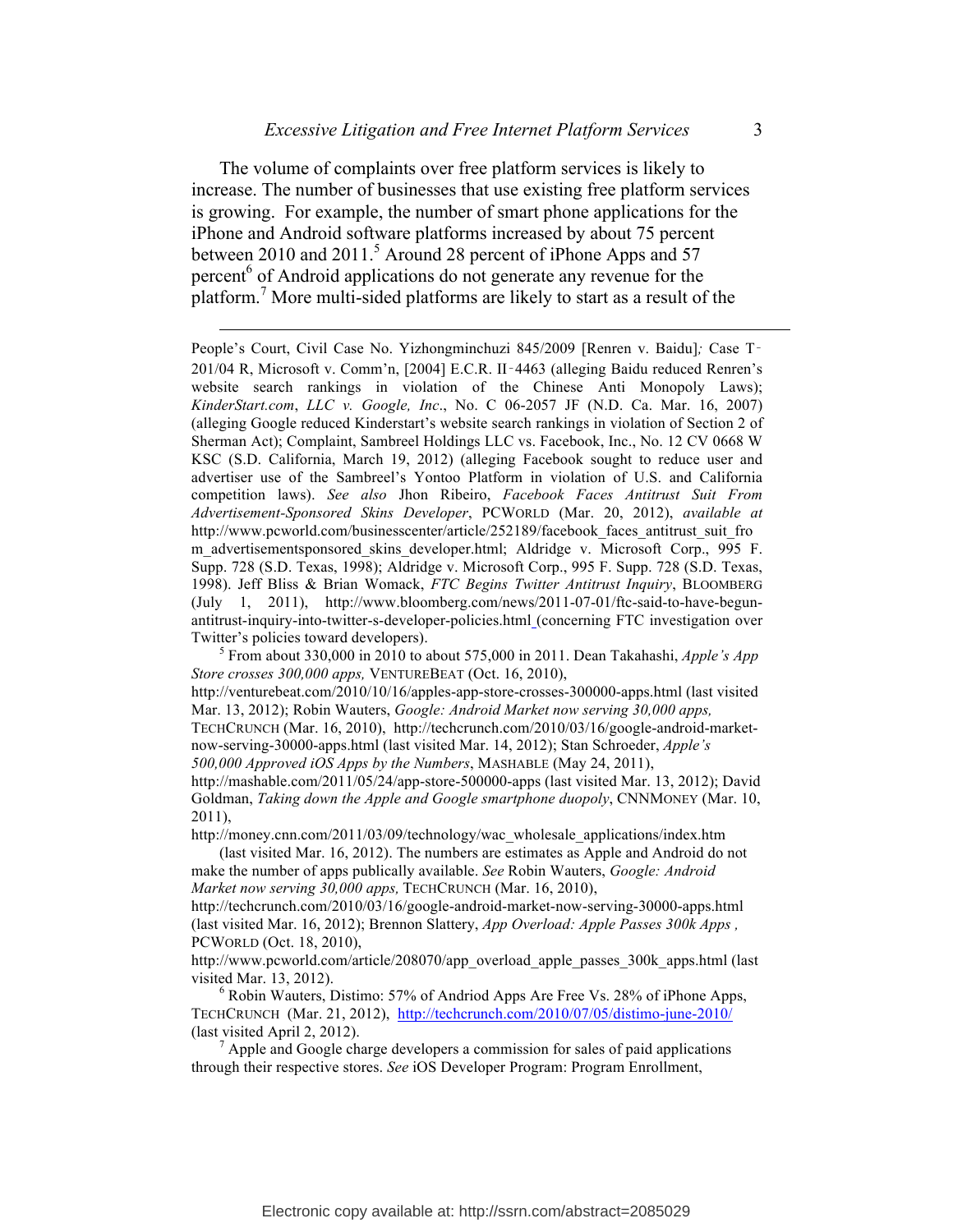spread of broadband, the rise of cloud computing, and advances in other technologies. Some of these will provide free platform services to businesses. The global reach of the leading platforms means that the complaints by business users will occur in many jurisdictions around the world; that in turn will result in uncoordinated and differing approaches by these regulators and ensuring uncertainty which could depress investment in these platforms.

It is ironic that giving services away could lead to so much contention. But it is not surprising. Several of these platforms have large shares in the categories of service they provide in many countries. Those metrics provide a starting point for complainants to argue that these platforms are dominant firms with significant market power. $8$  These platforms also provide business users with access to customers thereby making it possible for complainants to argue that these platforms are essential facilities or should be treated under a common carrier standard and subjected to regulation. <sup>9</sup> Multi-sided platforms, and the businesses that use them, sometimes offer services that have ostensible similarities so that complainants can argue that the effect, and the motive, for the changes in business practices is to exclude competitors and thereby monopolize a market.<sup>10</sup>

Some or all of these claims could be true in particular circumstances. This Article argues, however, that successful multi-sided platforms that provide free business services are subject to "excessive litigation"<sup>11</sup> that can

Approximately half of the U.S. population actively uses Facebook. While Facebook has not disclosed revenue data, it is estimated that Facebook controls well over 50% of the market for virtual goods offered in social gaming. Thus, Facebook exercises *monopoly power* in that market."). <sup>9</sup> *See* Class Action Complaint at 19, *KinderStart.com, LLC v. Google, Inc*., No. C 06-

2057 JF (N.D. Cal. Mar. 16, 2007).<br><sup>10</sup> For example, KinderStart, a site that curated content related to parenting, claimed

that it competed with Google in search. *See* Second Amended Class Action Complaint at 7, *KinderStart.com, LLC v. Google, Inc.*, No. C 06-2057 JF (N.D. Cal. Mar. 16, 2007).<br><sup>11</sup> Excessive litigation means more litigation than is socially optimal. A socially

optimal legal system will result in "bad" complaints—ones that an all-knowing power would recognize are not valid—simply because the legal system has imperfect information and transactions costs. The problems identified here result in more bad complaints being brought. If the legal authorities fail to account for these effects, there will be more false

https://developer.apple.com/support/ios/enrollment.html (last visited Feb. 23, 2012); Android Market for Developer: Transaction Fees,

https://support.google.com/androidmarket/developer/bin/answer.py?hl=en&answer=11262 <sup>2</sup> (last visited Feb. 23, 2012). <sup>8</sup> *See, e.g.*, Consumer Watchdog Complaint, Request for Investigation, Injunction, and

Other Relief, In the matter of Facebook, Inc. and Facebook Credits (Jun. 28, 2011), *available at* 

http://www.consumerwatchdog.org/resources/cwd\_ftc\_facebook\_credits\_complaint-3.pdf, at 2 ("Facebook is the largest and by far the dominant social network on the planet.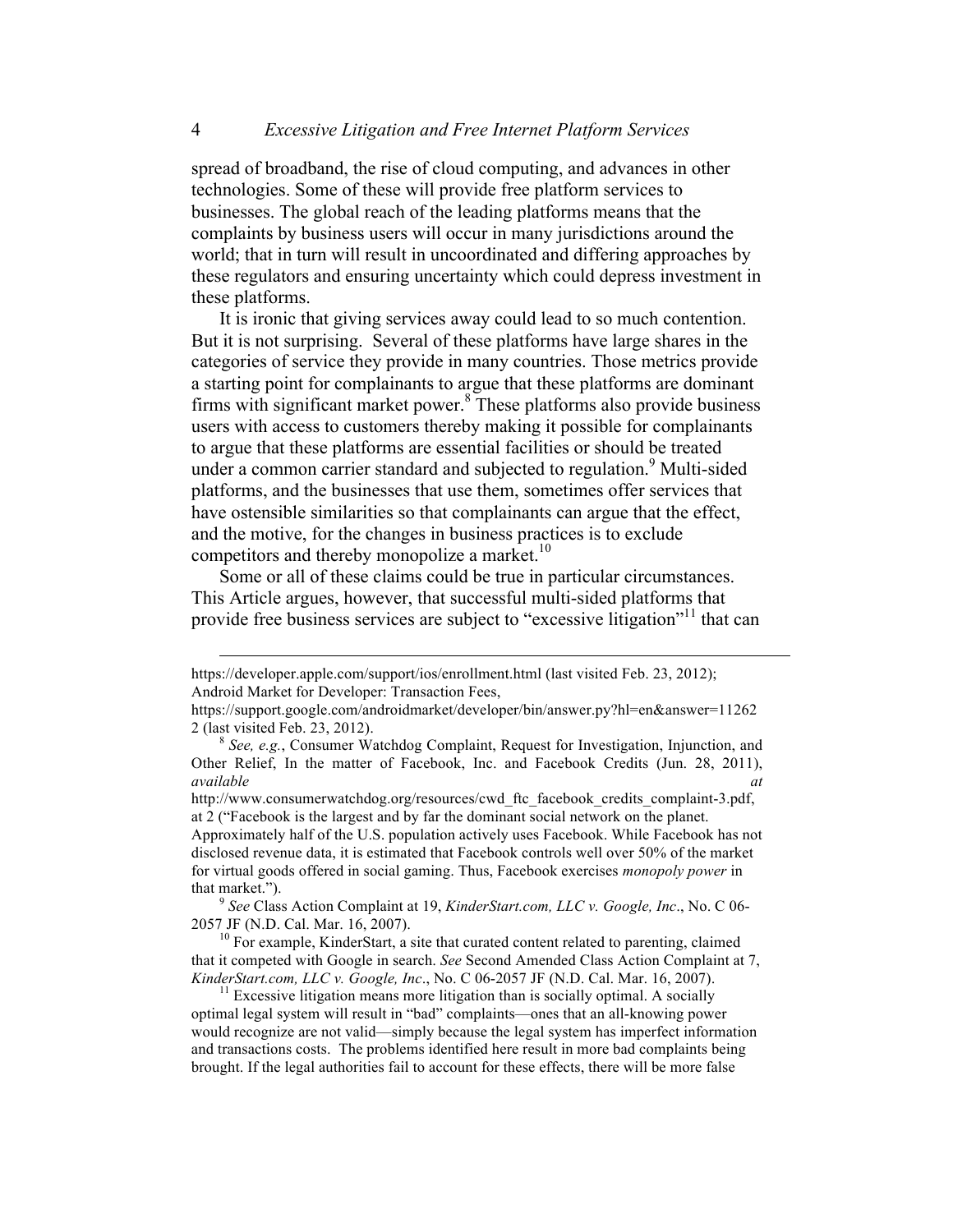result in false-positive decisions as a result of three mutually reinforcing phenomena.

The first phenomenon involves the litigation option. Businesses that use platform services obtain an option to sue that platform or to advocate policies that could impose significant costs on the platform.<sup>12</sup> As the platform becomes more successful there is an increasing chance that courts or competition authorities would find that the platform is a dominant firm or that legislators would find appealing arguments that the platform should be regulated or otherwise restrained. Moreover, as the platform becomes more successful the business user has a higher chance of obtaining damages, the benefits of behavioral remedies imposed on the platform, or concessions and money from the platform as part of a settlement. The value of the litigation option therefore increases with the success of the platform.

The second phenomenon concerns large numbers. Several of the webbased multi-sided platforms attract millions of businesses. That is a consequence of their global reach, the types of services they are offering, and the attractiveness of free services. As the size of the affected population increases, a larger number of businesses are likely to believe they have been negatively affected by changes in platform policies concerning free services and pursue litigation or other adversarial proceedings. Moreover, it only takes one successful claimant to impose substantial costs on a multi-sided platform. If a claimant can persuade a competition authority, for example, to pursue a claim the platform could be subject to years of investigation and distraction of management time. Each claimant can impose a low probability of a catastrophic event such as a decision by a competition authority or court to break up the firm or subject it to long-term oversight or regulation. Multi-sided platforms can therefore face relatively high probabilities of catastrophic events as these low probabilities are aggregated across more potential claimants.

The third phenomenon is adverse selection. Free-platform services are, all else equal, relatively more attractive to entrepreneurs that cannot secure

other legal theories. The difference here is that buyers are obtaining that option for free.

positives (that is, wrong findings of guilt), which would discourage investment in free platform services and induce platforms to avoid improvements desired by users simply because it might harm some firms' business models. Previous papers have compared the social and private incentives to sue, e.g., Steven Shavell, *The Social Versus the Private Incentive To Bring Suit in a Costly Legal System*, 11 J. Leg. Stud. 333 (1982), and have noted that private incentives may lead to too much or too little litigation. However, Shavell's model assumes that courts never make errors in assigning liability and that loss prevention activities by the defendant are always socially desirable. In contrast, this article examines factors specific to free platform services that lead to more bad complaints, and stresses the danger that false positives can cause in such a context. <sup>12</sup> Buyers always have an option to sue for product liability, breach of contract, or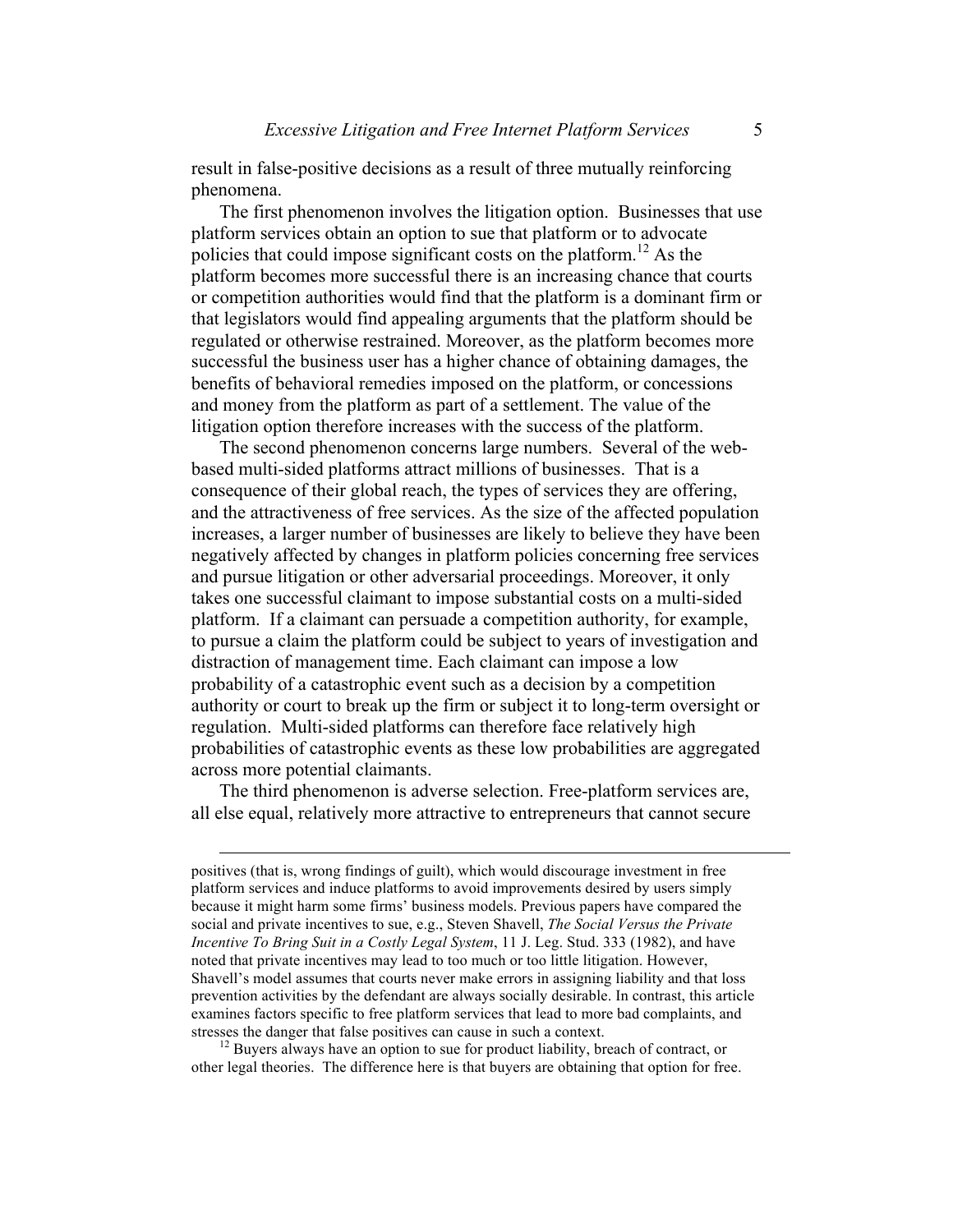funding. Investors are more likely to fund entrepreneurs that have better prospects of success. As a result, platforms that provide free services will tend to attract entrepreneurs that are relatively more vulnerable and relatively more likely to fail. Free platform services are also relatively more attractive to entrepreneurs who are less confident in their own prospects for the same reasons. They have to put up less of their own money when they rely on free platform services. They will tend to sort themselves into businesses that involve less financial commitment. These entrepreneurs are also more likely to fail assuming that their expectations on their prospects are correct. As a result of adverse selection, the businesses that rely on free platform services are more likely to encounter business problems. Some of these businesses may seek to obtain compensation or beneficial changes in the platform's terms by pursuing a government intervention by, for example, filing an antitrust complaint or threatening to do so.<sup>13</sup>

These three phenomena compound each other. Applied to a very large population of businesses the use of the litigation option combined with the adverse-selection problem can result, on average, in many opportunistic complaints that consume management time, that result in a significant likelihood of one or more false-positive decision against that platform, and pose a material risk of a catastrophic decision.

Multi-sided platforms may engage in anticompetitive practices or unfair business practices behavior just like any firm. Competition authorities, for example, should therefore maintain vigilance over these firms given their economic significance. The litigation option, adverse selection and large number phenomena suggest, however, that public authorities should be more skeptical of businesses whose complaints stem from using free services provided by multi-sided platforms. In particular, it implies that courts and competition authorities, for example, should impose a heightened standard of review for these complaints in order to better balance false positives and false negatives.

This heightened review is desirable because it reduces the negative feedback effect between adversarial proceedings and business behavior. The adverse selection and large number phenomena increase the likelihood that offering free business services will result in a false positive decision by governmental bodies with catastrophic consequences. At the margin, those combined phenomena deter platforms from providing free business services or making efficient changes in their free business services. Heightened review helps reduce those negative incentives. It reduces the value of the

<sup>&</sup>lt;sup>13</sup> There are many reasons why well-funded highly able businesses may find it profitable to use free platform services. The point here is that the offer of free platform services will tend to attract entrepreneurs that lack funding and that these entrepreneurs would be expected *a priori,* to have less successful businesses.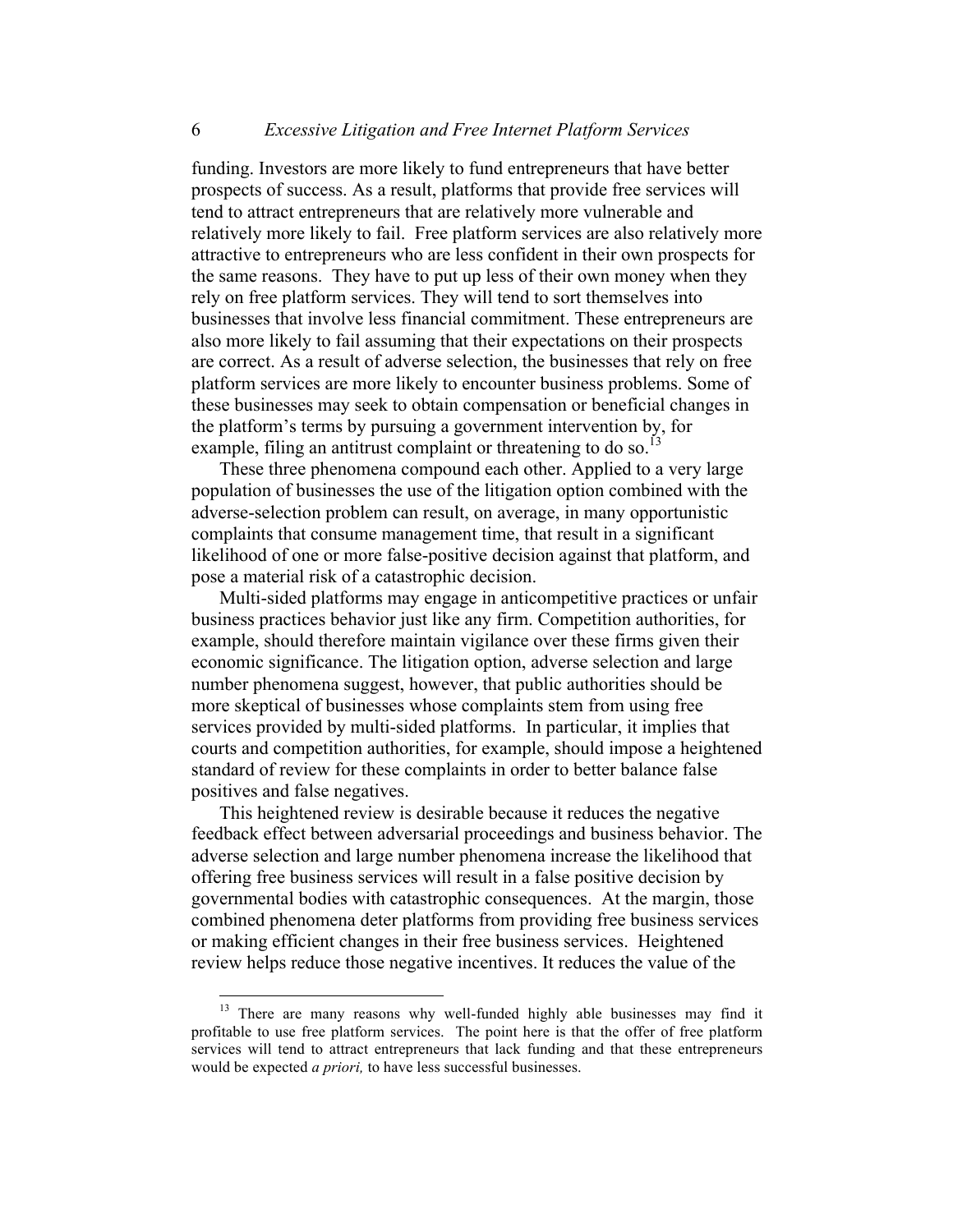option value of litigation and therefore reduces the incentives for entrepreneurs to rely excessively on free platform services.

This Article explains these three phenomena and how they lead to excessive litigation (or other government interventions) against multi-sided platforms that provide free business services. It also proposes an approach that competition authorities and courts could use for reducing the social welfare losses from these phenomena. The principles behind this heightened review could be applied in other settings including legislative considerations of whether to impose common carrier regulation or adversarial proceedings involving unfair business practices.

Section II summarizes the economic motivations for providing platform services for free, or at a price that is less than the cost of providing them. In most cases, the services are provided for free because they help attract other platform participants that pay. Section II also documents that multi-sided platforms provide free services to large numbers of businesses.

Section III describes two businesses that follow similar business models but made diametrically opposed decisions on relying on free platform services—in this cases search engines. It then examines how businesses balance the benefits of using a free platform against the risks of the platform changing the terms of the deal. It shows how this can result in an adverse selection problem by which platforms attract entrepreneurs that have high likelihoods of failure.

Section IV describes the litigation option, large number and adverse selection phenomena in more detail. It shows how these phenomena work together to make multi-sided platforms vulnerable to many complaints by users of free business services.

Section V presents empirical support for the litigation option, large number, and adverse-selection phenomena. It is based on an analysis of companies that have complained that Google has violated the competition laws by altering search rankings or the presentation of search results for these companies.

Section VI considers the interaction between the adverse selection, litigation option and large number phenomena on social welfare. It shows that the combination of these three phenomena could impose significant costs on the economy as a result of reduced innovation.

Section VII proposes imposing a heightened burden on businesses that bring antitrust complaints stemming from their use of free business services. The approach involves adjusting judgments on the merits of complaints given the adverse selection, litigation option and large number problems and using multiple objective criteria for fine-tuning decisions on procedure and merit. While this Article focuses on antitrust complaints the heightened review presented in that context could be applied in other adversarial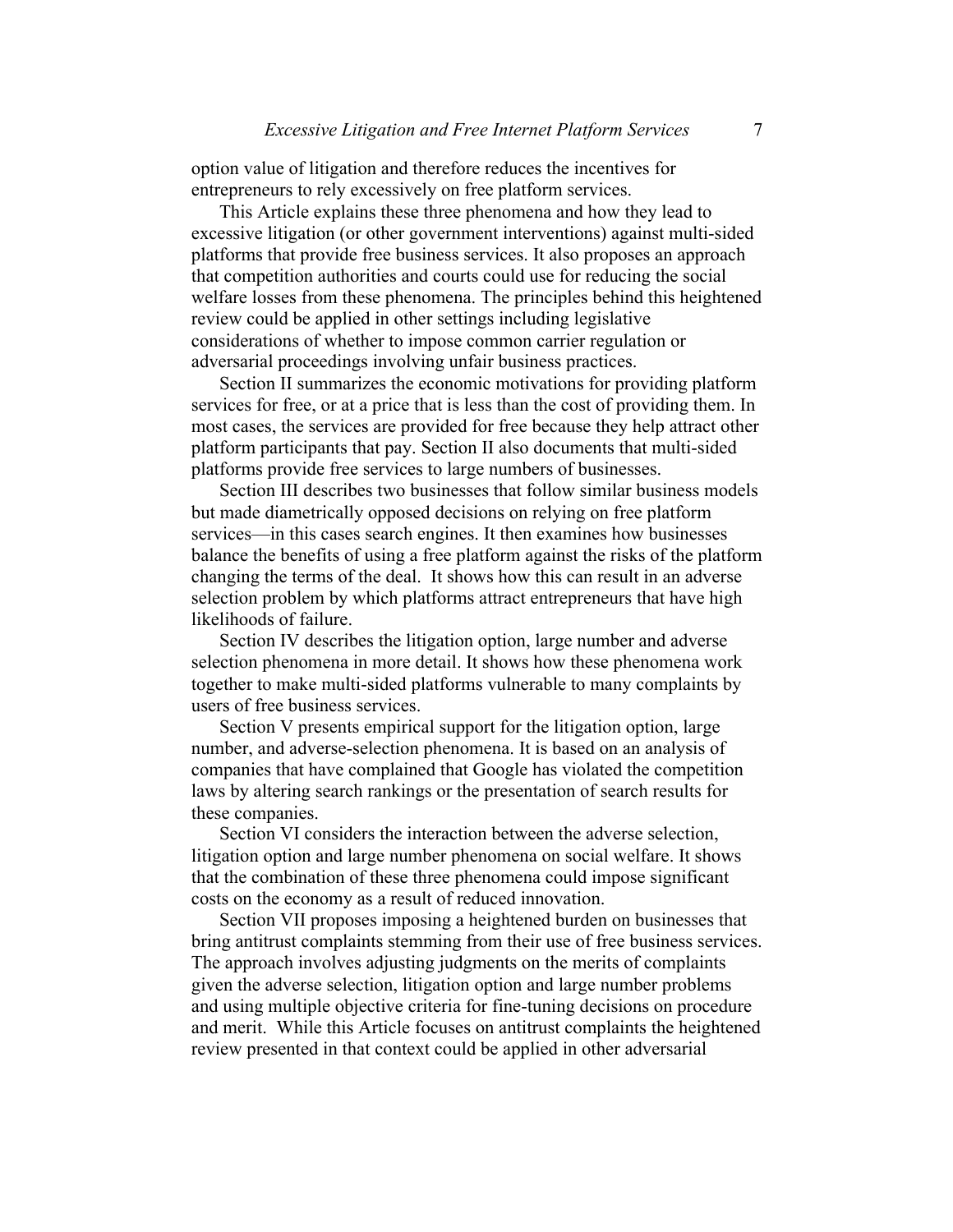settings as well.

Section VIII makes some concluding remarks.

#### **II. MULTI-SIDED PLATFORMS AND FREE SERVICES**

A multi-sided platform provides a place for people and businesses to find each other, engage in interactions, and exchange value.<sup>14</sup> A shopping mall operator, for example, provides a place for stores and shoppers to get together and transact. After developing the mall, it rents out space to stores and encourages shoppers to visit.<sup>15</sup> Many other industries provide services based on multi-sided platforms. Payment card networks such as American Express provide platforms that enable merchants and cardholders to transact. Media businesses such as *The New York Times* help connect buyers (viewers) and sellers (advertisers). Software platforms such as the Android OS help connect users, hardware markers, and applications developers.16 Social networks typically provide a place for senders and receivers of messages to interact; enable advertisers to present messages to these senders and receivers; and make the social graph available to application developers such as social game providers. $17$ 

Multi-sided platforms generate value by reducing transactions costs between members of two or more groups that could benefit from getting together. They do that by reducing the costs of finding trading partners, increasing the quality of the matching between these partners, and lowering the costs of exchange. A shopping mall does that by reducing the travel costs for shoppers who can visit several stores in trip and reducing the cost of obtaining customers for the retail stores that benefit from the aggregation of customers. Sometimes the reduction in transactions costs results directly

 <sup>14</sup> *See* David S. Evans & Richard Schmalensee, *The Industrial Organization of Markets with Two-Sided Platforms*, *in* 1 ISSUES IN COMPETITION LAW AND POLICY 151 (W. Dale Collins ed., 2008); Glen E. Weyl, *A Price Theory of Multi-Sided Platforms*, 100(4) AM. ECON. REV. 1642 (2010).<br><sup>15</sup> Shopping malls can be physical places such as Simon Properties' Copley Place mall

in Boston or virtual places such as the Payvment mall on Facebook. Payvment provides software that enables merchants to operate stores on their fan pages on Facebook. It then makes these virtual stores available on the Payvment fan page on Facebook which then operates as a virtual mall. *See* Shopping Mall by Payvment,

http://www.facebook.com/payvment?v=info (last visited Feb. 22, 2012).<br><sup>16</sup> INDUSTRIAL ORGANIZATION AND THE DIGITAL ECONOMY, 32 (Gerhard Illing & Martin Peitz eds. 2006).

<sup>&</sup>lt;sup>17</sup> *See*, *e.g.*, Facebook Developers, http://developers.facebook.com (last visited Feb. 22, 2012).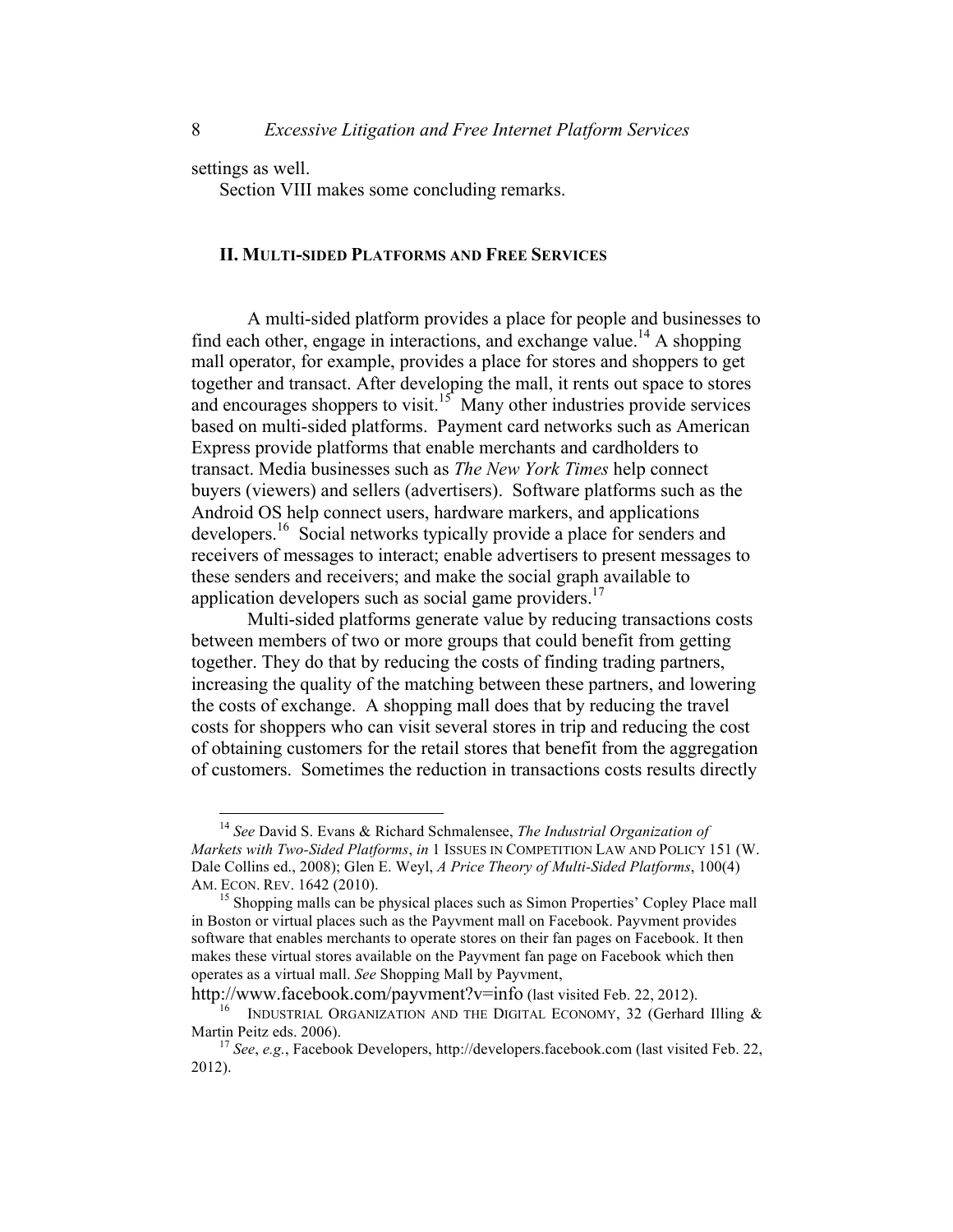or indirectly in the provision of new products and services. Software platforms such as Windows have lead to the creation of innovative applications while media properties such as CBS have spawned innovations in entertainment for the purposes of attracting viewers.

The cost of creating a multi-sided platform has declined substantially as a result of the information-technology revolution. The expansion of the Internet, the increased deployment of broadband and wireless, reductions in hardware costs, and advances in software technology have lowered the cost of creating virtual platforms for connecting people and businesses. It has also made it possible for web-based platforms to expand globally very quickly.

Each distinct group served by a multi-sided platform is often called a platform "side". For instance, retailers and shoppers are the two "sides" of the shopping mall platform. It is common for platforms to offer services to members on one side for free or at prices that do not recover the direct variable costs of providing these services as shown next.

# *A. Free Platform Services*

Facebook provides many services for free. As of early 2012 there were more than 800 million active users each month.<sup>18</sup> These users had access to web pages created by Facebook and a variety of tools that helped them communicate with their friends on Facebook. The typical user has about 130 friends<sup>19</sup> and spends on average 7 hours and 46 minutes a month<sup>20</sup> on Facebook. They do not pay anything for these services. Most major companies have set up fan pages<sup>21</sup> for which they pay nothing.<sup>22</sup> Facebook also operates a software development platform that enables companies to develop applications that use the social graph.<sup>23</sup> As of January 2012 more than 7 million applications and websites were integrated into Facebook.<sup>24</sup> Facebook does not, as a general matter, charge developers

<sup>&</sup>lt;sup>18</sup> Facebook Newsroom, Company Info, Fact Sheet, Statistics, http://www.facebook.com/press/info.php?statistics (last visited Feb. 22, 2012).

<sup>&</sup>lt;sup>19</sup>See Friends & Frenemies: Why We Add and Remove Facebook Friends, NM Incite (Dec. 19, 2011), http://www.nmincite.com/?p=6051(last visited Mar. 10, 2012).<br><sup>20</sup>*August 2011 – Top US Web Brands*, Nielsen Wire (Sept. 30, 2011),

http://blog.nielsen.com/nielsenwire/online\_mobile/august-2011-top-us-web-brands (last visited Mar. 15, 2012). <sup>21</sup> Facebook Pages, http://www.facebook.com/pages/learn.php (last visited Feb. 22,

<sup>2012).</sup> <sup>22</sup> Facebook Media Kit, Building Your Business with Facebook Pages, *available at*

<sup>&</sup>lt;sup>23</sup> See Facebook Developers, *supra* note 17.<br><sup>24</sup> Facebook, Inc., Registration Statement (Form S-1), at 75 (Feb. 1, 2012).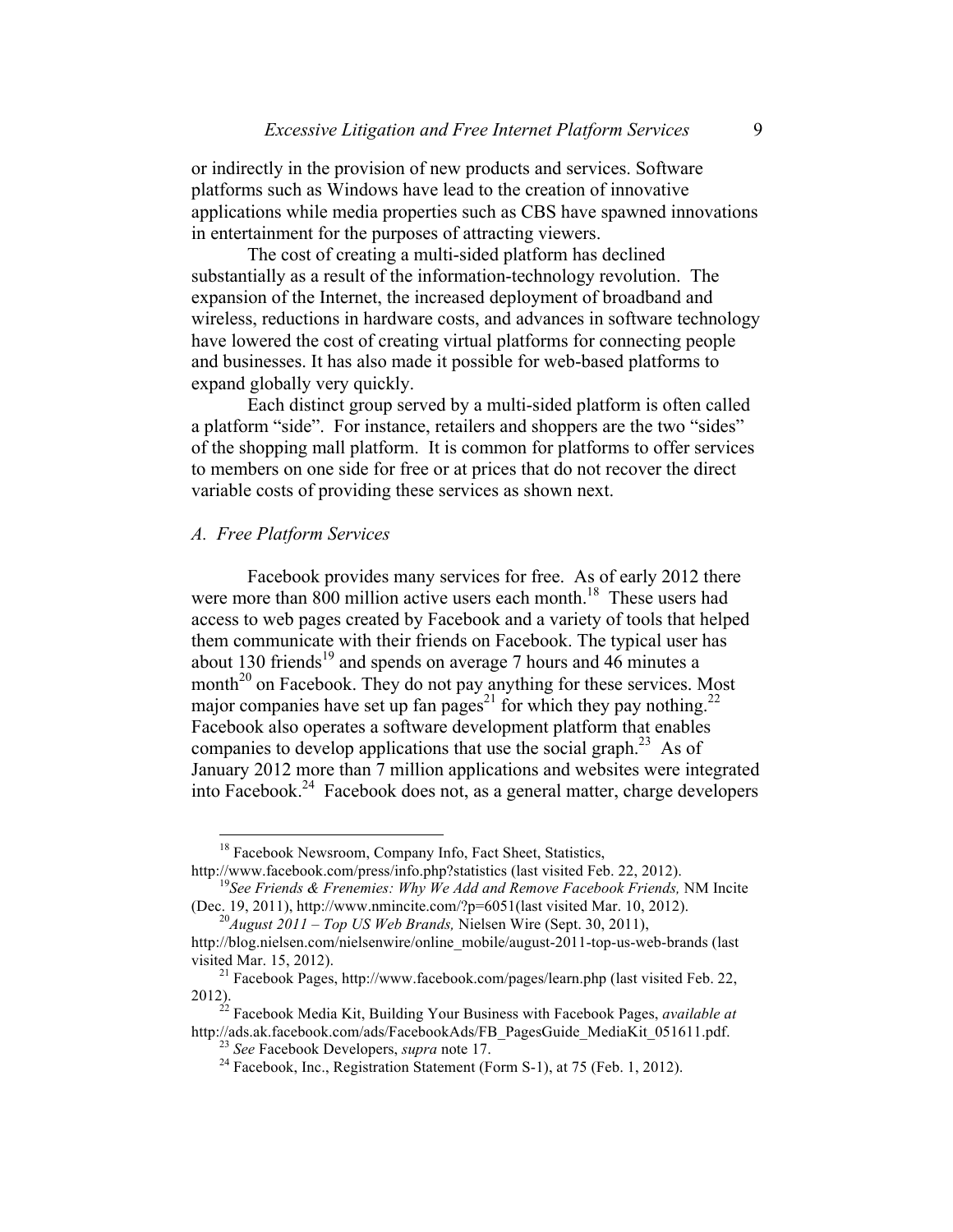for access to its platform. As of 2012 Facebook had two primary sources of revenue. It sells advertising spots on its page.<sup>25</sup> It also requires social games that use Facebook to accept payments using Facebook's virtual currency (Facebook Credits) and takes 30 percent of the credits when they were redeemed.<sup>26</sup>

Free is a common price for multi-sided platforms.<sup>27</sup> The following are examples:

- Access to physical and online shopping malls are free to shoppers.
- Access to APIs for many software development platforms, and the ability to sell the resulting applications for use with that platform, are often free to developers.
- Online search engines are free to the user.
- Listing services such as the "yellow pages" are free to the user.
- Transaction services for credit and debit cards are usually free for consumers or even subsidized with reward points.
- Many media are free to the user including free-television, freeradio, various free magazines and newspapers, and most webbased media.
- Receivers of money from money transmittal platforms do not pay.
- Press-release distribution services are free to media services.

Other platforms offer a price to one side that, while positive, does not typically exceed the marginal cost of serving those customers and therefore does not generate incremental profit. Examples include:

- Video game consoles sold to consumers.
- Many newspapers and magazines.
- Liquidity providers on financial exchanges.

Not all multi-sided platforms have unbalanced pricing structures. Some magazines such as *People Magazine* earn significant revenues from

<sup>25</sup> It sells targeted ads and charges advertisers a fee for every click the ad receives. <sup>26</sup> *See* Platform Policies: Facebook Credits Terms,

http://developers.facebook.com/policy/credits ("When you redeem Credits with us we will redeem them at the rate of \$0.10 per Credit, less a service fee of \$0.03 per credit redeemed.") (last visited Feb. 22, 2012). <sup>27</sup> *See* David S. Evans, *Some Empirical Aspects of Multi-sided Platform Industries*,

<sup>2(3)</sup> REV. NETWORK ECON. 191, 195 (2003).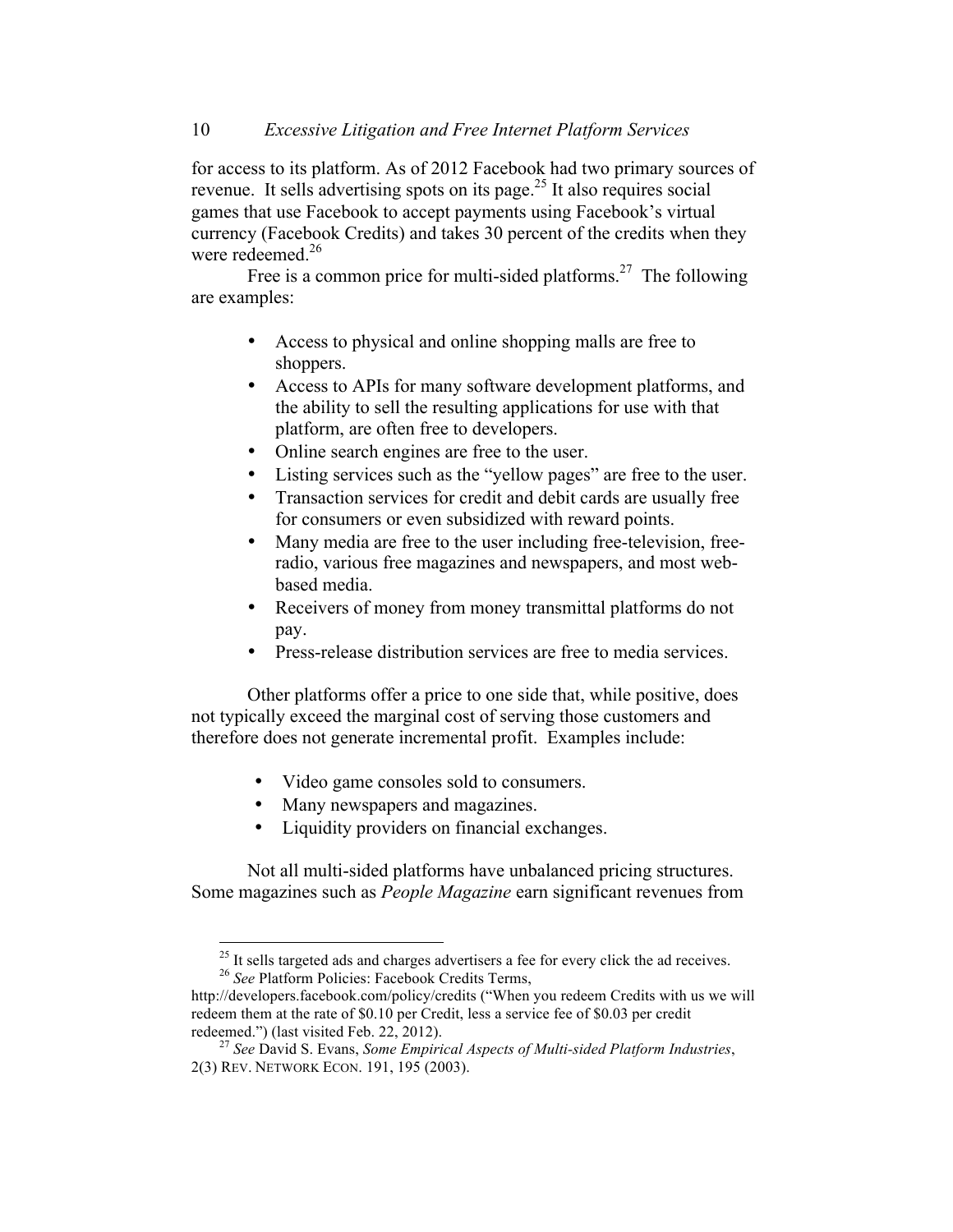both subscribers and advertisers<sup>28</sup> and dating platforms such as eHarmony charge men and women the same prices. $29$ 

# *B. Economic Reasons for Free Prices*

In the one-sided markets traditionally studied by economists, the profitmaximizing price is always greater than or equal to the marginal cost of production.<sup>30</sup> Economists have identified various exceptions to this rule.<sup>31</sup> Businesses sometimes price below cost to attract customers that will either buy profitable products when they visit the store or will become repeat customers who will buy profitable products in the future. Businesses may produce several complementary products. It is possible that a firm could maximize profit by selling one product at below marginal cost to stimulate the purchase of the complementary product at above marginal cost; this is the famous razor-blade strategy.32 Businesses could also price below cost for predatory reasons.<sup>33</sup> However, it is uncommon to observe products that are being provided for free for sustained periods of time in one-sided markets.

In multi-sided markets, economists have shown that the profitmaximizing price for one side can be below marginal cost including at or below zero as a matter of theory. <sup>34</sup> As a matter of fact, for many multi-sided platforms the price on at least one side is at or below marginal costs.<sup>35</sup>

Profit-maximizing prices can be at or below zero for one side because the low price attracts users on that side who increase the demand by the

http://papers.ssrn.com/sol3/papers.cfm?abstract\_id=1676444.<br><sup>33</sup> Patrick Bolton, Joseph P. Brodley & Michael H. Riordan (2000), *Predatory Pricing: Strategic Theory and Legal Policy*, 8 GEO. L.J., 88, 2239-2330 (2000).

 <sup>28</sup> *See* DAVID S. EVANS & RICHARD SCHMALENSEE, CATALYST CODE: THE STRATEGIES BEHIND THE WORLD'S MOST DYNAMIC COMPANIES 105 (2007).<br><sup>29</sup> eHarmony Membership Options,<br>http://www.eharmony.com/singles/servlet/about/membership (last visited Feb. 22, 2012).

 $10$ <sup>30</sup> See Dennis W. Carlton & Jeffrey M. Perloff, MODERN INDUSTRIAL ORGANIZATION 58-59 (4th ed., 2005) (stating that price equals marginal cost under perfect competition); *id*. at 89-93 (proposing that price is greater than marginal cost under monopoly).

<sup>31</sup> *See* David S. Evans, *Antitrust Economics of Free*, 7(1) COMP. POL'Y INT'L 71 (Apr.

<sup>2011).</sup> <sup>32</sup> *See* Randal C. Picker, *The Razors-and-Blades Myth(s)* (Univ. of Chicago Law & Econ., Olin Working Paper No. 532, 2010), *available at* 

*Strategic Theory and Legal Policy*, 8 GEO. L.J., 88, 2239-2330 (2000). <sup>34</sup> *See, e.g.,* Jean-Charles Rochet & Jean Tirole, *Platform Competition in Two-Sided Markets*, 1(4) J. EUR. ECON. ASS'N 990 (2003); Mark Armstrong, *Competition in two-sided markets*, 37(3) RAND J. ECON. 668 (2006). Schmalensee has shown for two of the leading models of two-sided markets that these below-cost prices arise when the demand functions of the two sides are sufficiently different from each other *See* Richard Schmalensee, *Why is Platform Pricing Generally Highly Skewed?*, 10(4) REV. NETWORK ECON. 1274 (2011). <sup>35</sup> *See* Evans, *supra* note 27, at 191, 193.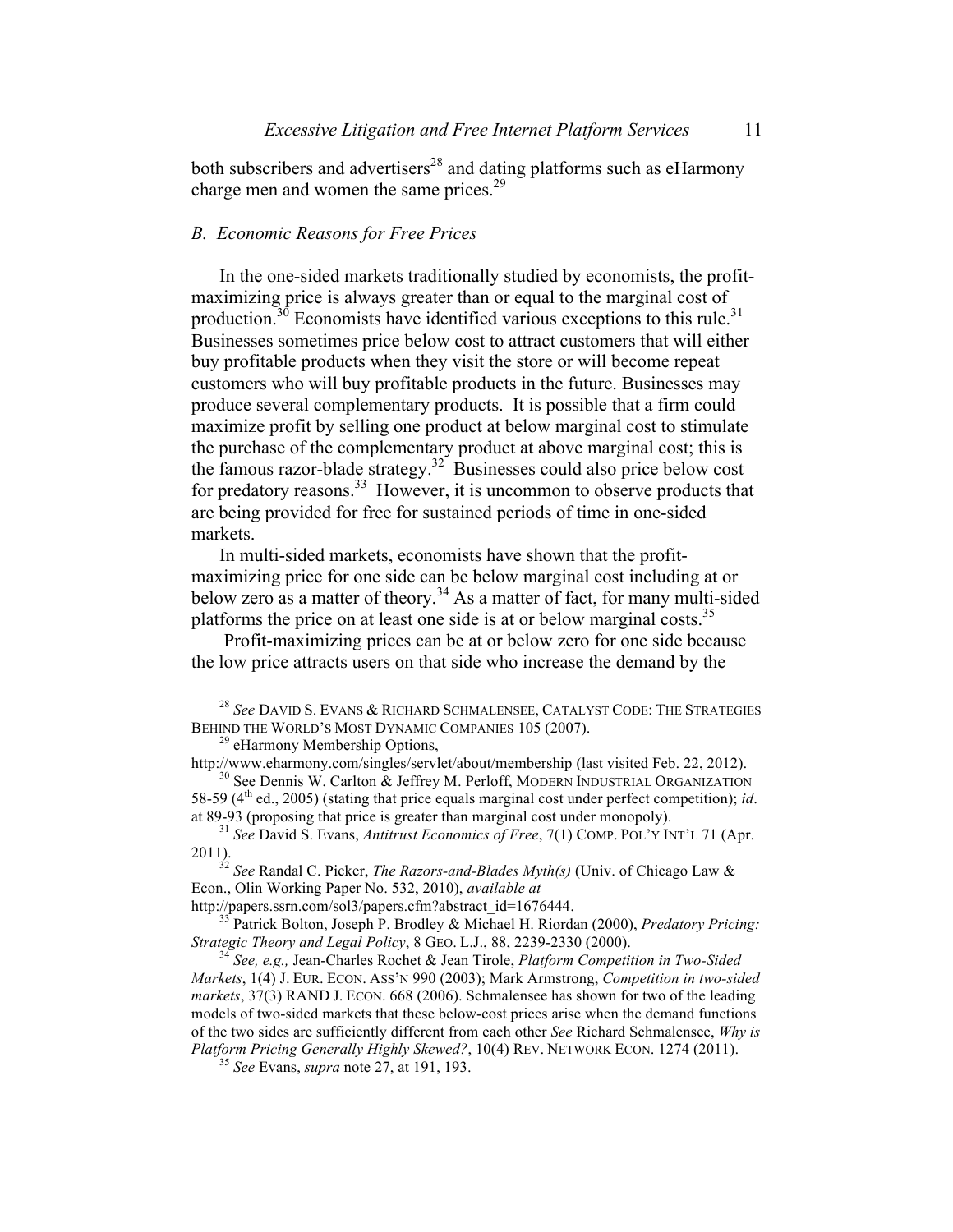other side. A newspaper, for example, gets more revenue from advertisers when it lowers its subscription price because it has more readers that advertisers want to reach. So long at the extra profit that it picks up from advertisers exceeds the profit that it loses from subscribers it will make more money. Following this logic, newspapers and magazines often charge readers less than the marginal cost.<sup>36</sup> Some physical newspapers especially local ones in the United States—are given away for free.

Several factors influence whether the customers on one side get the platform product or service for free. If customers on side A are particularly valuable to customers on side B the platform has an incentive to invest in acquiring the customers on side A so it can sell them to side B. It may acquire these customers by providing valuable services for free.

The relative elasticity of demand also plays a role. Customers on side A might have more elastic demand (perhaps because they have many low-cost substitutes for the service being provided available) than customers on side B. Increasing prices above zero would result in the loss of many side A customers which would then make the platform much less valuable to side B. In this case the increase of revenue from imposing fees on side A is likely to be lower than the decrease in revenue from side B which has access to many fewer side A customers.

Customers on side A might be able to make the decision on which platform customers on side B must use. Some authors have argued that this is the case for payment cards. $37$  The consumer decides which card to pay with at the store and the merchant may have to take this card if it wants to make a sale. It is profitable to subsidize the consumer to get them to use the platform's card and make up the losses from the merchant.

Multi-sided platforms face challenges in starting up that may also require them to begin by making one side free.<sup>38</sup> Often, platforms must have both sides on board to have a viable product. An exchange must have both buyers and sellers, a heterosexual dating venue must have both men and women, and a payment network must have senders and receivers of money. Moreover, they must have enough members on both sides to create value. Some customers may be willing to come on board at the beginning because

 <sup>36</sup> *See* Ulrich Kaiser & Julian Wright, *Price Structure in Two-Sided Markets: Evidence from the Magazine Industry*, 24 INT'L J. INDUS. ORG. 1, 13-14 (2006); Patrick Van Cayseele & Stijn Vanormelingen, *Prices and Network Effects in Two-Sided Markets: The* 

*Belgian Newspaper Industry* 21 (Working Paper May 27, 2009).<br><sup>37</sup> *See, e.g.*, Özlem Bedre-Defolie & Emilio Calvano, *Pricing Payment Cards* (ESMT, Working Paper No. 10, 2010).

<sup>&</sup>lt;sup>38</sup> See David S. Evans, *How Catalysts Ignite: The Economics of Platform-Based Start-Ups*, *in* PLATFORMS, MARKETS AND INNOVATION 163 (Annabelle Gawer ed., 2009); David S. Evans & Richard Schmalensee, *Failure to Launch: Critical Mass in Platform Businesses*, 9(4) REV. NETWORK ECON. 1 (2010).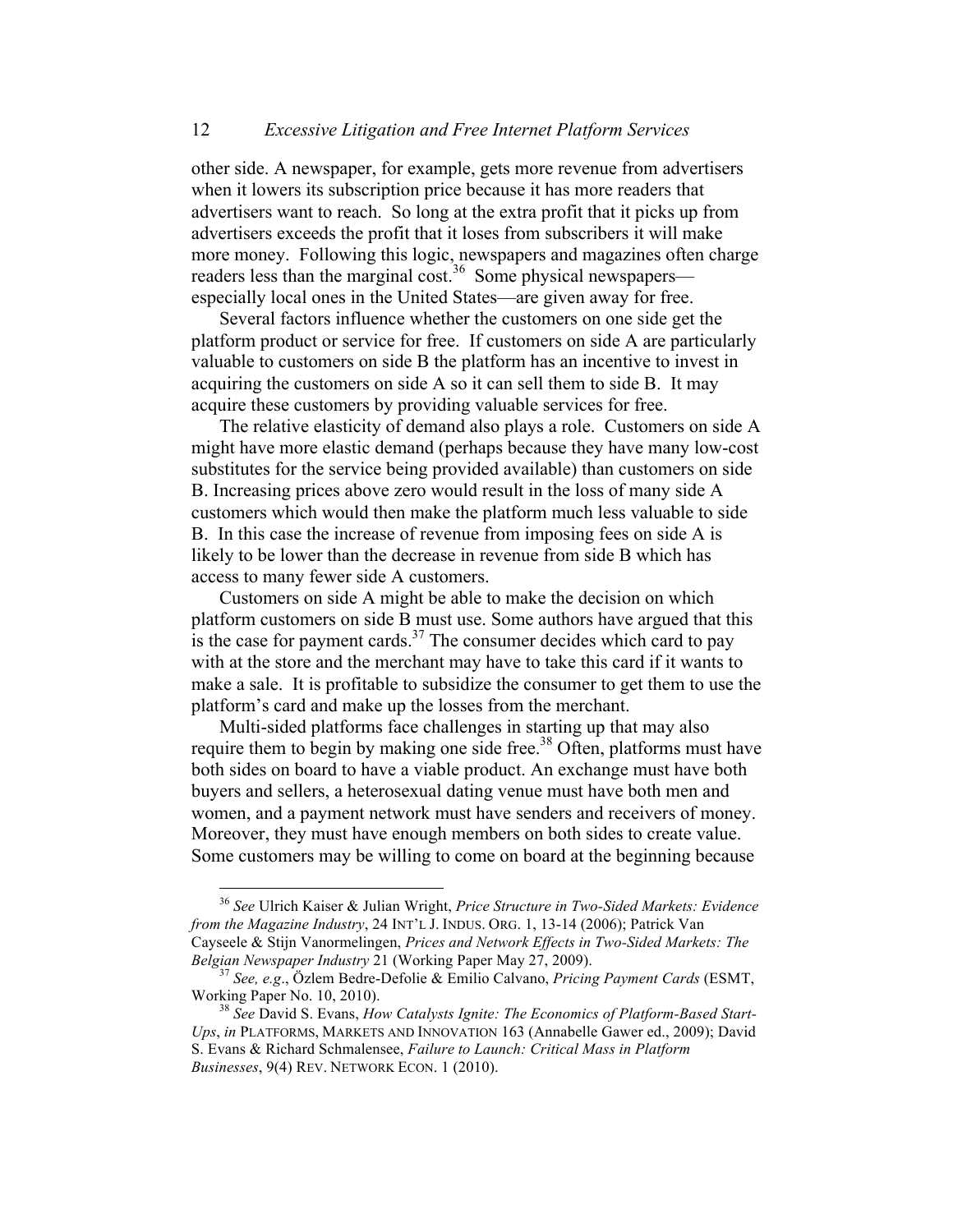they are unusually optimistic that the number of customers on the other side will grow, because they are early adopters, or just curious. But to keep these customers the platform has to grow. If it does not grow then customers on each side will leave, making it more difficult to attract new customers, and leading the platform to contract. A platform must adopt pricing that achieves a critical mass of customers quickly enough to lead to ignition rather than implosion.<sup>39</sup> That may require adopting a zero price. Once competing platforms have adopted a zero price it may be difficult for any of them to deviate significantly from it.

The optimal price to one side may be negative. In some cases it may be possible to offer rewards for joining or using a platform. Many credit cards in the United States offer rewards. Consumers do not pay anything to make a transaction and also receive rewards. As a result consumers are paying a negative price for making a transaction. Some search engines have provided financial incentives to engage in commercial search.<sup>40</sup> More commonly, platforms compete for users by providing valuable services. Free television stations do not charge for people viewing their shows and, moreover, compete in acquiring and developing shows that will attract an audience.

## *C. Open versus Closed Platforms*

The decision to make a platform free to customers on one side is closely related to the choice the platform makes concerning how open it is. A platform is fully closed if no one can use it without authorization while a platform is fully open if there are no barriers to using it. Most platforms fall between these two extremes. Everyone can get into a shopping mall but not every store can rent space even if they are willing to pay for it.

A platform that wants to charge for using its platform must have gating mechanisms for preventing those who have not paid from getting access to its platform. Video game consoles platform providers such as the Sony PlayStation require game developers to enter into contracts to write games for their consoles. The game developers agree to pay royalties for games they sell for the console and in return are given access to the platforms software code as well as other information that helps facilitate writing games for the console. Dating venues such as nightclubs may charge for admittance and may even exclude people who are willing to pay.

A platform that wants to make access to its platform free does not necessarily need gating mechanisms. It may want to invest in making the

<sup>39</sup> *See* Evans & Schmalensee, *supra* note 28, at ch 4. <sup>40</sup> *See, e.g.*, iRazoo, http://www.irazoo.com (last visited Feb. 22, 2012). *See generally* David S. Evans, *The Online Advertising Industry: Economics, Evolution, and Privacy*, 23(3) J. ECON. PERSPECTIVES 37 (2009).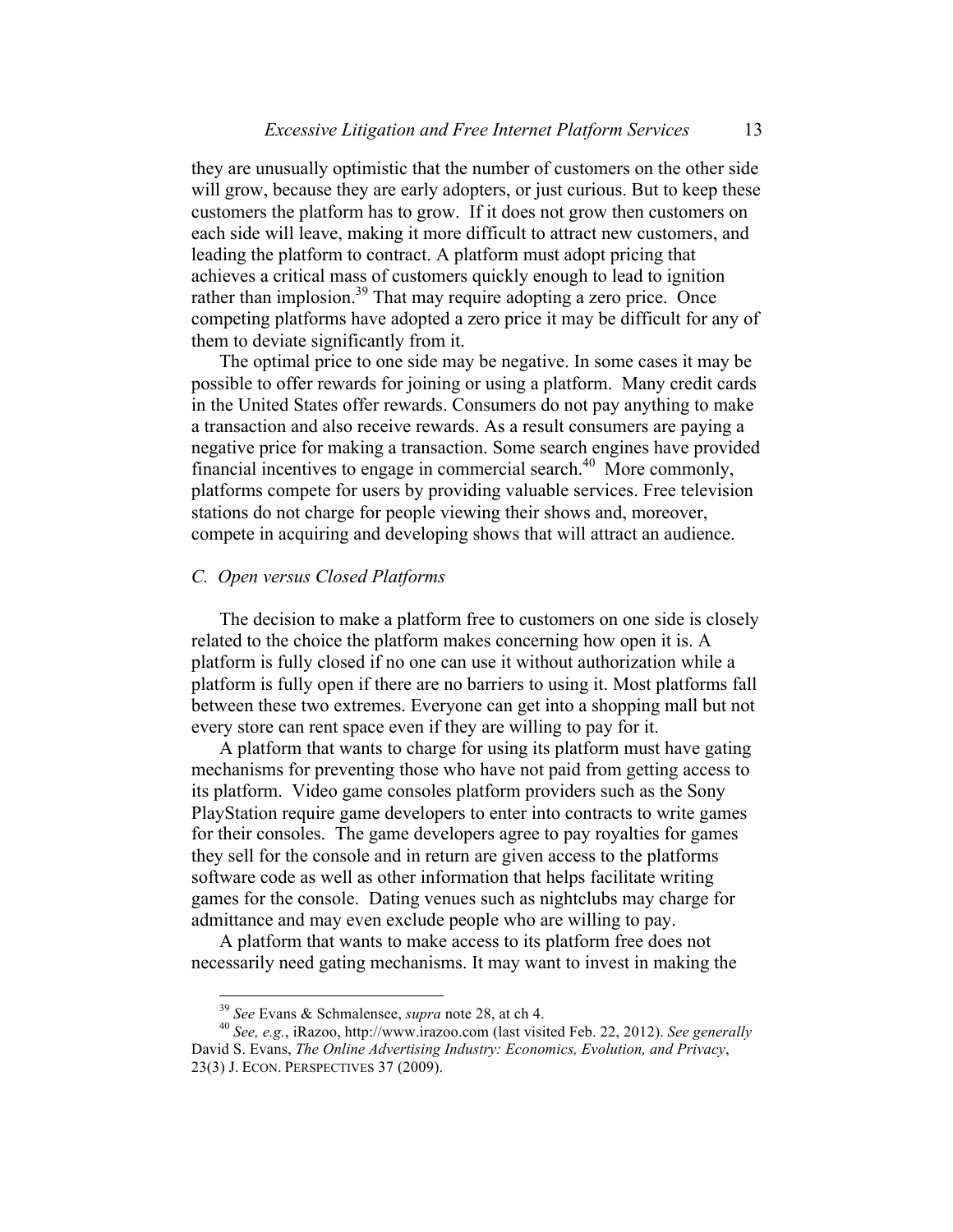barriers to using its platform as low as possible and even provide subsidies in kind to getting on board the platform. Facebook provides developers with free access to its software platform as well as information and tools to help developers create applications. Shopping malls are usually completely open to the public and ones in suburbs often provide free parking to help lower the cost of coming to the mall.

Platforms usually retain the ability to exclude customers even when they have decided to make the platform open and free to these customers.<sup>41</sup> For example, Facebook does not charge people for Facebook pages but it can exclude people who engage in prohibited behavior such as using fake identities or engaging in hate speech. $42$ 

# *D. Free Services for Businesses*

Businesses often comprise at least one side of multi-sided platforms. In some cases multi-sided platforms adopt business models, including pricing structures, in which businesses on one side of their platforms do not pay for obtaining access to the platform, using services provided by the platform, or interacting with users on the other sides of the platform. Businesses get everything for free or below cost.

Multi-sided software platforms commonly offer free services to business users.<sup>43</sup> A software platform acts as an intermediary between developers of applications and users of those applications. The platform makes code available to application developers through "application programming interfaces" (APIs) and provides them with "software development kits" (SDKs). These APIs and SDKs help developers write applications that work on the platforms and therefore provides them to people that want to use applications on the platform. The availability of these applications makes the platform more valuable to users.

Computer operating system providers such as Apple and Microsoft provided free or low cost access to APIs and SDKs to stimulate the production of applications for their platforms. The creations of "killer applications" such as VisiCalc for Apple's operating system and Lotus 123 for Microsoft's operating system helped drive the success of those platforms. The Apple iOS and Android OS software platforms for mobile

 <sup>41</sup> *See generally* David S. Evans, *Governing Bad Behavior by Users of Multi-Sided Platforms*, 27(1) BERKELEY TECH. L. J. (forthcoming Spring 2012).<br><sup>42</sup>*See* Facebook Statement of Rights and Responsibilities,<br>http://www.facebook.com/legal/terms (last visited Feb. 22, 2012).

<sup>&</sup>lt;sup>43</sup> See DAVID S. EVANS, ANDREI HAGIU & RICHARD SCHMALENSEE, INVISIBLE ENGINES: HOW SOFTWARE PLATFORMS DRIVE INNOVATION AND TRANSFORM INDUSTRIES (2006).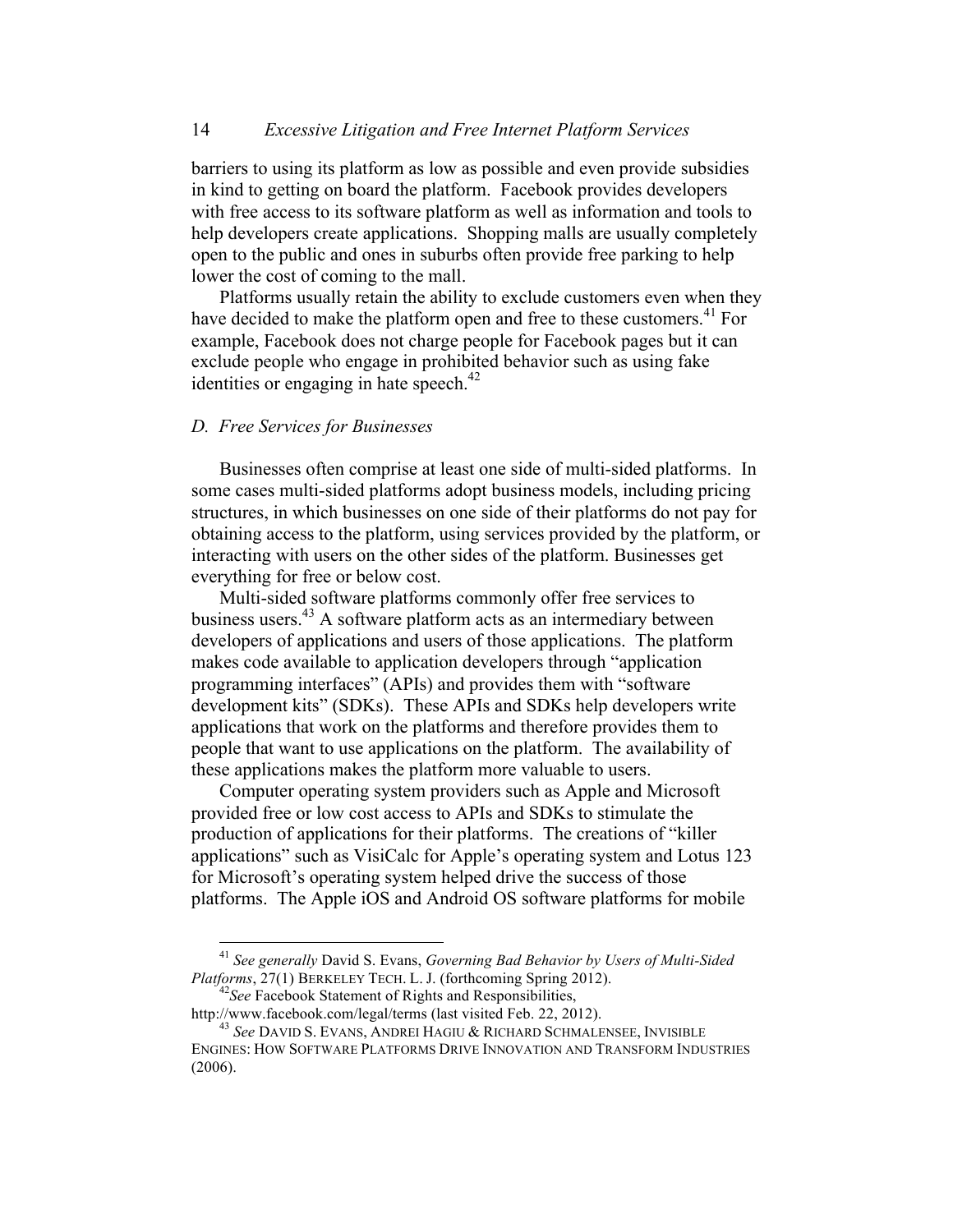phones have followed a similar approach. Developers of free applications pay little for access to those platforms.<sup>44</sup>

Many Internet-based platforms have also created APIs and SDKs to help developers create applications for their users. Typically, the software platform that helps developers reach users is just one part of their business; that is, they have appended a software platform to add a developer side to another multi-sided platform. Social networks such as Facebook and LinkedIn, for example, have developed software platforms that enable developers to access their social graphs. Payments systems such as PayPal have also created APIs that allow developers to access their payments features and their users.<sup>45</sup>

Search engines also typically provide free services to websites including those operated by businesses. They identify these websites, include them in the search engine database, index them using sophisticated algorithms, and enable users to find content from these websites (and links to them) in response to search requests. They typically provide websites with code and directions for helping the search engine index the content on their sites.<sup>46</sup> The search engines typically do not charge websites anything for these services.

Businesses obtain value from these free platform services. Application developers obtain code that reduces their cost of development. More importantly, they obtain access to customers. Websites obtain the ability to make themselves known to a global audience of searchers. In fact, businesses can earn significant profits as a result of receiving free platform services. Two extreme cases in which startups that obtained free platform services had achieved multi-billion market capitalizations illustrate the point.

Lotus 123 was the leading spreadsheet software for personal computers from the early 1980s until the early 1990s. It relied on Microsoft's MS-DOS and Windows software platforms. Microsoft did not charge Lotus 123 for the ability to use its platforms. Lotus also developed other software applications for personal computers that relied on free access to the software platform. Lotus was sold to IBM for \$3.54 billion in 1995.

Zynga, which started in April 2007, developed several social games for Facebook including Farmville, Cityville, and MafiaWars. These games had more than 200 million active monthly users by November 2011. Zynga

<sup>44</sup> *See* iOS Developer Program: Program Enrollment, *supra* note 7. <sup>45</sup> *See* David S. Evans & Richard Schmalensee, *Innovation in Payments*, *in* MOVING MONEY: THE FUTURE OF CONSUMER PAYMENTS 36 (Robert E. Litan & Martin Neil Baily eds., 2009).

<sup>46</sup> *See, e.g.*, Bing Webmaster Tools, http://www.bing.com/toolbox/webmaster (last visited Feb. 23, 2012).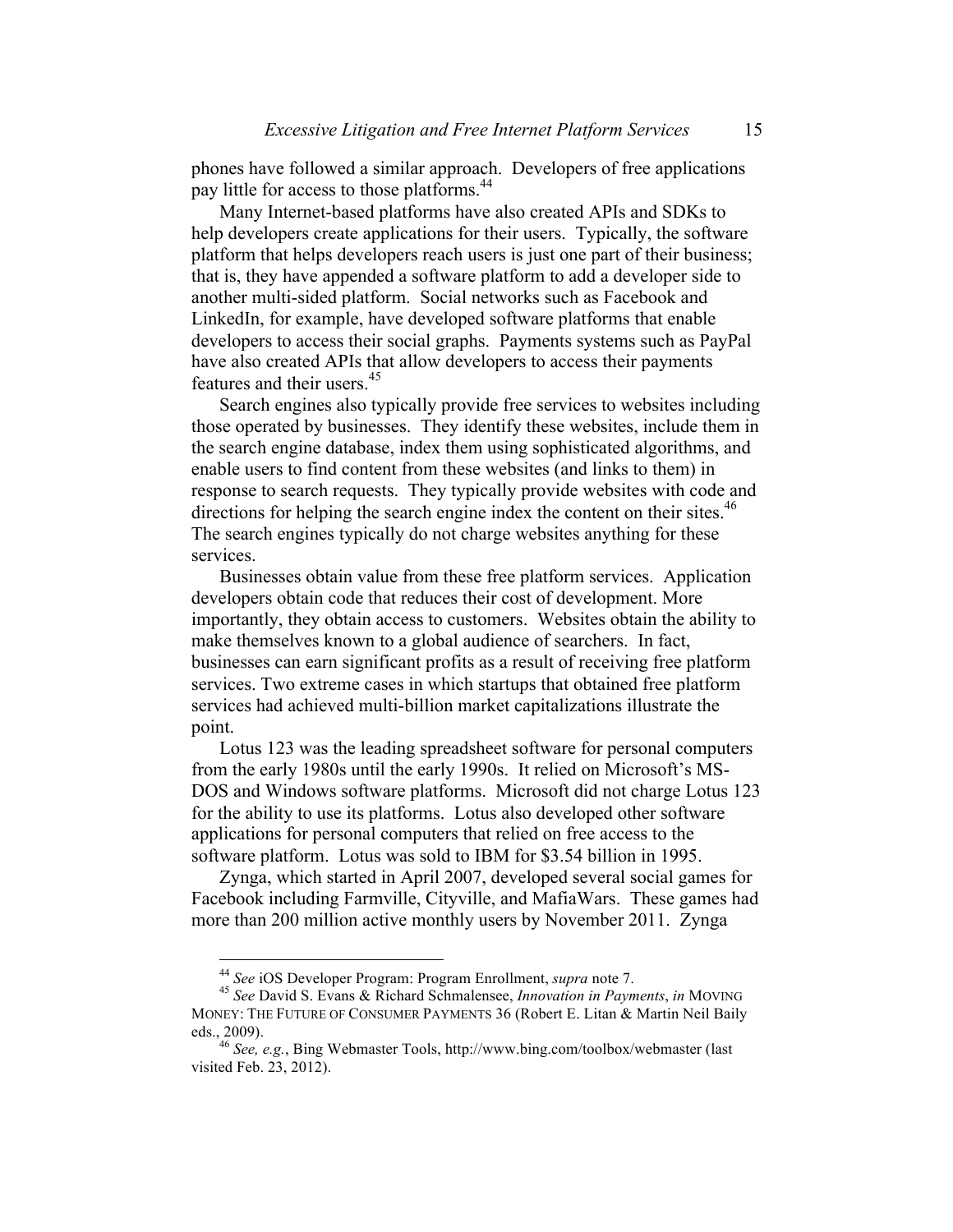used the Facebook software platform to develop these games. Facebook users could install these games and play. Zynga made money by selling virtual goods. Facebook did not charge Zynga anything for access to its platform until April 2010 at which point it effectively imposed a tax of 30 percent on Zynga's revenues from selling virtual goods on its games on Facebook. After going public in late 2011 Zynga had a market capitalization of more than \$7 billion.

Modern multi-sided platforms have attracted very large numbers of businesses to their free services. Table 1 provides a summary for selected platforms. It reports approximate numbers when they are available and rough orders of magnitude when they are not. In many cases there is data on the number of applications; some businesses may write multiple applications. While the figures in the table do not provide a precise count of businesses that use free services of multi-sided platforms, they show the likely range goes from the hundreds to thousands to the many millions.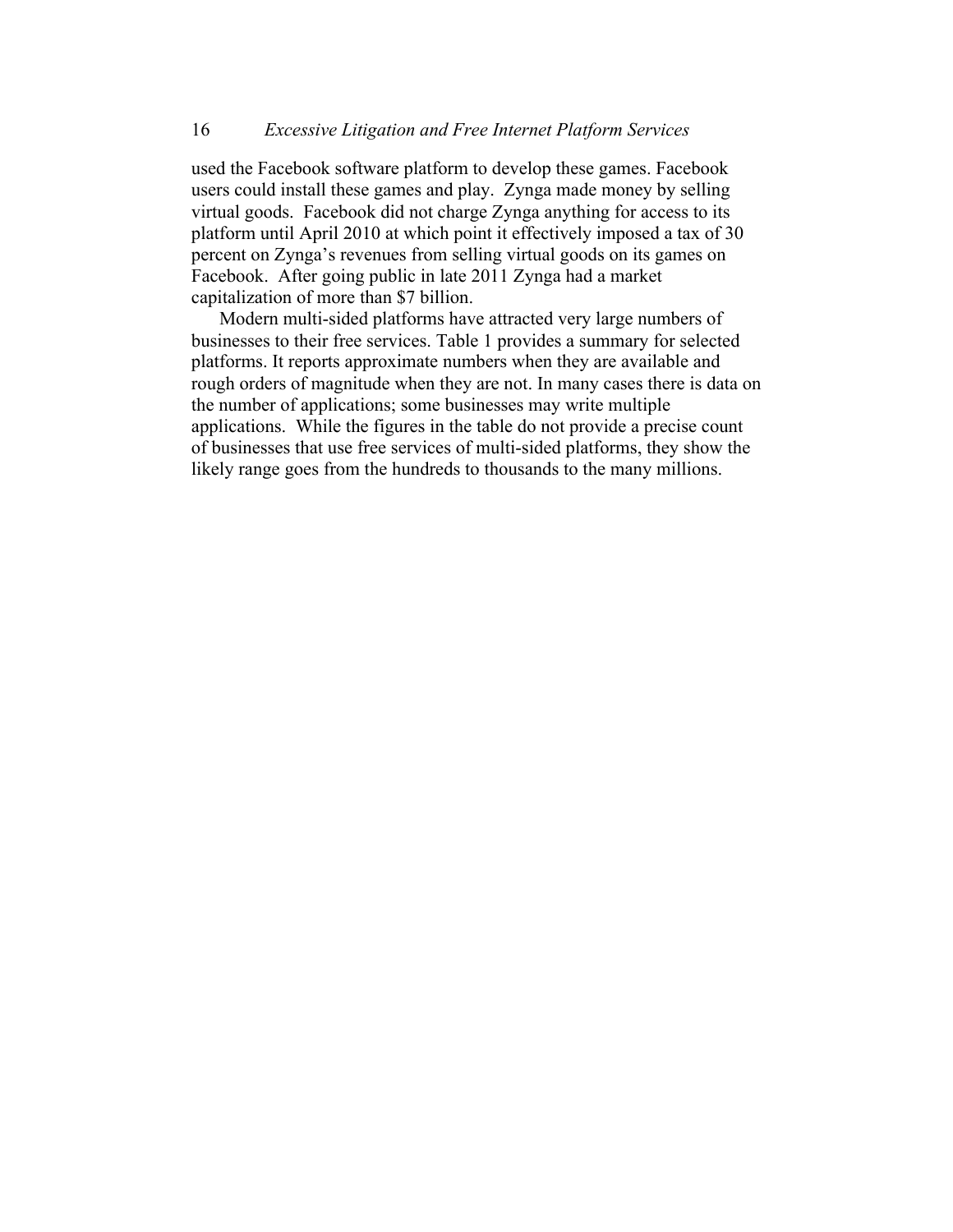| <b>Platform</b>                                    | <b>Number of Businesses</b><br><b>Applications</b>          | <b>Example</b>    |
|----------------------------------------------------|-------------------------------------------------------------|-------------------|
| Microsoft Windows                                  | 4 million <sup>47</sup>                                     | TurboTax          |
| Facebook Software Platform                         | More than 550 thousand active<br>applications <sup>48</sup> | Zynga's Farmville |
| Facebook Fan Pages                                 | 37 million with 10 or more<br>likes $49$                    | Lady Gaga         |
| Search Engines (Baidu,<br>Bing, Google, and Yahoo) | Tens of millions <sup>50</sup>                              | PYMNTS.com        |
| Google Android                                     | $450,000^{51}$                                              | Out of Milk       |
| Apple iOS                                          | $500,000^{52}$                                              | Angry Birds       |
| PayPalX                                            | $1000s^{53}$                                                | Rentalics         |
| <b>Twitter Broadcasts</b>                          | 1000s                                                       | Discover Card     |
| <b>Twitter Software Platform</b>                   | 1 million <sup>5<math>\overline{4}</math></sup>             | Twitscoop         |

**Table 1: Free Business Users of Multi-Sided Platforms**

#### **III. THE PLATFORM DEPENDENCY DECISION**

Building a business based on free services from a multi-sided platform sounds like a good deal as the examples above illustrate. But it carries risk.

 <sup>47</sup> Ina Fried, *Live-blogging Steve Ballmer*, CNET (Jan. 6, 2010),

http://www.cnet.com/8301-31045\_1-10426723-269.html.<br>
<sup>48</sup> http://en.wikipedia.org/wiki/Facebook\_Platform. This figure was from 2010.<br>
Facebook does not currently report a separate number on active applications.

Facebook does not currently report a separate number on active applications. <sup>49</sup> *Id.* <sup>50</sup> *February 2012 Web Server Survey,* NETCRAFT,

http://news.netcraft.com/archives/2012/02/07/february-2012-web-server-survey.html (last visited Mar. 10, 2012). <sup>51</sup> Andy Rubin, *Android@Mobile World Congress: It's all about the ecosystem*,

GOOGLE (Feb. 27, 2012), http://googlemobile.blogspot.com/2012/02/androidmobile-worldcongress-its-all.html. <sup>52</sup> The iPhone App Store, http://www.apple.com/iphone/built-in-apps/app-store.html

<sup>(</sup>last visited Mar. 8, 2012). <sup>53</sup> Damon Hougland, *PayPal X Developers Driving Innovation*, PAYPAL BLOG (May

<sup>25, 2010),</sup> https://www.thepaypalblog.com/2010/05/paypal-x-developers-drivinginnovation. <sup>54</sup> Jennifer Van Grove, *Twitter's Ecosystem Now Includes 1 Million Apps*, MASHABLE

<sup>(</sup>July 11, 2011), http://mashable.com/2011/07/11/twitter-1-million-applications.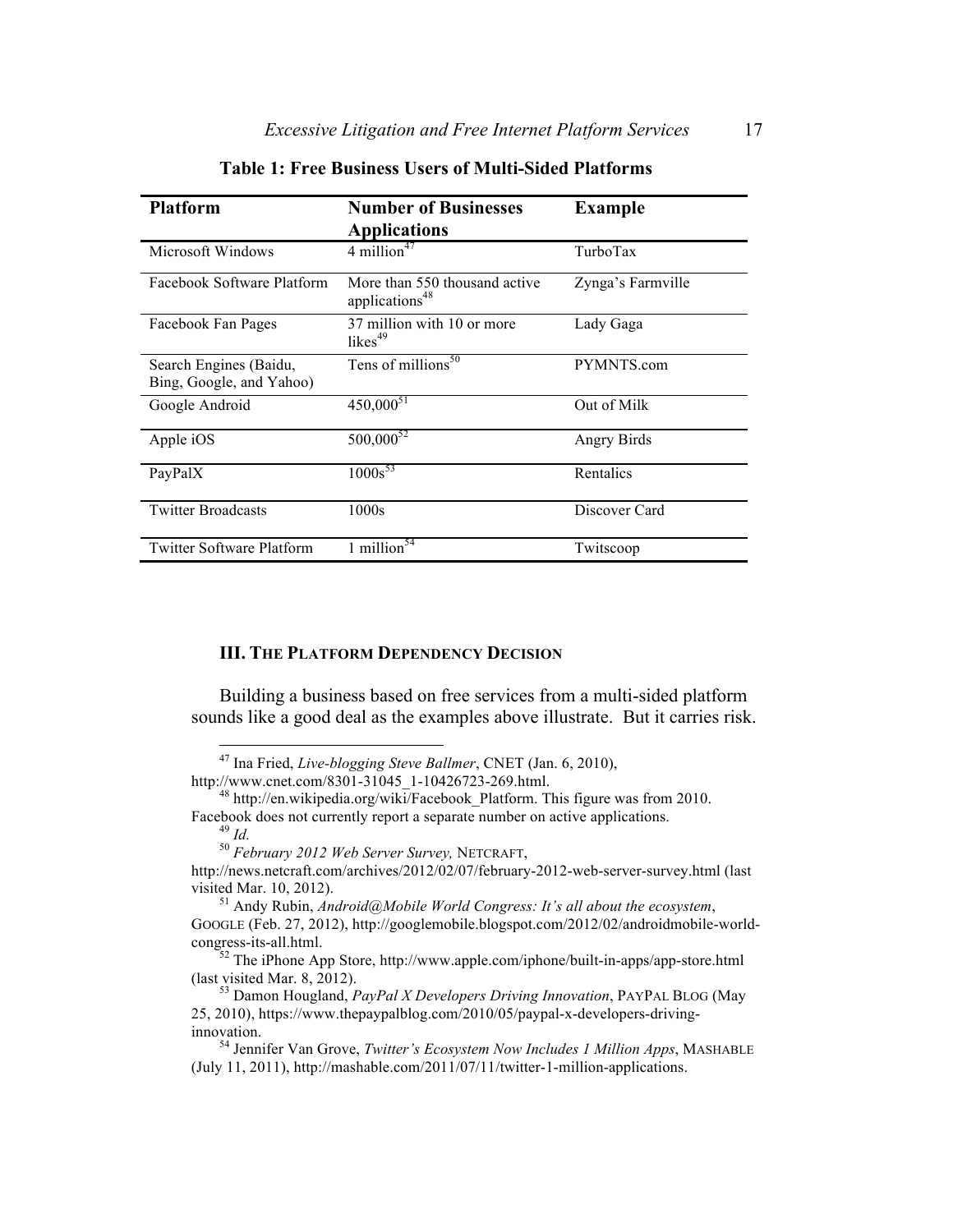Understanding this will become important for analyzing the adverse selection problem in the next section.

 Consider a hypothetical entrepreneur, Jill, who has developed the recipe for an incredible tasting burger. She opens Jill's Awesome Burger (JAB) restaurants. JAB does not invest any money in marketing or advertising. Instead it uses social media—primarily Facebook—to get the word out that JAB is the place to go for the finest burger on the planet. JAB acquires 50 million Facebook fans in the United States in its first three years in business. JAB can send messages to these fans on a regular basis. Advertising and marketing usually comprise a significant portion of costs for consumer brands.<sup>55</sup> JAB can profitably offer lower prices and better service because it avoids those costs.

JAB's business has, however, become dependent on its ability to use Facebook. It bears risk.<sup>56</sup> Facebook could make changes that could sharply reduce JAB's ability to reach its fans. The social network could decide that people are getting too many unwanted messages and therefore reduce the ability of an entity to reach its fans; limit the availability of data for privacy reasons; or charge companies with fan pages significant fees to help increase Facebook's earnings.

JAB is in a very different position than McDonald's. Operating a fan page is just one of many things that McDonald's does to promote its restaurants. Over the decades it has invested in a brand. In addition to advertising it invested in the quality of its food and restaurants thereby attracting new customers and retaining old ones. Of course, McDonald's has made these investments over half a century and during its first four decades it did not have access to search engines, social networks, or other large free platforms for making itself known. Many new consumer businesses, however, continue to use methods other than free online services to establish their brand images and attract customers.<sup>57</sup>

Entrepreneurs starting business in the Internet age face decisions on how much they want to depend on multi-sided platforms and the free

http://globaltext.terry.uga.edu/userfiles/pdf/Core%20Concepts%20of%20Marketing.pdf.

 <sup>55</sup> *See* George Bittlingmayer, *Advertising*, LIBRARY OF ECONOMICS AND LIBERTY, http://www.econlib.org/library/Enc/Advertising.html.<br><sup>56</sup> This is not a problem unique to multi-sided platforms or to free business services.

Firms buy goods and services from other firms as a matter of course. They face the threat that the terms of trade could change against them. Prices of supplies could rise or become unavailable. A trading partner could turn into a competitor. Businesses manage these hazards through multiple sourcing of supplies and producing critical components themselves. Multi-sided platforms magnify these reliance issues, for the reasons discussed in the introduction, and therefore warrant the focused analysis in this article.<br><sup>57</sup> *See* JOHN BURNETT, CORE CONCEPTS OF MARKETING 201, 203, 207-211 (1<sup>st</sup> ed.

<sup>2008),</sup> *available at*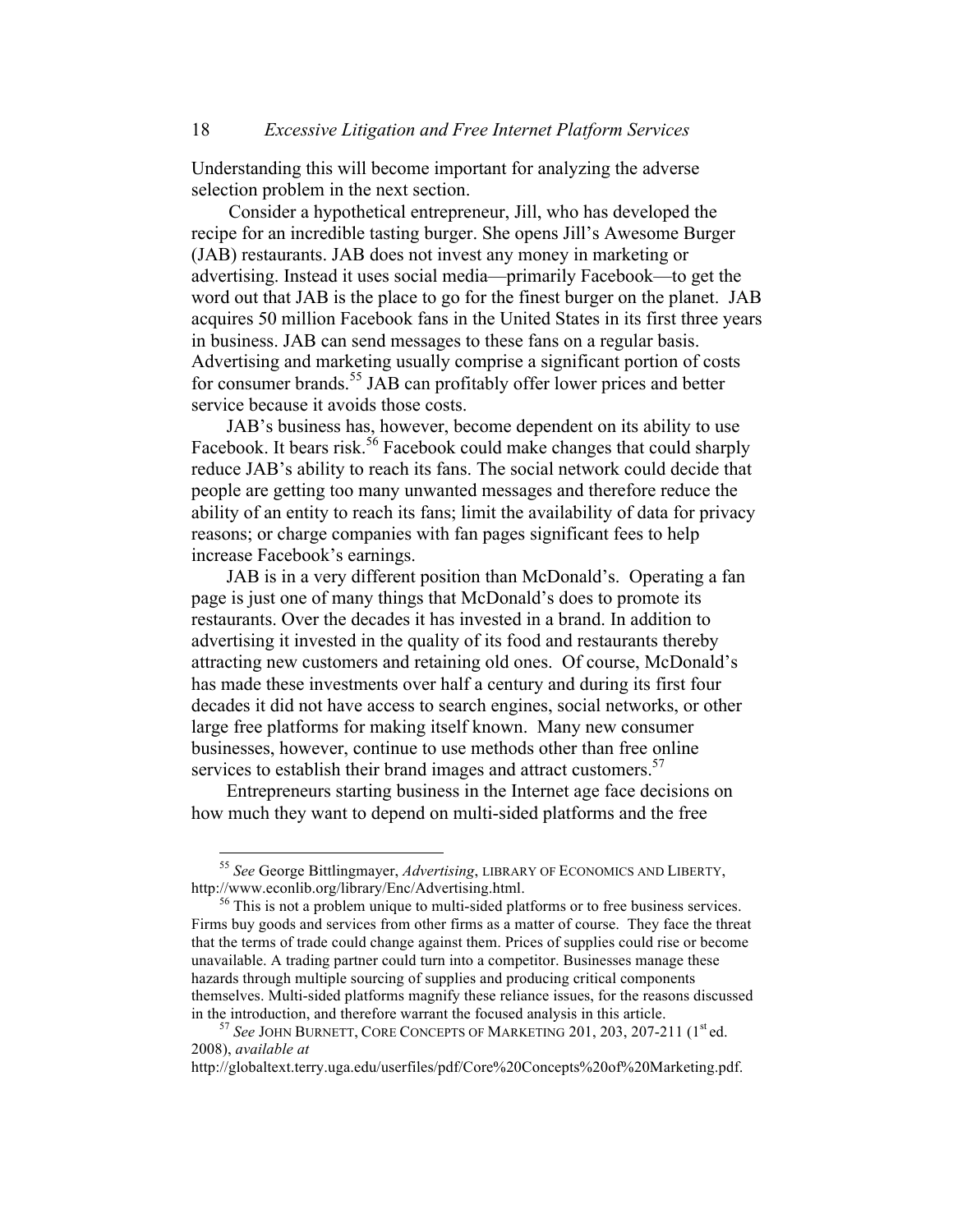services they provide.

#### *A. Yelp versus Angie's List*

A comparison between Angie's List and Yelp—two businesses that rely on consumer reviews of local businesses—highlights the different choices entrepreneurs make concerning relying on free services from open platforms.

Yelp has a platform that consists of "the contributors who write reviews, the consumers who read them and the local businesses they describe."58 At the end of 2011 it had 22 million reviews, 529,000 business locations, and 61 million unique visitors.<sup>59</sup> Consumers do not pay for visiting the site and businesses do not pay for listings on the site. Although Yelp pays people to do reviews when it enters a market $60$  it mainly relies on consumers to write reviews on their own.<sup>61</sup> Yelp makes money from selling advertising on its web pages to local businesses. For example, the Yelp.com page for plumbers in Boston has a Yelp ad for Roto-Rooter at the top of the page. $62$ 

Consumers use Yelp.com to find out about local businesses. Yelp lists the businesses in a category, provides a rating (on a scale of 1-5 stars) based on the reviews they have for each business, and provides contact and location information. Consumers could get to the relevant page for local businesses by typing in Yelp.com in their browser.<sup>63</sup> Once the website comes up they could then search for the particular type of business they are interested in a search bar at the top of the Yelp.com page. They could also use a search engine to find out about a particular kind of business. The search results might provide a link to a Yelp.com web page with information. Clicking on the link would then take the consumer to that page.

The consumer experience differs depending on whether the consumer conducts a search or goes to the site directly. Consider looking for a Greek restaurant in Boston. Under the direct method, the consumer types in Yelp.com in their browser. They then type in "Greek restaurant" in the search bar in Yelp; they also select Boston if they are a first-time user.

<sup>&</sup>lt;sup>58</sup> Yelp! Inc., Registration Statement (Form S-1), at 47 (Nov. 17, 2011).<br><sup>59</sup> *Id.*, at 61.<br><sup>60</sup> Jeremy Stoppelman, Comment to *Why Yelp Works*, NEW YORK TIMES BLOG (May

<sup>13, 2011, 1:30</sup> PM), http://bits.blogs.nytimes.com/2008/05/12/why-Yelp-works/#comment-198253.<br><sup>61</sup> Yelp! Inc., Registration Statement (Form S-1), *supra* note 59, at 1.<br><sup>62</sup> YELP, http://www.Yelp.com/c/boston/plumbing (last visited Mar. 10, 2012).<br><sup>63</sup> The user might also conduct a navigational query with

in the search toolbar. This would take them to a link for the yelp.com home page.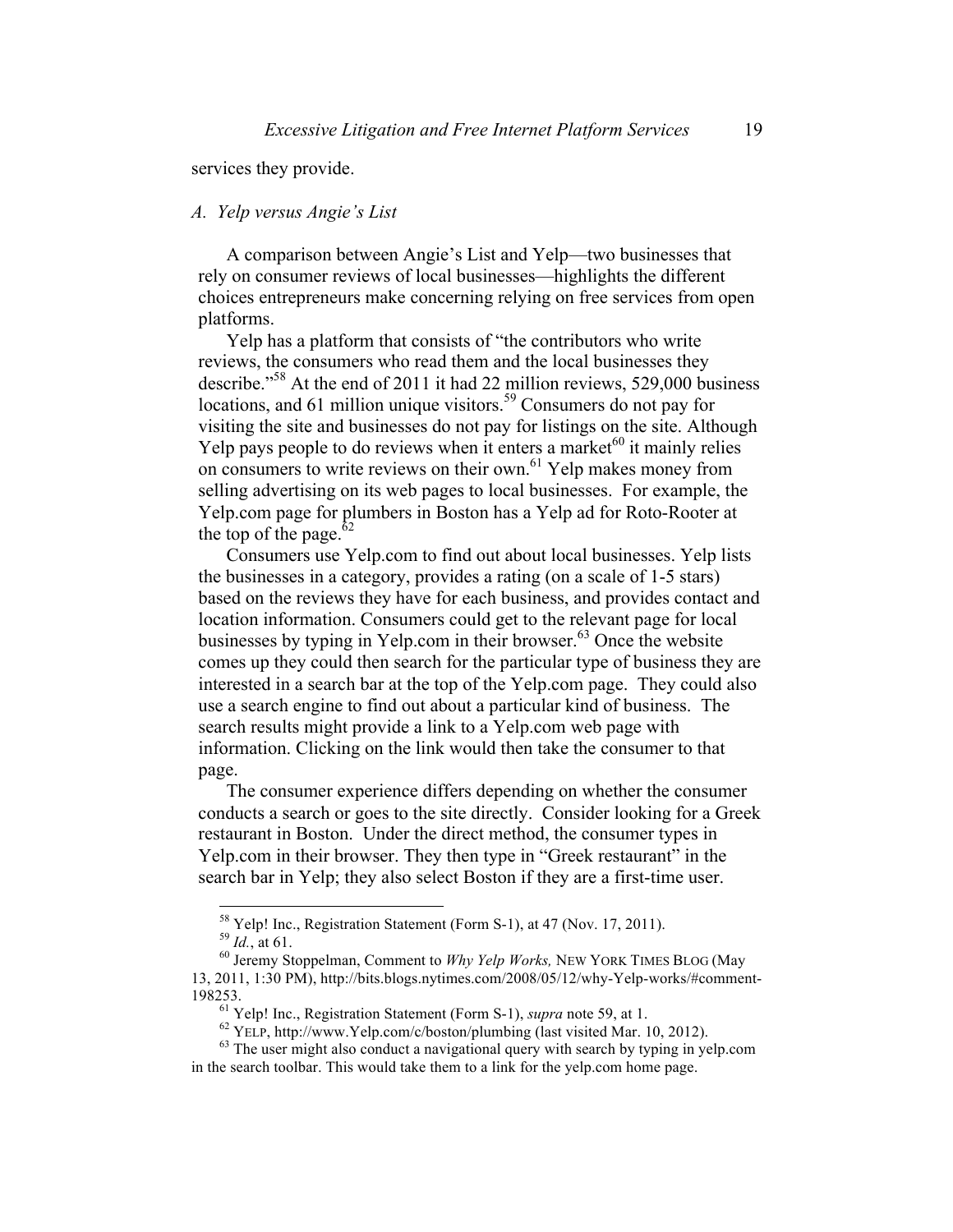Yelp provides a list of Greek restaurants in the Boston area. Before this list it also provides a series of choices for narrowing down the choice by area, price, and other considerations.

Under the search method, the consumer types in Greek restaurant Boston in their search engine. With Google the consumer is presented with a link to a Yelp.com page on the first page of search results. Clicking that link takes the consumer to a web page that lists the top Greek restaurants including a featured restaurant, provides links to search by various features, and provides a longer list of Greek restaurants.

As it turns out, the majority of visits to Yelp.com result from people conducting searches. In February 2012, a leading source of web data, compete.com, reports that about 62 percent of the traffic to Yelp.com came from search.<sup>64</sup> That is not surprising. Yelp has not invested significantly in branding or other activities to persuade consumers to go directly to Yelp.com.<sup>65</sup> Yelp's large quantity of searchable reviews tends to increase its search rankings. Like other businesses that rely on search engines it has invested in "search engine optimization" to increase its rankings.<sup>66</sup>

The consumer may also save time and get better results by conducting a search query than going directly to yelp.com. It takes fewer keystrokes to obtain information from search (type "Greek restaurant Boston" in search, type "enter", press "click") than directly (type "Yelp.com" in browser, type "enter", type "Greek restaurant Boston," type "enter").<sup>67</sup> Although the user has to locate the link in the search results Yelp has succeeded in getting its link placed high in the search results and is therefore highly visible. Consumers may prefer the web page Yelp presents following a search since it highlights several restaurants at the top rather than presenting the long list provided in response to a search on the Yelp.com page.

Yelp's design, investment, and other business choices therefore reflect a decision to rely very heavily on non-navigational<sup>68</sup> referral traffic from general search engines.

Angie's List has taken a different approach.<sup>69</sup> The company helps

 $<sup>64</sup>$  Compete.com PRO Database, February 2012. Some of these search queries could have involved navigational queries.</sup>

 $65$  The majority of its sales and marketing expenses are for acquiring local businesses as customers. Yelp! Inc., Registration Statement (Form S-1), *supra* note 58 at 49 (Nov. 17, 2011). Its S-1 filing does not mention incurring significant costs for the acquisition of consumers. 66 *See* SEOmoz, http://www.seomoz.org/ (last visited Mar. 10, 2012). <sup>67</sup> It also takes fewer key strokes to conduct an informational query than a navigational

query using the search toolbar.<br><sup>68</sup> Navigational search traffic results when a user types in the URL or name into the search engine instead of entering the URL into the browser.

<sup>&</sup>lt;sup>69</sup> See Angie's List, Inc., Registration Statement (Form S-1), at 2, 3 (Nov. 2, 2011).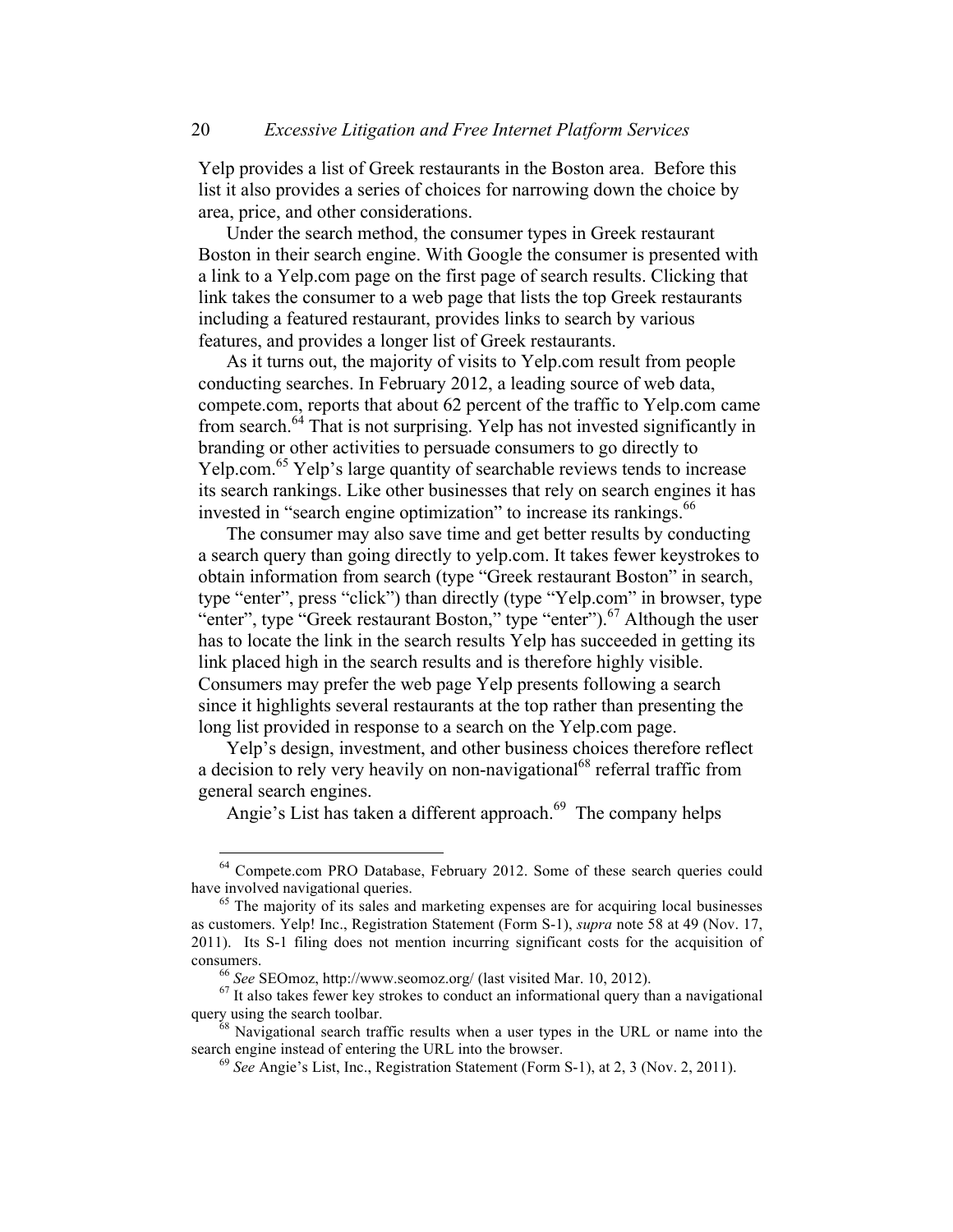consumers purchase services such as "home remodeling, plumbing, roof repair, health care and automotive care … [that] are typically expensive and carry a high cost to the consumer if performed poorly." It has done this by recruiting members who pay for access to the reviews written by other members and have the opportunity to write reviews themselves. As of September 2011, Angie's List had roughly 1 million members and earned 38 percent of its revenue in the first nine months of 2011 from those members. Unlike Yelp, Angie's List has adopted an approach where consumers pay for access, and in which the consumers provide a significant source of revenue.

Angie's List does not rely significantly on search engines. Its content is behind a pay firewall and is therefore not directly accessible from search engines. Links to the company's website do appear in organic search results—for example in response to "plumber review"—but clicking on the result link takes the user to a page that offers the user the opportunity to join as a member. During February 2012, 34 percent of the visits to Angie's List came from search.<sup>70</sup>

Unlike Yelp, Angie's List relies heavily on advertising to recruit consumers. Its television and radio commercials emphasize how consulting its directory can steer the consumer towards excellent contractors (e.g., as one of its ads highlights, the plumber who takes the dog out for a walk while the housewife is delayed coming home) and away from unscrupulous ones (e.g., as one of its ads highlights, the house painter who watches adult movies while on the job as the housewife discovers from her cable bill). According to a financial filing in preparation for its  $IPO<sub>1</sub>$ <sup>71</sup>

Our membership growth has been driven largely by our national advertising strategy, which resulted in our marketing expense of \$30.2 million and \$48.0 million in 2010 and the nine months ended September 30, 2011, respectively. We continue to scale our investment in advertising to grow our membership base. In 2010 and the nine months ended September 30, 2011, our revenue was \$59.0 million and \$62.6 million, respectively*.*

Angie's List also earns revenue from advertising but has taken a different approach than Yelp. Members grade businesses on a scale of A-F. Angie's List solicits advertising from businesses that received grades of A or B. Of the 815,000 businesses with reviews as of September 2011, 26 percent had grades of A or B and, of those, 10 percent purchased advertising. This advertising accounted for the other 62 percent of Angie's

<sup>70</sup> Compete PRO Database, January 2012. 71Angie's List, Inc., Registration Statement (Form S-1*), supra* note 69, at 1.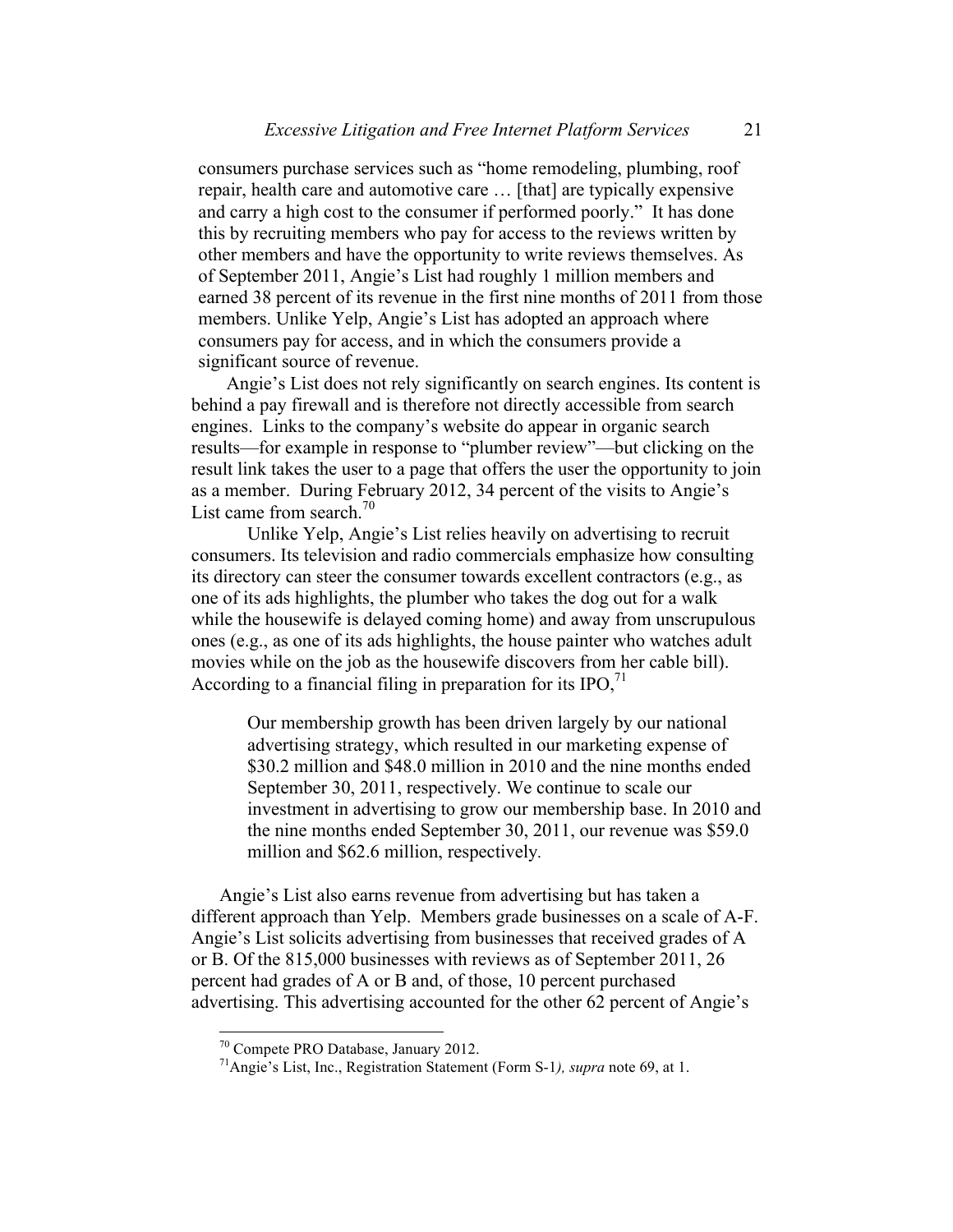# 22 *Excessive Litigation and Free Internet Platform Services*

List revenues for the first nine months of 2011.

Angie's List and Yelp took very different approaches towards developing enterprises based on consumer reviews of local businesses. Yelp chose to rely on search engines to attract consumers while Angie's List chose to focus on investing in its brand and reputation.

What's behind businesses making such diametrically opposed decisions?

#### *B. The Tradeoffs on Platform Reliance*

There are benefits and costs in relying on a platform even if it is providing those services for free. A rational entrepreneur would consider these tradeoffs in deciding on the extent to which they should rely on free platform services. It would choose the optimal degree of reliance based on these considerations. Businesses make different decisions concerning the degree of reliance based on how they evaluate these tradeoffs.

There are two major benefits of working with a platform. The entrepreneur obtains access to customers that constitute another side of the platform. PayPal X developers have access to the over 100 million active account holders and to the  $\overline{9}$  million businesses<sup>72</sup> that accept PayPal online for payment. That access dramatically reduces the cost of acquiring customers.

The other benefit is that the entrepreneur often obtains the ability to use some set of assets that facilitate providing services to those customers. Software platforms, for example, include access to APIs, software tools, and information that enable developers to write applications. These assets could result in relatively low capital costs for starting a new business.

These benefits are readily seen in the development of applications for mobile devices. Developers obtained access to the 29 million iPhone users and 46 million Android users in the US at the end of  $2011$ .<sup>73</sup> They also obtained development tools such as software development kits and instructional materials. Developing an application for iOS and Android operating systems requires virtually no capital and relatively little labor.

 <sup>72</sup> X.Commerce, *X.Commerce Press Kit*,

https://www.x.com/corporate/newsroom/media-resources (last visited Mar. 15, 2012). <sup>73</sup> comScore, *comScore Reports December 2011 U.S. Mobile Subscriber Market Share*

<sup>(</sup>Feb. 2, 2012), *available at* 

http://www.comscore.com/Press\_Events/Press\_Releases/2012/2/comScore\_Reports\_Dece mber\_2011\_U.S.\_Mobile\_Subscriber\_Market\_Share *(*last visited Mar. 16, 2012). Developers pay a nominal fee for inclusion in the iPhone Store (30% of sales, no hosting or marketing fees) and Android Marketplace (30% of application price). *See* iOS Developer Program: Distribute, https://developer.apple.com/programs/ios/distribute.html (last visited Feb. 23, 2012).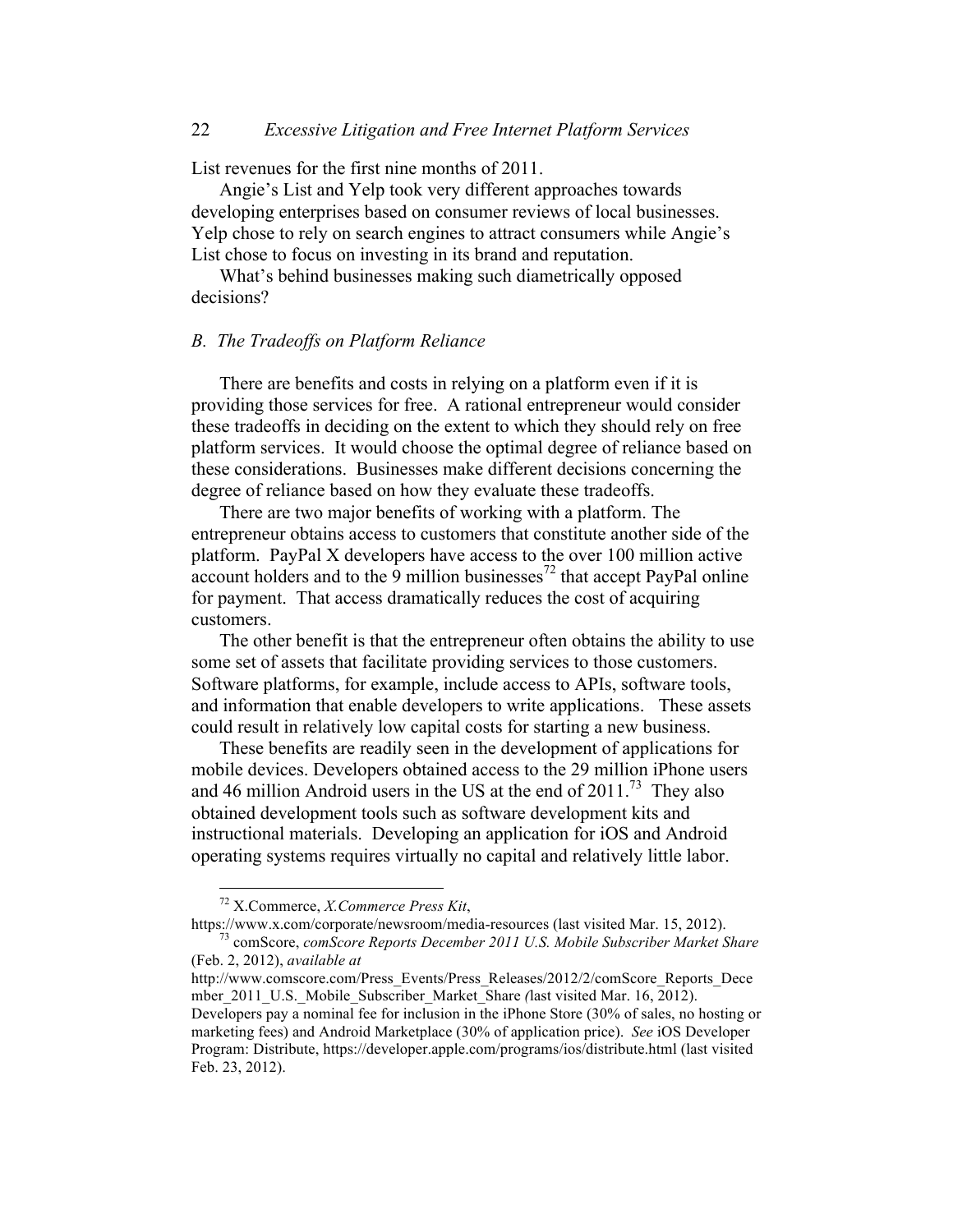Responding to these incentives developers had created more than 500 thousand applications for the iPhone operating system (iOS) and 400 thousand for the Android operating system as of the end of 2011, as shown in Table 1.

The entrepreneur faces at least five major risks in building her business on top of a platform that is providing free access to customers and free services. These problems exist for all businesses that rely on another business but they are larger in the case of businesses that rely on free platform services.

(1) The platform could raise its prices. When Zynga started developing games Facebook did not charge it anything and did not require it to share any revenues. Then Facebook decided to take roughly 30 percent of the revenues earned from the sale of virtual goods by social games, which is how Zynga and other games on Facebook earn most of their revenues.

(2) The platform could make changes that reduce the value of the service it is providing to businesses that rely on it. That is a common complaint against search engines such as Baidu and Google.<sup>74</sup> Search engines change their algorithms for selecting search results periodically to present better results and to reduce efforts to game the algorithm. That can result in some websites falling in the rankings and therefore being presented to fewer users.

(3) The platform could change the rules for participating and close off access. Apple screens applications that are submitted to the Apple Store.<sup>75</sup> Its screening criteria have changed over time and could change in the future for many reasons including a decision to promote its own applications. 76

(4) The platform could also decide to integrate into a side of the platform and therefore produce complementary products entirely themselves. Microsoft, for example, became the leading provider of productivity applications for the Windows operating system.<sup>77</sup>

(5) The platform could decline or fail thereby reducing the value of the investment. Once-dominant platforms such as Symbian in mobile operating

https://developer.apple.com/appstore/guidelines.html (last visited Mar. 13, 2012). <sup>76</sup> *See* Carolyn Kellogg, *Apple app store policy change is good news for publishers*,

L.A. TIMES (Jun. 9, 2011), http://latimesblogs.latimes.com/jacketcopy/2011/06/apple-appstore-change-good-news-for-publishers.html; *Kobo aims to bypass Apple's App Store*, CBC NEWS (July 27, 2011), http://www.cbc.ca/fp/story/2011/07/27/5164104.html. <sup>77</sup> Jason Mick, *Office 2010 to Launch Today, Microsoft Owns 94 Percent of the* 

<sup>74</sup> *See infra* Section IV.C. <sup>75</sup> *See* App Store Review Guidelines,

*Market,* DAILY TECH (May 12, 2010),

http://www.dailytech.com/Office+2010+to+Launch+Today+Microsoft+Owns+94+Percent +of+the+Market/article18360.htm.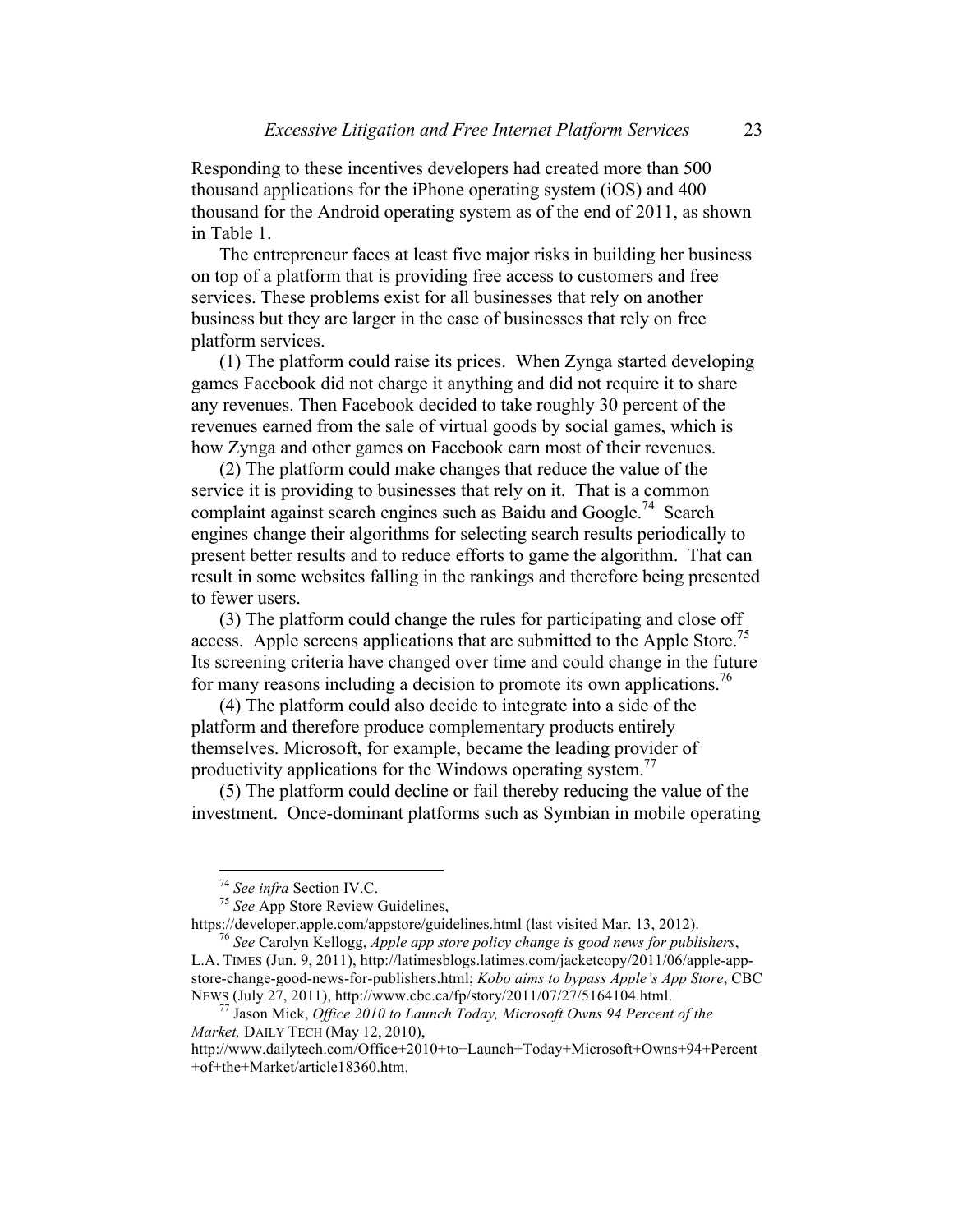# 24 *Excessive Litigation and Free Internet Platform Services*

systems and MySpace in social network declined precipitously.<sup>78</sup>

The entrepreneur might be able to mitigate these risks in particular circumstances. In some platform industries it is possible for customers on one side of the platform to use several platforms—that is consumers could engage in what is known as "multi-homing".<sup>79</sup> Many banks, for example, issue both MasterCard and Visa credit cards and can shift volume between them depending on business terms. Even if an entrepreneur only uses one platform at a time it may be possible to switch between them. Banks usually issue either MasterCard of Visa debit cards but some banks switch programs for various business reasons.

The ability to multi-home depends in part on the extent of platformspecific investments, which can in turn affect the extent to which platforms compete with each other for customers on a side. Developers, for example, can write applications for different smart phones and their operating systems. However, because of differences in software (such as between iOS, Android, and Windows) and hardware (such as between Apple iPhones and the various phones that use Android and Windows) there are costs associated with developing for multiple platforms and those costs may limit, or in some cases prevent, multi-homing. By contrast, the practices that a website publisher users to optimize for one search engine tends to optimize it for others as well.

In other cases competition among platforms is so intense that there is no real issue of platform dependency. That is the case with most advertising. In the United States businesses are not dependent on television networks platforms that connect advertisers and viewers—for national advertising because there are several competing networks and many alternatives for reaching viewers through a variety of television, radio, print, and online media.

The entrepreneur could also take actions, including investments, to reduce the reliance on the platform. That is most clearly seen in the case of websites. They can invest in branding and marketing activities to drive traffic to their websites. That is what Angie's List has done.

The entrepreneur could also decide to bypass the platform and provide the platform services itself. When Sears decided to introduce a generalpurpose credit card (Discover) in the early 1980s it could have become an

 78 *See* Tim Ocock, *Symbian OS – one of the most successful failures in tech history*, TechCrunch.com, http://eu.techcrunch.com/2010/11/08/guest-post-symbian-os-one-of-themost-successful-failures-in-tech-history (last visited Feb. 23, 2012); Emma Barnett, *MySpace loses 10 million users in a month*, TELEGRAPH, *available at*  http://www.telegraph.co.uk/technology/myspace/8404510/MySpace-loses-10-million-

users-in-a-month.html (last visited Feb. 23, 2012). <sup>79</sup> *See* Rochet & Tirole, *supra* note 34, at 991-993 (2003).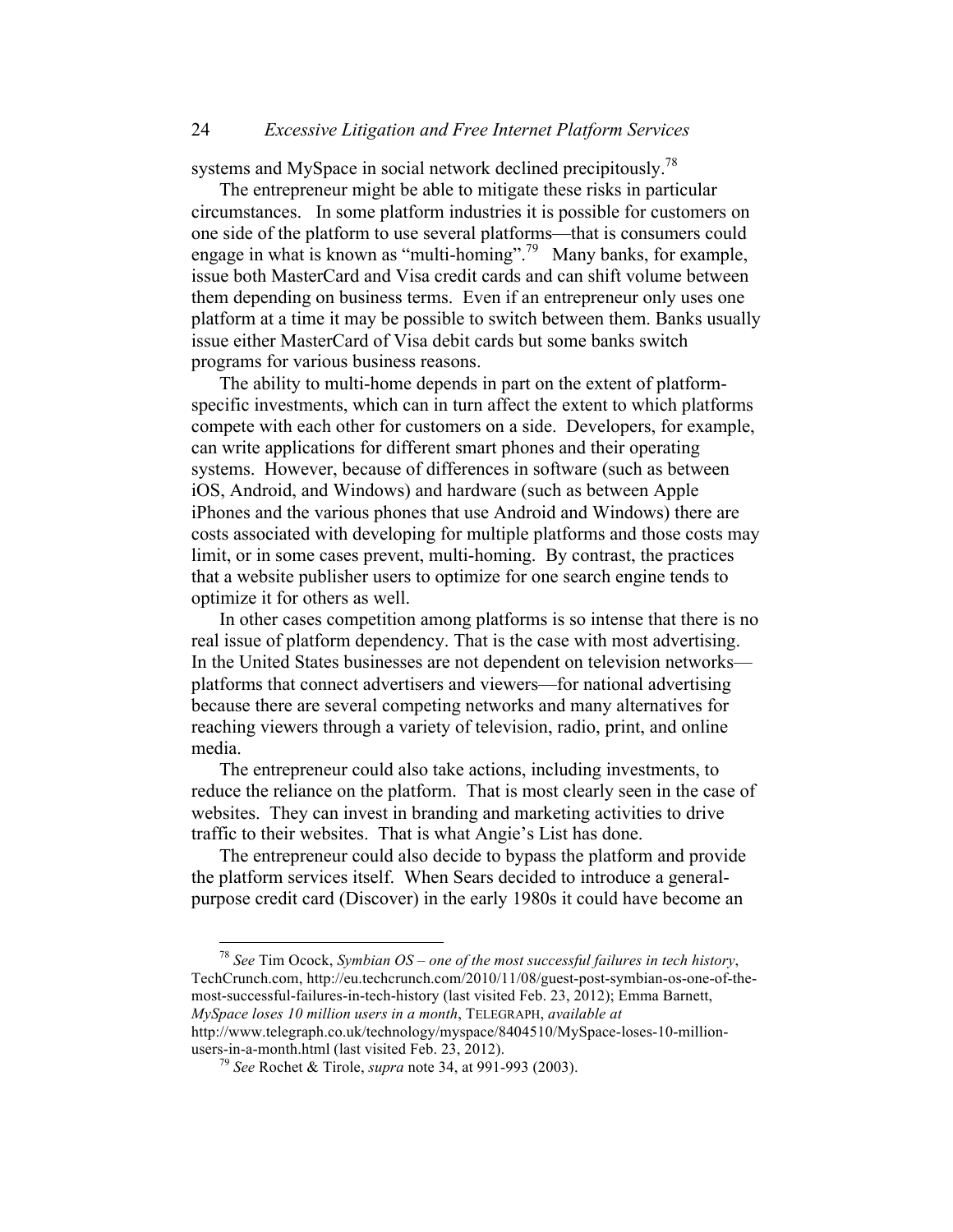issuer of MasterCard or Visa cards. Instead it chose to create its own credit card system—the Discover Card. AT&T faced with the same decision a few years later chose to become a MasterCard issuer.<sup>80</sup>

# *C. The Entrepreneur's Decision on the Degree of Platform Dependency*

The reliance decision is determined simultaneously with the decision on what opportunity to pursue, how to pursue it, and whether to pursue it. Entrepreneurs sort themselves into pursuits based on their own situations, the business opportunities they have identified, and the alternative avenues available to them. $81$  One of the factors that they have to consider in this process is whether and to what extent to rely on a platform.

The economic literature on entrepreneurship has identified three key factors behind the decision to start a business.

Quality. Entrepreneurs and the new firms they found differ in their abilities.<sup>82</sup> They generally do not know with certainty either their own abilities or how those abilities will evolve with experience. They obtain more information about how good they are by operating a business and seeing how they do. A related concept concerns how good a business idea they have.<sup>83</sup> They usually do not know that either. They learn more as a result of getting into the market and observing demand and costs.

Access to capital. New entrepreneurs are often liquidity constrained.<sup>84</sup>

 <sup>80</sup> *See* DAVID S. EVANS & RICHARD SCHMALENSEE, PAYING WITH PLASTIC: THE DIGITAL REVOLUTION IN BUYING AND BORROWING 77-79 (2002). 81 Richard E. Khilstrom & Jean-Jacques Laffont, *A General Equilibrium* 

*Entrepreneurial Theory of Firm Formation Based on Risk Aversion*, 87 J. POL. ECON. 719 (1979); Christophe Chamley, *Entrepreneurial Abilities and Liabilities in a Model of Self-Selection,* 14 BELL J. ECON. 70 (1983); Volker Nocke, *Gap for Me: Entrepreneurs and Entry*, 4 J. EUR. ECON. ASS'N. 929 (2006); Christian Keuschnigg & Soren Bo Nielsen, (CESifo, Working Paper No. 1909, 2007); Daniela Grieco, *The Entrepreneurial Decision: Theories, Determinants, and Constraints* (LIUC Papers in Economics No. 207, 2007).<br><sup>82</sup> Robert E. Lucas, *On the Size Distribution of Business Firms*, 9 BELL J. ECON. 508

<sup>(1978);</sup> *supra* note 81.<br><sup>83</sup> Steven N. Kaplan, et al., *Should Investors Bet on the Jockey or the Horse? Evidence* 

*from the Evolution of Firms from Early Business Plans to Public Companies*, 64 J. FIN. 75 (2009); Claudio Campanale, *Private Equity Returns in a Model of Entrepreneurial Choice with Learning*, <sup>10</sup> B.E. JOURNAL OF MACROECONOMICS 1 (2010). <sup>84</sup> *See generally* David S. Evans & Boyan Jovanovic, *An Estimated Model of* 

*Entrepreneurial Choice under Liquidity Constraints*, 97(4) J. POL. ECON. 808 (1989); Douglas Holtz-Eakin, et al. *Sticking It Out: Entrepreneurial Survival and Liquidity Constraints,* 102 J. POL. ECON. 53 (1994).; David G. Blanchflower & Andrew J. Oswald, *What Makes an Entrepreneur?*, 16 J. LABOR ECON. 26 (1998). *See also* David S. Evans & Joshua D. Wright, *The Effect of the Consumer Financial Protection Agency Act of 2009 on Consumer Credit*, 22(3) LOY. CONSUMER L. REV. 277, 286 (2010).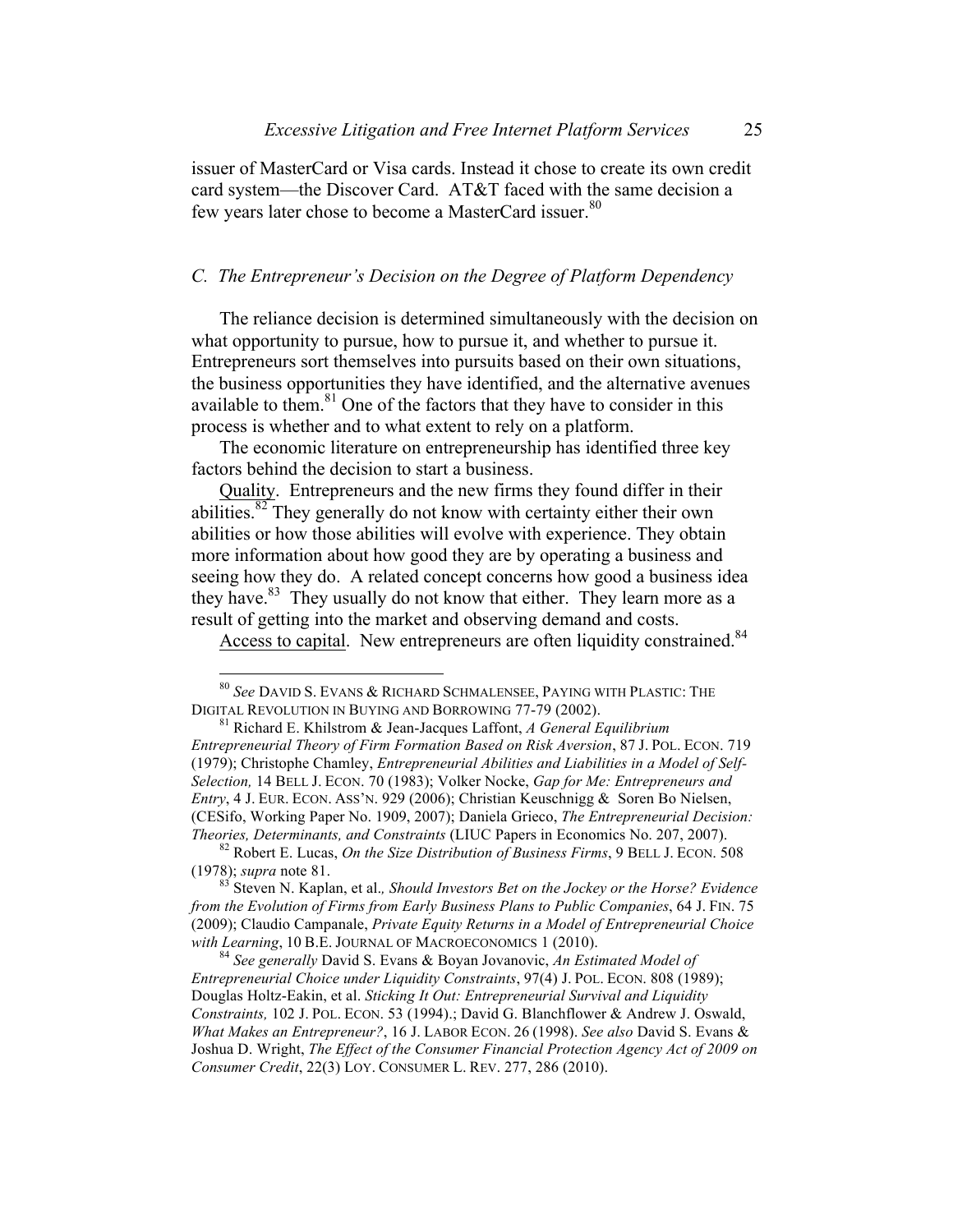That is, they cannot obtain as much capital as they would like to obtain at risk-adjusted interest rates to start their businesses. They may not be able to obtain any external financing at all. In this case they have to rely on their own savings or ability to take out personal loans such as those from credit cards. Other entrepreneurs may have access to significant capital either because they are large corporations or serial entrepreneurs who invest their own funds or have an excellent track record that increases the willingness of investors to back them.

Taste for risk. Entrepreneurs vary in their taste for risk.<sup>85</sup> Some may be willing to take very long odds while others are more averse to risk. Relative to the general population entrepreneurs on average have a higher tolerance for risk. Of course, it is the risk tolerance of investors that determines whether and how much capital these investors will extend to the startup.

These three factors operate interdependently in determining whether an entrepreneur will start a business and how much capital they will be able to invest in that business. Investors will be less willing to extend capital to startups that they perceive as lower quality given what they know about the entrepreneur and the business idea. The entrepreneur herself may also be less willing to invest given what she knows about herself and the business plan. Entrepreneurs that are less risk averse, or more confident in the overall quality of their business, will be willing to invest more of their own capital and time.

Free platform services are more attractive, all else equal, to entrepreneurs that face liquidity constraints. They can start a business with minimal capital requirements. Many of the platforms discussed above enable entrepreneurs to develop businesses and access customers with minimal capital expenditures. Free platform services are also more attractive to entrepreneurs that are less confident in their own ability or the quality of their ideas. They can also learn about their own abilities as an entrepreneur and the quality of their business idea without risking their own capital.

An important implication of these observations is that entrepreneurs that are perceived by themselves or investors as having uncertain abilities or ideas are more likely to sort themselves into relying free platform services. That is because these startups face tighter liquidity constraints and face

 <sup>85</sup> *See* FRANK H. KNIGHT, RISK, UNCERTAINTY, AND PROFIT (Hart, Schaffner & Marx, 1st ed. 1921); Richard E. Kihlstrom & Jean-Jacques Laffont, *A General Equilibrium Entrepreneurial Theory of Firm Foundation Based on Risk Aversion*, 87 J. POL. ECON., 719, 719-748 (1979); C.M. Van Praag & J.S. Cramer, The Roots of Entrepreneurship and Labour Demand: Individual Ability and Low Risk Aversion, 68 ECONOMICA, 45, 45- 62(2001); J.S. Cramer, et al., *Low Risk Aversion Encourages the Choice for Entrepreneurship: An Empirical Test of a Truism*, 48 J. ECON. BEHAVIOR ORG, 29, 29-36 (2002).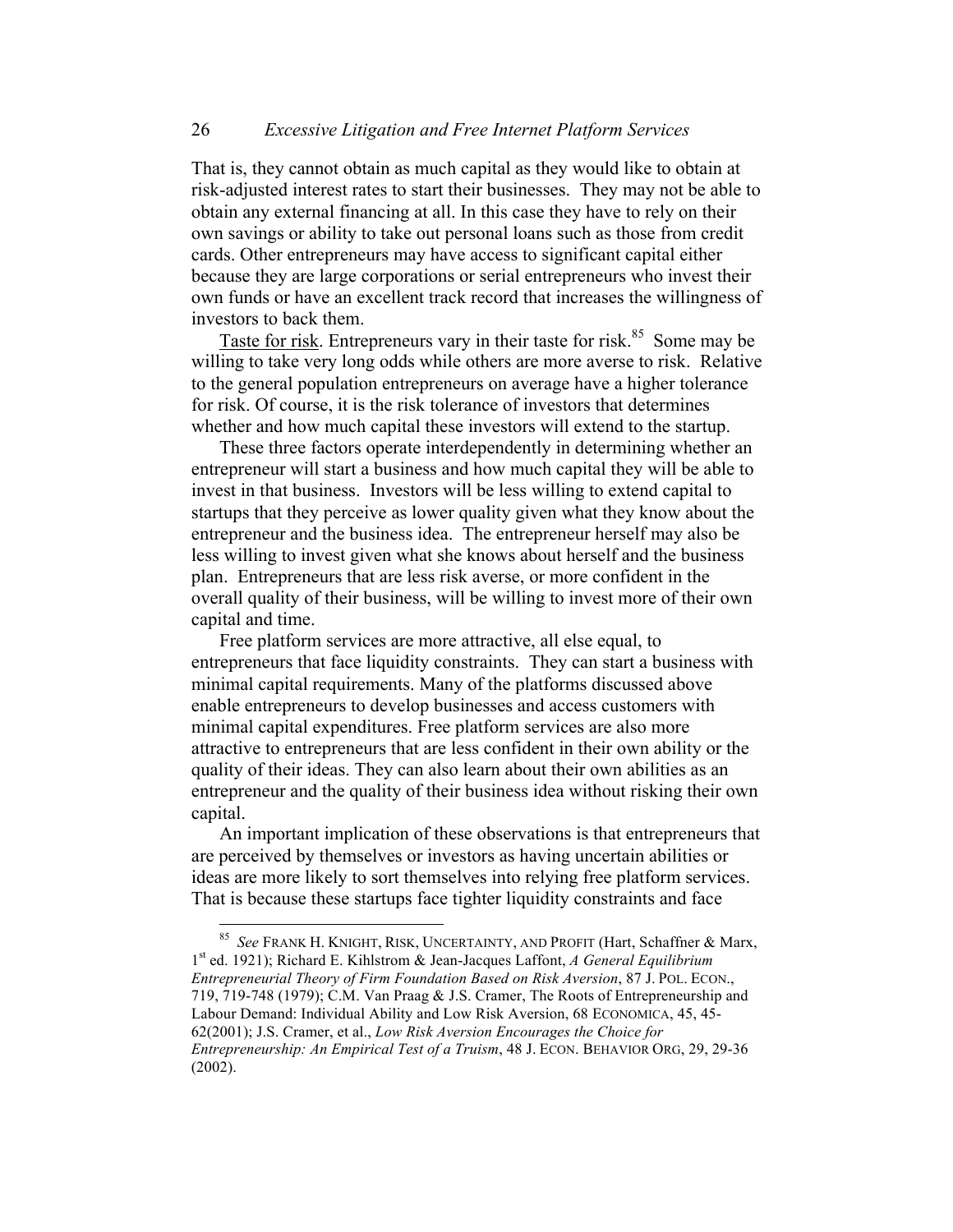greater risks of failure. Of course well-funded high quality startups may choose to use free platform services for a multitude or reasons. The point here is that by offering free services the platform tends to pull in poorly funded startups with relatively low *a priori* prospects for success as well.

## IV. EXCESSIVE LITIGATION OVER FREE PLATFORM SERVICES

Multi-sided platforms can maximize private profits and social welfare by providing free platform services as shown earlier. However, by providing free services these platforms can sow the seeds of their own destruction through litigation or other governmental process.

Whenever two businesses enter into a transaction they incur the risk that their counterparty will sue. However, this risk is greatly magnified in the case of multisided platforms. By providing free services the platform may attract a very large number of entrepreneurs. If the platform is successful, for example, it faces the risk that a court or competition authority would view it as a dominant firm and that entrepreneurs could claim that the platform has violated the competition laws. While the entrepreneurs are associated with a more valuable platform they have also acquired a more valuable litigation option.

The platform is also susceptible to much more litigation and or other adversarial actions as it becomes more successful. It faces a rising probability of being sued as it attracts many entrepreneurs. Although the probability that any single entrepreneur suing is small the likelihood that at least one will sue rises rapidly $86$  as the platform grows. The number of complaints rises as well. As a result highly successful platforms can be swept up in adversarial proceedings.

Free platform services also tend to attract entrepreneurs that are liquidity constrained and which have low *a priori* expectations of success on the part of investors and perhaps even themselves. These entrepreneurs are more likely to encounter business problems or fail thereby laying the basis, for example, for a claim of antitrust injury.

The availability of the litigation option, the large number of business users, and adverse selection work can together to generate enough

<sup>&</sup>lt;sup>86</sup> If the annual probability of a single entrepreneur suing is p, lawsuits are independent events, and the platform attracts N entrepreneurs, then the probability of at least one lawsuit a year equals  $1 - (1-p)^N$ . This probability rapidly approaches 1 as N increases. For example, if  $p=0.0001$  (one in ten thousand), then the probability of at least one lawsuit is 63% at N=10,000, 86% at N=20,000, and 95% at N=30,000, and almost 100% (99.995%) at N=100,000.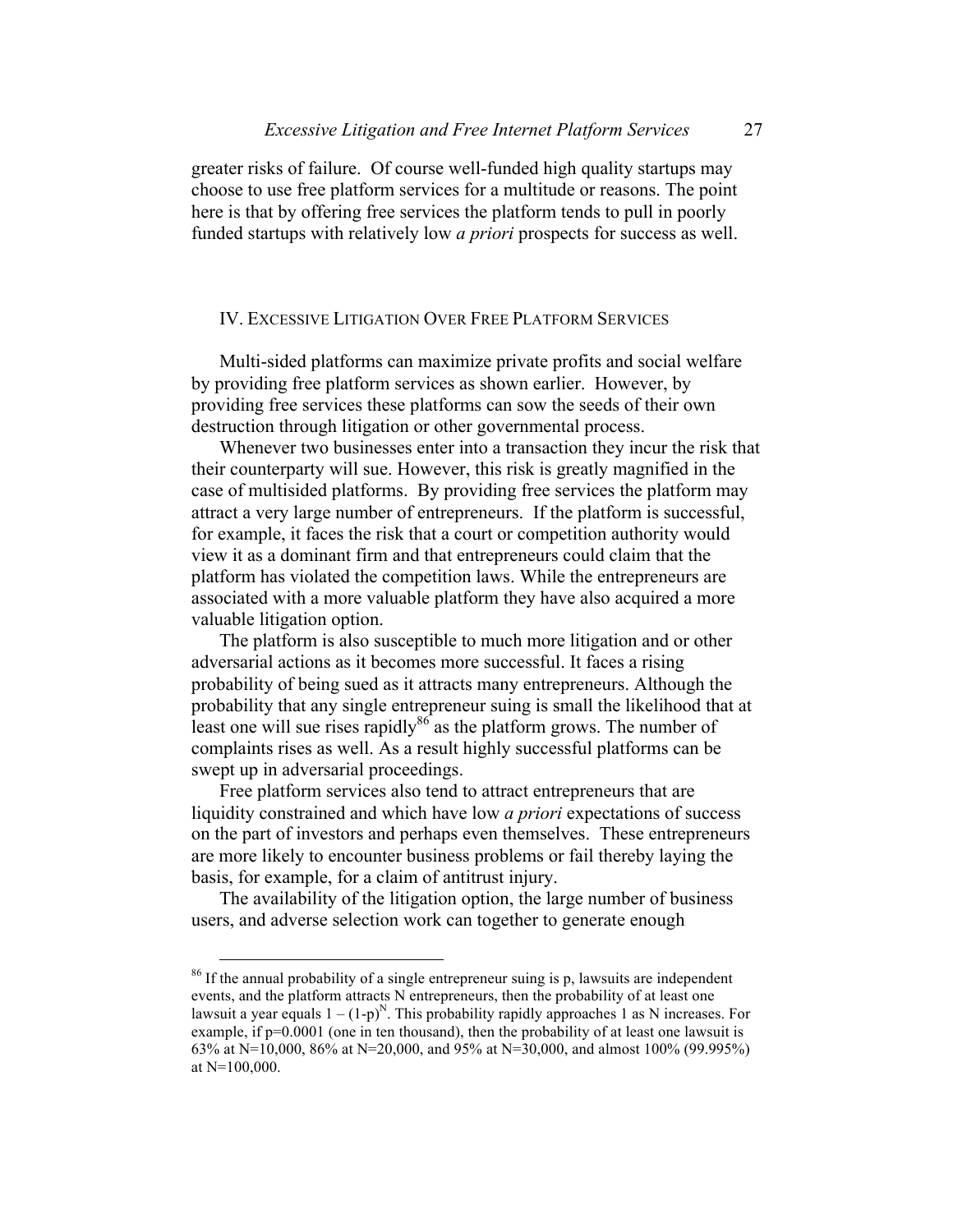complaints to result in a material likelihood that there will be at least one false-positive decision against the platform. That false-positive decision could involve significant behavioral or structural remedies or financial penalties under the antitrust or unfair competition laws or the implementation of restrictive platform-specific laws or regulations. In addition, irrespective of the final results of these complaints, dealing with frequent and numerous complaints involving responses to government authorities could take up significant amounts of management time.

# *A. The Litigation Option*

The "litigation option" refers to the ability to file a complaint, or more generally pursue an adversarial proceeding, against the platform in the event that certain events happen that could make a lawsuit or other use of government processes to seek redress viable. This option has positive expected value. The business does not have to file a lawsuit, for example, just as a person does not have to exercise a stock option. The business will file a lawsuit in the future if it has positive expected value at that time just as the purchase of a stock option reflects the expectation that it has positive value. Although litigation is costly the business will choose to incur these costs only if it expects the benefits of doing so outweigh the costs. Moreover, the costs of lodging a complaint with a competition authority, for example, are relatively small.

Businesses, of course, always acquire an option to sue their suppliers, customers, or other business partners when they enter into an arrangement. Typically, these disputes result in breach of contract lawsuits for failure to pay or failure to perform. Generally, the business that sues successfully would be able to collect its actual losses (perhaps including attorneys fees). These business disputes would usually occur in the civil courts unless there was criminal conduct—fraud for example—at issue. Government authorities would not ordinarily get involved in these contract disputes between businesses.

Businesses can pursue their complaints in a variety of venues and a number of ways and thereby impose costs and risks on their platform provider.87 They can pursue complaints under a variety of legal theories.

<sup>&</sup>lt;sup>87</sup> The cost and benefit of pursuing complaints varies across jurisdictions. In the U.S. private litigation is costly and the odds of success antitrust plaintiffs are long; however, treble damages can make the awards high especially for class-action law firms. In other jurisdictions, modest expenditures can result in a regulatory authority initiating an investigation. The complainant would not get damages directly but could get beneficial remedies.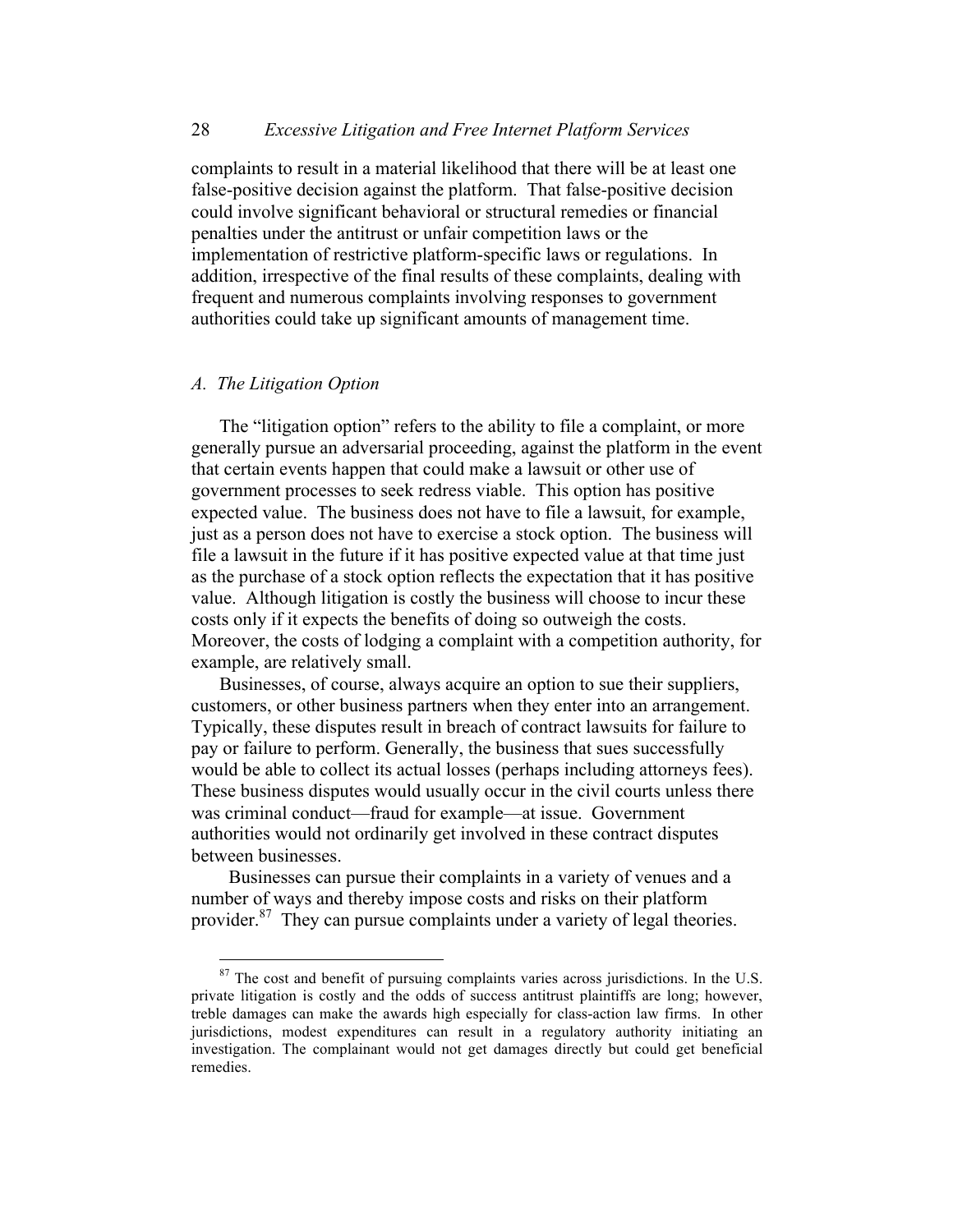For example, in *Aldridge v. Microsoft* the application provider sued the platform for business disparagement, defamation, tortuous interference with contract, tortuous interference with business relations, monopolization, and attempted monopolization.<sup>88</sup> They can pursue complaints in multiple jurisdictions or the laws of multiple jurisdictions. A California-based company that has a merchant page on Facebook and that sells globally could, for example, file claims in the U.S. under California, US, and EU laws as well as possibly the laws of many other jurisdictions. In addition to lawsuits, businesses can lobby for the passage of laws or regulations that restrict the platform on the grounds, for example, that is an essential facility that should be subject to common carrier regulations. The prospect that platforms will be subject to what Judge Posner has described as "cluster bomb" attacks is increased by the fact that, given the global reach of the Internet and the ability to replicate the digital delivery of products and services across many countries, both the platform and its business users are likely to operate in many jurisdictions.<sup>89</sup>

One of most common complaints by business users of free platforms is that the platform has engaged in anticompetitive practices. To help explore the scope of the litigation option it is useful to focus on this particular claim. To pursue this claim in many jurisdictions the business user has to argue that the platform has significant market power—a "dominant firm" under EU law or a "monopoly" under US law—and that it has pursued practices that exclude competition from the market.

Under EU law a firm is presumed "dominant" if its market share exceeds 50 percent<sup>90</sup> although some cases have considered firms to be dominant with shares as low as 40 percent.<sup>91</sup> In the United States, under Section 2 of the Sherman Act,  $92$  a firm is considered to have monopoly power if it has a predominant market share; some courts have held that 90 percent is enough to meet that standard, probably 70 percent or more, but

 <sup>88</sup>Aldridge v. Microsoft Corp., 995 F. Supp. 728 (S.D. Texas, 1998).

<sup>89</sup>Richard A. Posner, *Antitrust and the New Economy*, 68 ANTITRUST L.J. 925 (2001) 925.<br><sup>90</sup> Case C62/86, AKZO Chemie BV v. Comm'n, 1991, 5 C.M.L.R. 215, at ¶ 60,

*available at*

http://eurlex.europa.eu/LexUriServ/LexUriServ.do?uri=CELEX:61986CJ0062:EN:PDF. The Court ruled that market shares in excess of 50 percent are "…in themselves, and save in exceptional circumstances, evidence of the existence of a dominant position." <sup>91</sup> In *British Airways plc v. Commission*, British Airways was found dominant in the

context of Article 82 with a share which had declined from 46.3 percent to just under 40 percent during the period of abuse. *See* Case T-219/99, British Airways plc v. Comm'n, 2003 E.C.R. II-5917, ¶¶ 211, 225 (Ct. First Instance), *available at* http://eurlex.europa.eu/LexUriServ/LexUriServ.do?uri=CELEX:61999A0219:EN:HTML. The finding relied heavily, though, on the fact that the rest of the market was very fragmented. <sup>92</sup> Sherman Antitrust Act, 15 U.S.C. §2 (1890).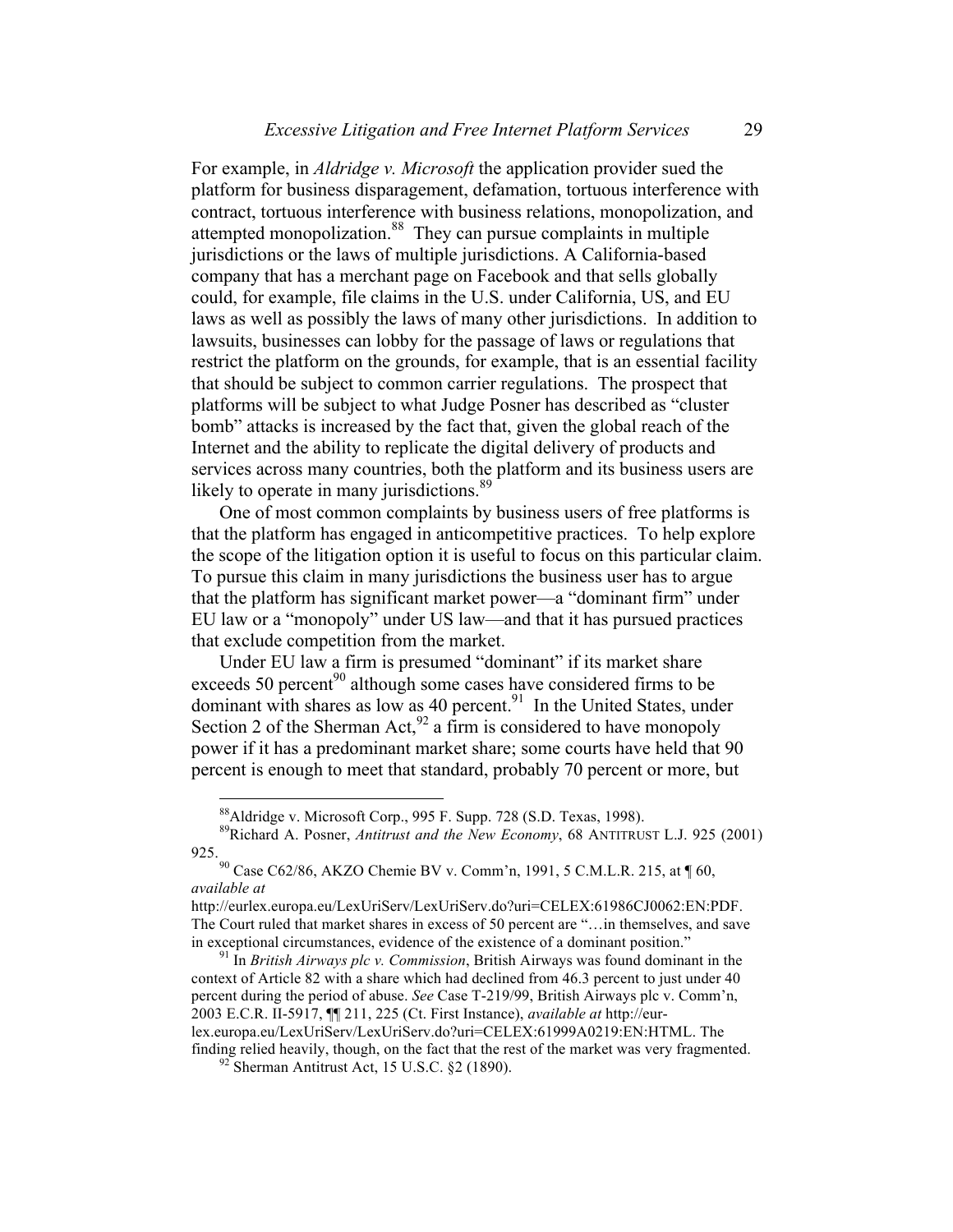probably not as low as 60 percent.<sup>93</sup> Generally, competition authorities and courts have a great deal of latitude for defining markets narrowly for the purpose of determining these shares. Therefore, complainants have the prospect of persuading the competition and courts that the platform is a dominant firm.

To pursue an antitrust complaint—under Sherman Section 2 or Article 102 TFEU for example—business users would generally need to be able to persuade competition authorities or courts that the platform is foreclosing competition. That would usually involve showing the user and the platform are competing with each other in the same market or that the platform is trying to extend its alleged dominant position in one market to a downstream market in which the user is competing. That imposes some limitation on the ability of free users of platform services to pursue an antitrust claim. However, the antitrust laws provide complainants with considerable flexibility in fashioning theories and interpretations of facts that can result in facially plausible claims. In particular, in the EU and other jurisdictions, dominant firms have a "special responsibility not to … impair competition" and that language can be interpreted to condemn many business practices.<sup>94</sup>

Generally, complainants can argue that they compete with the platform in a primary market. For example:

- a software platform provider and an application provider that exposes APIs and therefore could provide platform features;
- a search engine provider and a website that curates content;
- a social network and an application that in part provides connections between people).

Complainants can also argue that the platform is trying to leverage its platform dominance into a downstream market and thereby excluding

 <sup>93</sup> For a summary of the case law, see Chapter 2: Monopoly Power, *in* U.S. DEP'T OF JUSTICE, COMPETITION AND MONOPOLY: SINGLE-FIRM CONDUCT UNDER SECTION 2 OF THE SHERMAN ACT, *available at* 

http://www.justice.gov/atr/public/reports/236681\_chapter2.htm

Under Article 102 TFEU a dominant firm has "a special responsibility not to allow its conduct to impair competition on the common market. *See, e.g.,* Case 322/81, NV Nederlandsche Banden Industrie Michelin v. Comm'n, 1983 E.C.R. 3461, ¶ 57, *available at* http://eur-

lex.europa.eu/LexUriServ/LexUriServ.do?uri=CELEX:61981CJ0322:EN:HTML. *See also*  Case T-201/04, Microsoft v. Comm'n, 2007 E.C.R. II-3601, ¶ 229 ("that undertaking has a special responsibility, irrespective of the causes of that position, not to allow its conduct to impair genuine undistorted competition on the common market . . . ."), *available at*  http://eur-lex.europa.eu/LexUriServ/LexUriServ.do?uri=CELEX:62004A0201:EN:NOT. <sup>94</sup> *Answer given by Mr Almunia on behalf of the Commission*, EUR. PARL. (Mar 1.

<sup>2011),</sup> *available at* http://www.europarl.europa.eu/sides/getAllAnswers.do?reference=E-2011-000252&language=DE.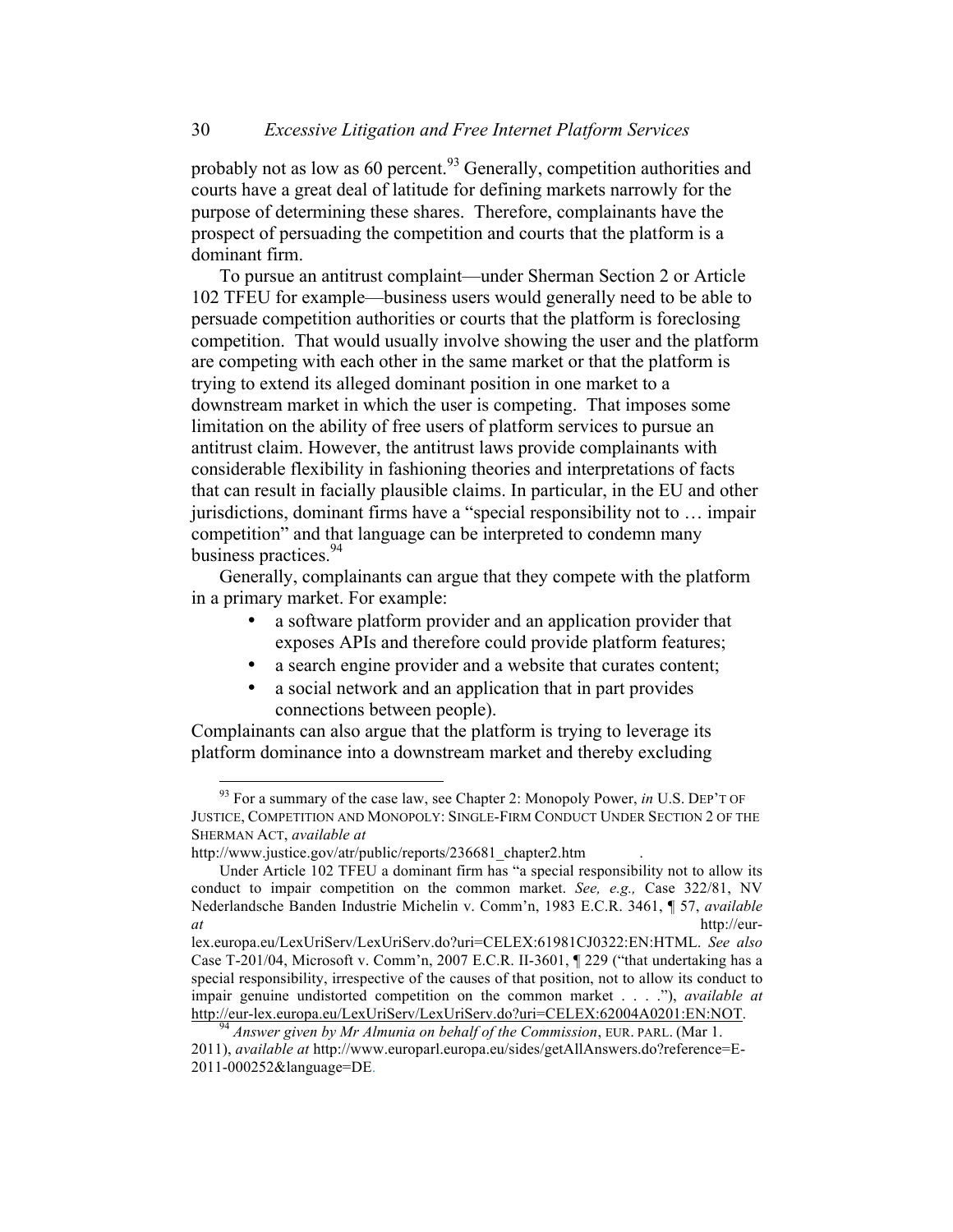competition from that market:

- a software platform provider that includes a feature that could also be provided by an application:
- a search engine provider that provides various services as part of its search results;
- a social network that provides services including applications.

In some jurisdictions, business users of free platform services can argue that the platform is an essential facility to which they should have access on a fair reasonable and non-discriminatory basis. The Supreme Court decision in *Trinko* sharply narrowed circumstances under which a court could conclude that a refusal to supply access was anticompetitive. <sup>95</sup> However, other jurisdictions, including the EU and China, have an essential facilities doctrine under which it is possible for business users to claim that a denial of, or reduction in service or access, by a platform is anticompetitive and to require access on a fair, reasonable and non-discriminatory basis.<sup>96</sup>

The value of the litigation option to business users of free platform services arises in several different ways. As a result of a complaint a court or competition authority may require the platform to make changes in its business terms that would benefit the complainant. The complainant may also be able to obtain concessions from the platform including monetary compensation to withdraw a complaint or not to file it in the first place. In addition, the US allows complainants to obtain treble damages.

The expected value of the litigation option varies depending on the circumstances of the entrepreneur and the platform and can evolve over time. The value of the option becomes higher over time as the platform becomes more successful. As the platform becomes more successful there is a higher likelihood that the courts and competition authorities will find that it is a dominant firm. The value of the option is also higher for firms that anticipate potential difficulties which would have a large effect on their profits and that they can blame on the platform. In fact, the option provides a valuable hedge against the risk of failure.

### *B. Adverse-Selection*

 <sup>95</sup> *Verizon Communications Inc. v. Law Offices of Curtis V. Trinko, LLP*, 540 U.S. 398 (2004). <sup>96</sup> *See* Christian Ahlborn & David S. Evans, *The Microsoft Judgment and its* 

*Implications for Competition Policy Toward Dominant Firms in Europe*, 75(3) ANTITRUST L.J. 887, 926 (2009). Freshfields Bruckhaus Deringer, *China Issues Guidance on Anti-Competitive Practices* 2, (Jan. 2011) http://www.freshfields.com/publications/pdfs/2011/jan11/29540.pdf,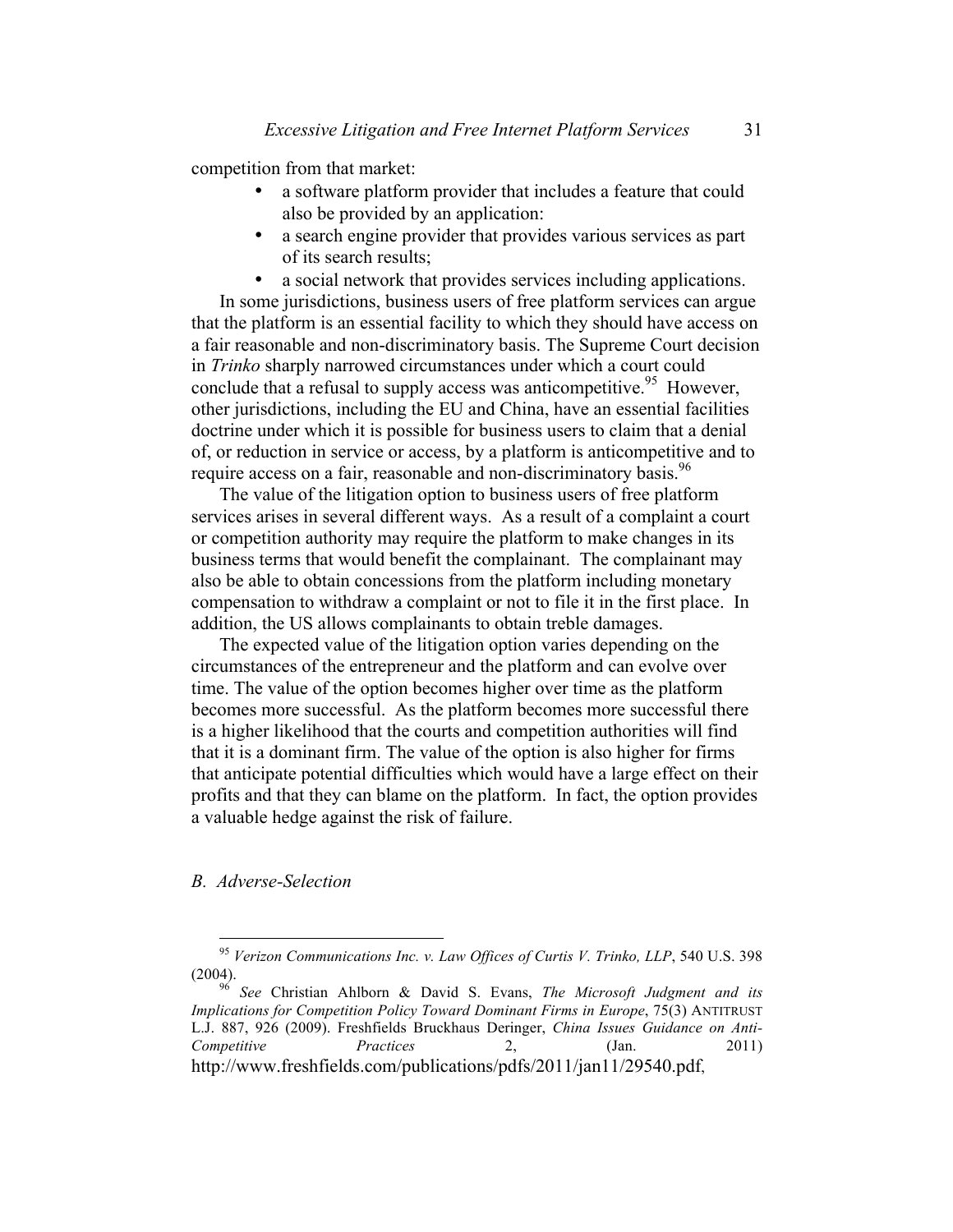# 32 *Excessive Litigation and Free Internet Platform Services*

As observed earlier businesses realize there are benefits and costs of relying on free services provided by a platform. Platforms tend to attract businesses that want free services either because investors have not been willing to fund the entrepreneurs adequately or because the entrepreneur themselves are not confident enough in their own prospects to invest themselves. Assuming these expectations are correct, and there is no apparent reason they would not be, these "liquidity-constrained" business are more likely to encounter business problems. As a result there is adverse selection into relying on free platform services. More vulnerable businesses are more likely on average to sort themselves into working with a platform that provides fee services and into relying more on those free services.  $97$ 

The point is not that entrepreneurs that rely on free platform services are mainly poor or vulnerable entrepreneurs. Rather, the thesis is that platforms tend to pull more of these liquidity-constrained firms, that tend to have lower *a priori* odds of success, into their free programs.

For illustrative purposes suppose, as shown in Figure 1, there is a metric of "quality" for entrepreneurs that stands-in for the likelihood that the business will be successful.<sup>98</sup> There are many high quality entrepreneurs that rely on free platform services and many low quality entrepreneurs that do not. The adverse selection problem results in the "average" entrepreneur that relies on free platform services having, however, a lower quality than the average entrepreneur in the population. It also results in the fraction of low quality entrepreneurs being higher for businesses that rely on free platform services than for the population overall.<sup>99</sup>

As a result of adverse selection, platforms that provide free services will tend to have a disproportionate number of businesses that do not do well. These businesses are more likely to complain for two reasons. They are more likely than successful businesses to be able to claim that they have been injured as a result of something the platform has done. The value of

 $97$  This is the well-known "self selection" problem which has been studied by economists extensively on the context of labor markets. *See* A.D. Roy, *Some Thoughts on the Distribution of Earnings*, 3 OXFORD ECON. PAPERS, 135 (1951) (presenting what is now considered the classic model of self-selection in labor markets).

<sup>&</sup>lt;sup>98</sup> Of course, in reality, many factors influence the likelihood that a business will succeed. However, to illustrate the impact of adverse selection it is helpful to use a single hypothetical "quality" measure.<br><sup>99</sup> The figure was generated using the following assumptions. Let Q be firm quality

and E be everything else that affects the firm's choice of business model. Q and E are both distributed as independent standard normal variables. Let the firm choose a search reliant business model if  $Q + E \le 0$ . The lines in the figure represent the density function (pdf) for the distribution of quality in the unselected population of firms and in the population of firms that self-select into search-reliant business models. Simpson's rule for numerical integration was used in the calculation of the selected density. As can be seen in the graph, the selected density assigns more probability mass to the lower quality regions.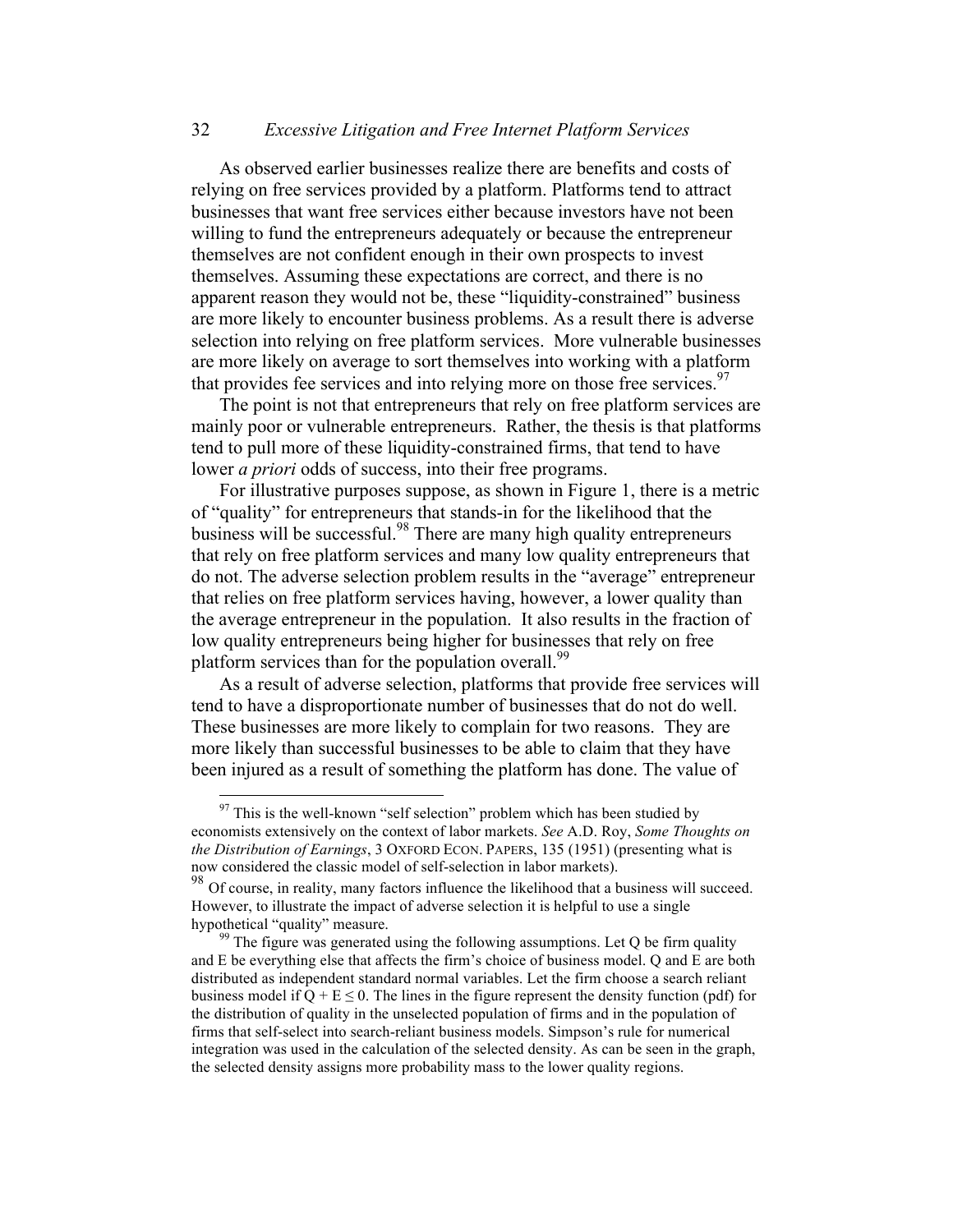the litigation option is also higher for them.



**Figure 1: Density function for selected versus unselected firm quality**

# *C. Large Numbers*

Almost every significant business in the United States has a website. Most major brands in the United States also have a Facebook merchant page.<sup>100</sup> A recent survey found that more than 75 percent of independent restaurants and more than 95 percent of all chain restaurants have Facebook merchant pages.<sup>101</sup> The number of business users of Facebook and Google just in the United States likely exceeds 5 million.<sup>102</sup> As Table 1 describes, other platform businesses that provide free services also have thousands if not millions of business users.

The large number of business users of multi-sided platform services, combined with the fact that these platforms could be defined as dominant firms, imposes a high risk of antitrust scrutiny, and the possibility of a catastrophic result, on these platforms. Suppose, for example, that the probability of a business filing an antitrust complaint is .01% (i.e., 1 out of

 100 BrightEdge, *BrightEdge Says 61 Percent of World's Top Brands Create Googe+Pages in Just One Week* (Nov. 16, 2011), *available at* http://www.brightedge.com/2011-11-16-BrightEdge-November-SocialShare (last visited

Mar. 15, 2011).<br><sup>101</sup> Restaurant Sciences LLC Online Presence Survey, March 2012.<br><sup>102</sup> U.S. Census Bureau, *Statistics about Business Size (including Small Businesses)*, http://www.census.gov/econ/smallbus.html (last visited Mar. 23, 2012).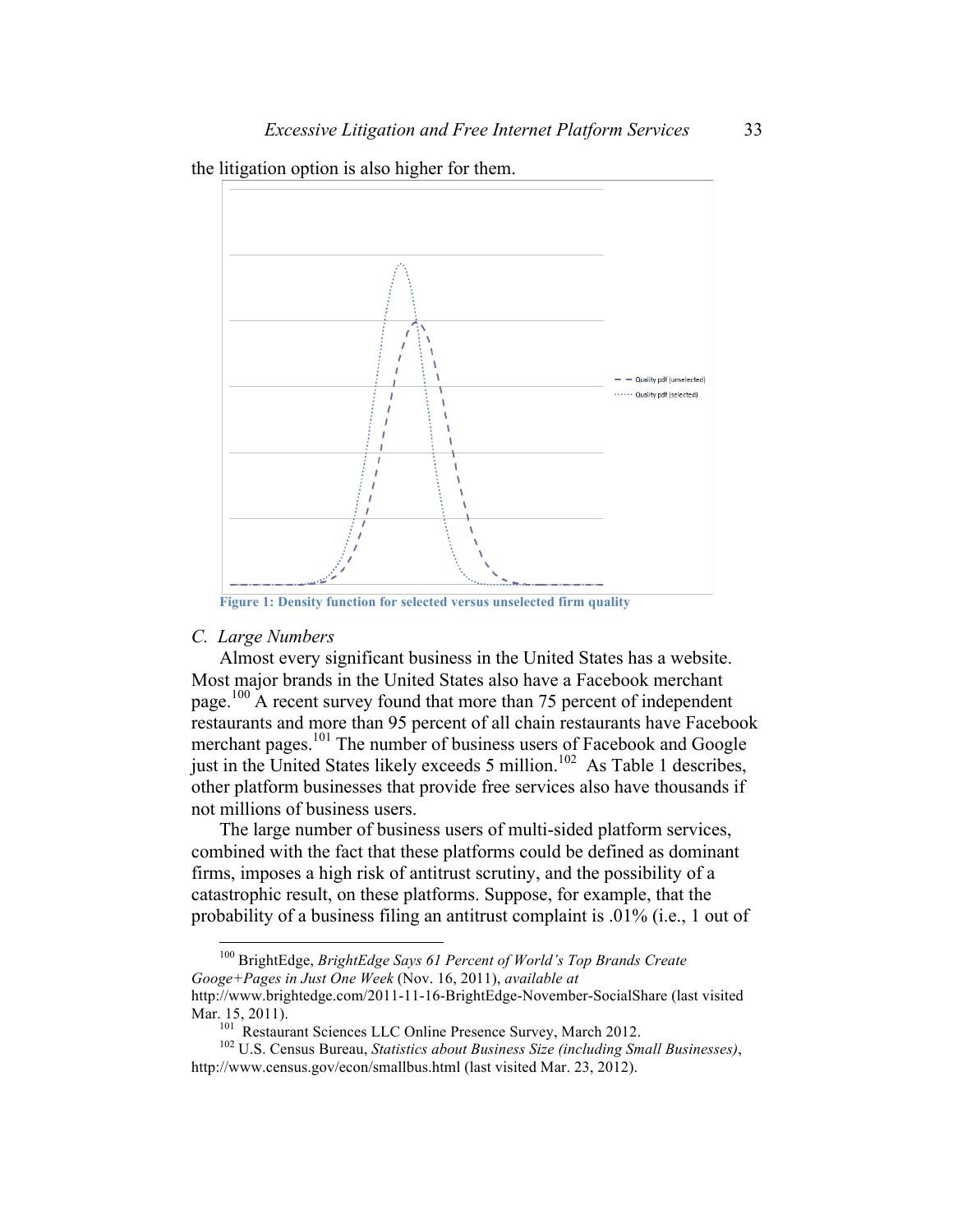10,000 businesses files a complaint). The expected number of complaints would be 1 with 10,000 business users, 10 with 100,000 business users, and 100 with 1 million business users.

A slight increase in the propensity to sue as a result of adverse selection can yield a significant increase in the number of complainants in the case of multi-sided platforms that offer free services. Suppose, for example, that the probability of a business exercising the litigation option increases by .001% (i.e., from 1/10,000 to 1/100,000). The expected increase in the number of complainants would be only 1 with 100,000 business customers but would be 10 with 1,000,000 business customers and 100 with 10,000,000 business customers.

Table 2 reports estimates of the expected number of complaints per year for various assumptions concerning the number of businesses and the likelihood of any business filing a complaint. The number of complaints is significant with even very small probabilities of complaints.

|                 |                | Annual<br><b>Probability</b><br>of Complaint |          |         |
|-----------------|----------------|----------------------------------------------|----------|---------|
|                 | $0.0001\%$     | $0.001\%$                                    | $0.01\%$ | $0.1\%$ |
| Number of       |                | Annual                                       |          |         |
| <b>Business</b> |                | Number of                                    |          |         |
| <b>Users</b>    |                | <b>Complaints</b>                            |          |         |
| 10,000          |                | 0                                            |          | 10      |
| 100,000         | 0              |                                              | 10       | 100     |
| 1,000,000       |                | 10                                           | 100      | 1,000   |
| 2,000,000       | $\mathfrak{D}$ | 20                                           | 200      | 2,000   |
| 5,000,000       | 5              | 50                                           | 500      | 5,000   |
| 10,000,000      | 10             | 100                                          | 1,000    | 10,000  |

**Table 2: The Number of Complaints by Free Platform Users**

#### **IV. SEARCH-ENGINE BASED PLATFORMS**

To document the phenomena discussed above, it is useful to focus on search engines and the businesses that use free services for several reasons. First, there are a number of businesses that use free search engine services and they are economically significant. Many businesses have websites that rely to varying degrees on search engines to direct users to them. Businesses opened websites quickly after the start of the commercial Internet in the mid 1990s. Most businesses have websites now. They rely on them to varying degrees from providing a simple listing to being the basis for the entire business. Two industries related to search engines have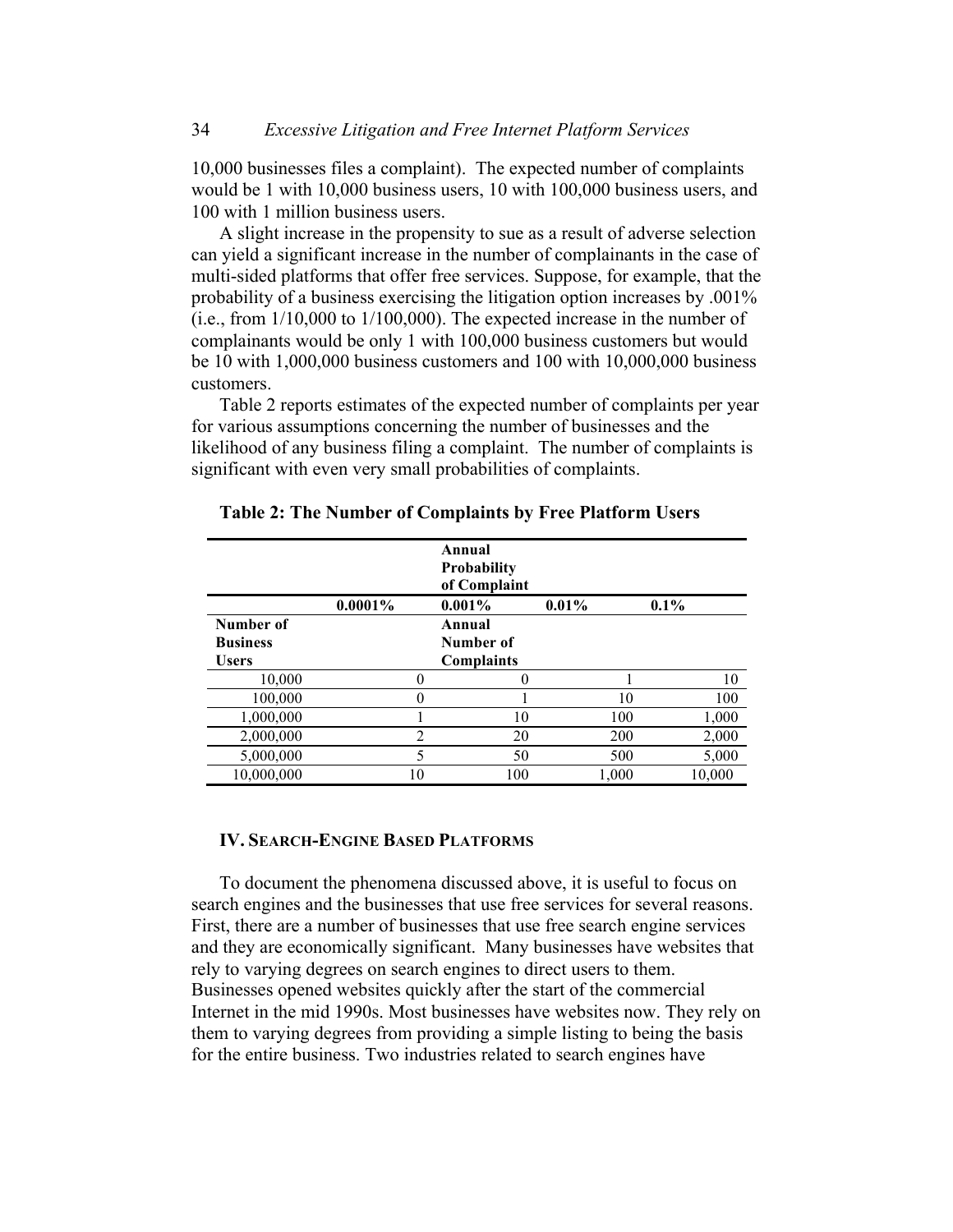emerged. In 2010 US eCommerce accounted for \$165.4 billion of sales (4.2 percent of all sales)<sup>103</sup> and online advertising accounted for \$26.04 billion of advertising spending (20 percent of all advertising spending).<sup>104</sup> Search engines became widely used in the late 1990s and have become an integral part of ecommerce and online advertising businesses.

Second, it is relatively straightforward to measure, and obtain data on, the reliance of these web-based businesses on free platform services. Web traffic can come from viewers finding the site through a search engine, going directly to the website, which means they must have some prior knowledge of the site, or being referred there by another site. As noted earlier, Yelp is heavily reliant on search engines while Angie's List is not.

Third, not surprisingly, given the large number of web-based businesses and the number of years they have been in existence, there have been many complaints to the courts and competition authorities. Therefore, it is possible to examine these complaints and the associated businesses to assess the possible importance of adverse selection.

Part A describes the business model for search engines. Search engines index websites and their content for free, enable people to find relevant information from these websites for free, and charge for presenting advertisements to viewers attracted by this content. Part B summarizes data on where web-based businesses obtain their traffic. It compares the typical web-based business to ones that have a less search-engine-reliant model. Part C provides an overview of the companies that have brought litigation or filed complaints against Google. It shows that most of the complainants have chosen a search-engine-reliant model.

### *A. Search Engine Business Model*

Search engines have three major customer groups.

- Websites that want people to be able to find them and their content.
- People that are looking for information and hope to find it on the web.

 <sup>103</sup> U.S. Department of Commerce, *U.S.Census Bureau News* Feb. 17, 2011 *available at* http://www2.census.gov/retail/releases/historical/ecomm/10q4.pdf, (last visited March 15, 2012). <sup>104</sup> Interactive Advertising Bureau, *IAB Internet Advertising Revenue Report 2010 Full* 

*Results*, *available at* http://www.iab.net/media/file/IAB\_Full\_year\_2010\_0413\_Final.pdf (last visited March 23, 2012); Kantar Media, *Kantar Media Reports U.S. Advertising Expenditures Increased 6.5 Percent in 2010* (Mar. 17, 2011), *available at*  http://kantarmediana.com/intelligence/press/us-advertising-expenditures-increased-65 percent-2010 (last visited Mar. 16, 2012).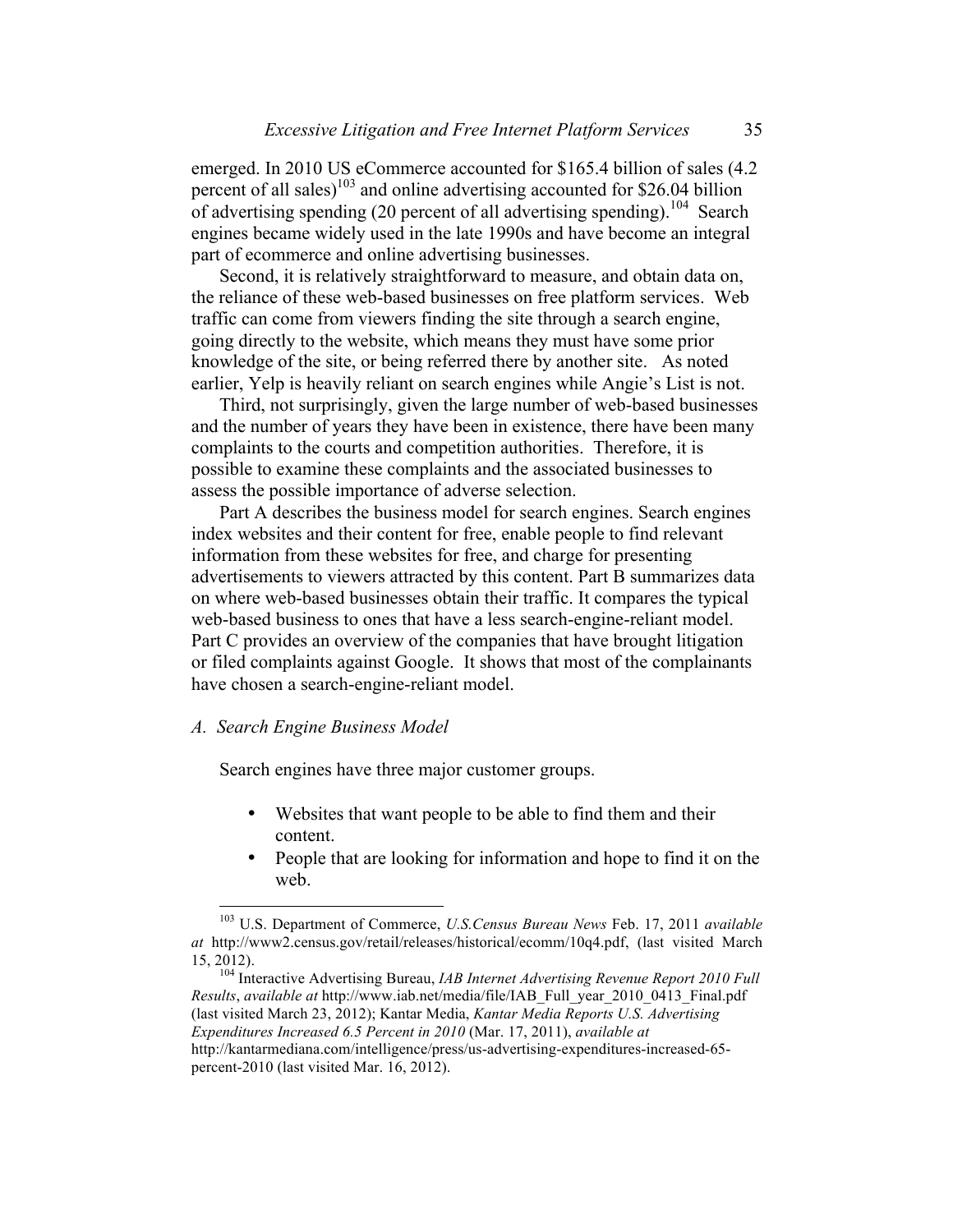• Advertisers that want to present advertisements to people.

The business model is straightforward despite the complexity of the technology. The search engine aggregates content across the web. It uses that content much like any advertising-supported media company would to attract viewers. It then sells access to those viewers to advertisers.

Search engines have algorithms that predict the relevance of web pages to the search query that an individual has submitted. Google initially focused on the quality of the web page based on the number and quality of the web pages that linked to the web page using its PageRank measure. As of the end of 2011, Google used 200 factors, including PageRank, to select web pages and rank them in response to a query.<sup>105</sup> The results are then presented in order of relevance with results extending to multiple web pages. The probability that a person will click on a result declines sharply with the order in the rankings with a very sharp decline after the results on the first page. Websites that value traffic want to appear on the first page and as high on the first page as possible.

As the search engine business has developed search engines have provided ways for websites to make it easier for the search engines to find the necessary information for ranking the website and therefore to achieve greater visibility in searches. Websites can submit information to the search engine such as a sitemap that the search engine can use to make it easier to find information on the site. Search engines provide websites with tools they can use to make sure that the search engine can find relevant content. They also provide advice on how to design and manage websites to increase the likelihood that users will be able to find relevant content. Search engines do not charge for indexing websites, for the tools or advice they provide to websites to improve their rankings, or for presenting web pages to users.

Because a high ranking generates more clicks websites often invest in "search engine optimization" (SEO) to improve their rankings. (These investments are typically not specific to the search engine.) That results in a major source of tension between the search engines and websites. The websites are interested as a business matter in making sales, attracting customers, or obtaining users for selling advertising. Websites all want to obtain high rankings but of course a higher rank for one is a lower rank for another. They therefore have incentives to trick the search engines into thinking that they are more relevant than they really are. The search engines are interested as a business matter in attracting users. They do that in large part by presenting relevant results to those users. Successful efforts by

 <sup>105</sup> Google Webmaster Tools, *Google Basics: Serving results*, http://support.google.com/webmasters/bin/answer.py?hl=en&answer=70897(last visited Feb. 28, 2012).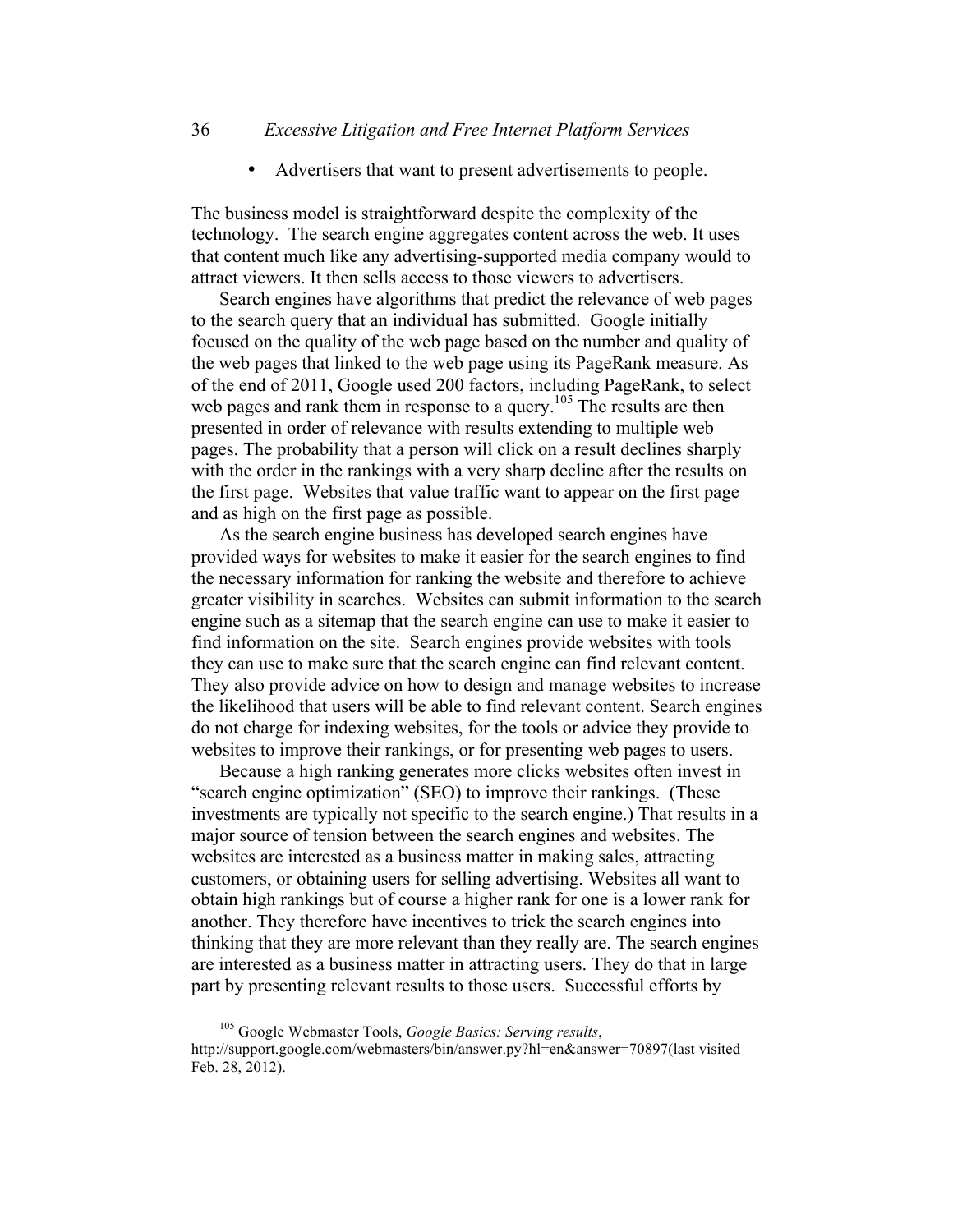websites to trick the search engine into thinking a site is more relevant than it is imposes costs on users and ultimately lowers the reputation of the search engine as a reliable source of information.

#### *B. Search Engine Reliance*

Websites obtain traffic in several ways. Direct traffic occurs when a user types in the url for the website into her browser or uses a bookmark that directs the browser to go to that website. Search traffic occurs when an individual uses a search engine to conduct a search and as a result clicks on a link that takes them to that website. Referral traffic results when a user clicks on a link from a website that is not a search engine.

When a website starts, people who are not affiliated with the website would have no way to know that it exists except by coming across it inadvertently. A website can do various things to become known. Like any business it can engage in marketing activities including advertising to let people know that it exists. These activities drive direct traffic. It can also persuade other sites to link to it. Sites refer users to another because they are providing a service to their users who would benefit from knowing about the other site. Sites also engage in swaps: you refer my site and I will refer yours. Websites can undertake search engine optimization to increase the likelihood that their sites will appear in search results.

The share of traffic that comes from search results provides a proxy for search-engine reliance.<sup>106</sup> Sites that are getting the preponderance of their traffic from direct and referral sources have made investments to establish their brands. Sites that are getting the preponderance of their traffic from search have primarily invested in tactics to increase their search rankings.

Data from compete.com show the distribution of the search share. The analysis reported here is based on the 15,000 largest websites ranked by traffic and a stratified random sample of 15,000 of the next 1 million most heavily visited websites. The figures have been weighted to reflect the sampling and therefore reflect the distribution of the largest 1 million websites.<sup>107</sup>

<sup>&</sup>lt;sup>106</sup> It is not a perfect proxy because some people use search toolbars to type in the name of a URL. These navigational searches are similar to typing in the name of the site in the browser. Navigational searches, however, are likely to be positively correlated with direct referrals since they both result from people remembering the name of the site to enter. For example, in the case of Yelp, direct referrals are 5.83% of all visits, and navigational searches are 10% of all search referrals; in the case of Angie's List direct referrals are 14.74% of all visits, and navigational searches are 72% of all search referrals. Thus, Angie's List has both a higher share of direct referrals, and a higher share of

 $\frac{a_{107}}{207}$  Formally, the sample consists of two strata – 15,000 observations from the top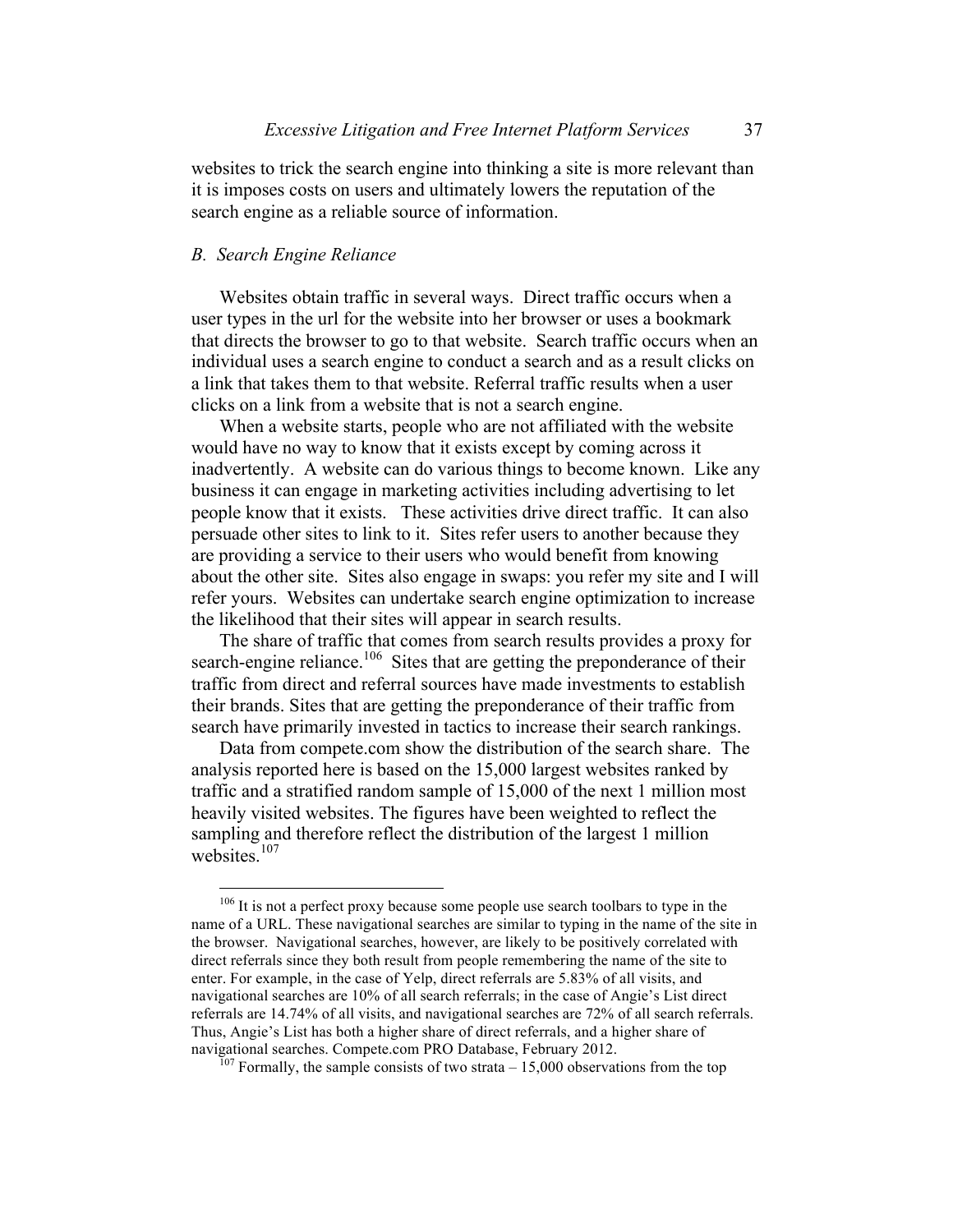#### 38 *Excessive Litigation and Free Internet Platform Services*

Table 3 reports summary statistics on these websites. We report total search, which includes some paid search resulting from advertising, because it is most comparable to other data we will report below on the Google complainants. The mean share of non-paid search traffic was 22.7 percent. Two-thirds of the websites  $(17<sup>th</sup>$  percentile through the 83<sup>rd</sup> percentile) have search shares between 10.4 and 40.9 percent. It is interesting to observe where Angie's List and Yelp, the two web-based businesses discussed earlier, fall in the distribution. Angie's list is on the  $52<sup>nd</sup>$  percentile of search reliance (just above the median) while Yelp is on the  $91<sup>st</sup>$  percentile of search reliance.

| Percentile       | <b>Non-Paid Search</b> | <b>Total Search</b> |
|------------------|------------------------|---------------------|
| $10^{\text{th}}$ | 5.41%                  | 6.91%               |
| 20 <sup>th</sup> | 9.99%                  | 11.52%              |
| $30^{\text{th}}$ | 13.64%                 | 16.27%              |
| $40^{\text{th}}$ | 18.80%                 | 21.13%              |
| $50^{\text{th}}$ | 22.65%                 | 25.20%              |
| $60^{\text{th}}$ | 26.82%                 | 28.67%              |
| $70^{\text{th}}$ | 31.17%                 | 33.29%              |
| 80 <sup>th</sup> | 37.44%                 | 38.90%              |
| 90 <sup>th</sup> | 44.80%                 | 47.89%              |
| Median           | 22.65%                 | 25.20%              |
| Average          | 25.06%                 | 27.41%              |

## **Table 3 Distribution of Search Shares**

#### *C. Search-Engine Litigation*

A number of websites have filed complaints against Google in the courts or before competition authorities alleging that the search engine reduced their search rankings or ad placements and engaged in

 <sup>15,000</sup> websites and 15,000 observations from next one million websites. From this sample of 30,000 websites, websites with missing data on the share of search traffic were excluded, leaving 11,892 websites. Even those websites with missing search traffic data included non-missing data on the total number of visits. This enables the estimation of the probability of missing search data using a logit model with data on all 30,000 websites. To appropriately weight the observations with non-missing search data, each observation should be weighted by the inverse of its probability of inclusion in the sample. This can be done, assuming that once the number of visits is controlled for, the probability of missing data on search traffic is independent of the search traffic share. Under this assumption, if the fitted probability of non-missing data (from the estimated logit model) for observation i is  $p_i$ , then the weight for observation i will be  $1/p_i$  if i was from the top 15,000 websites, and  $(1/p_i)^*(1,0000,000/15,000)$  otherwise.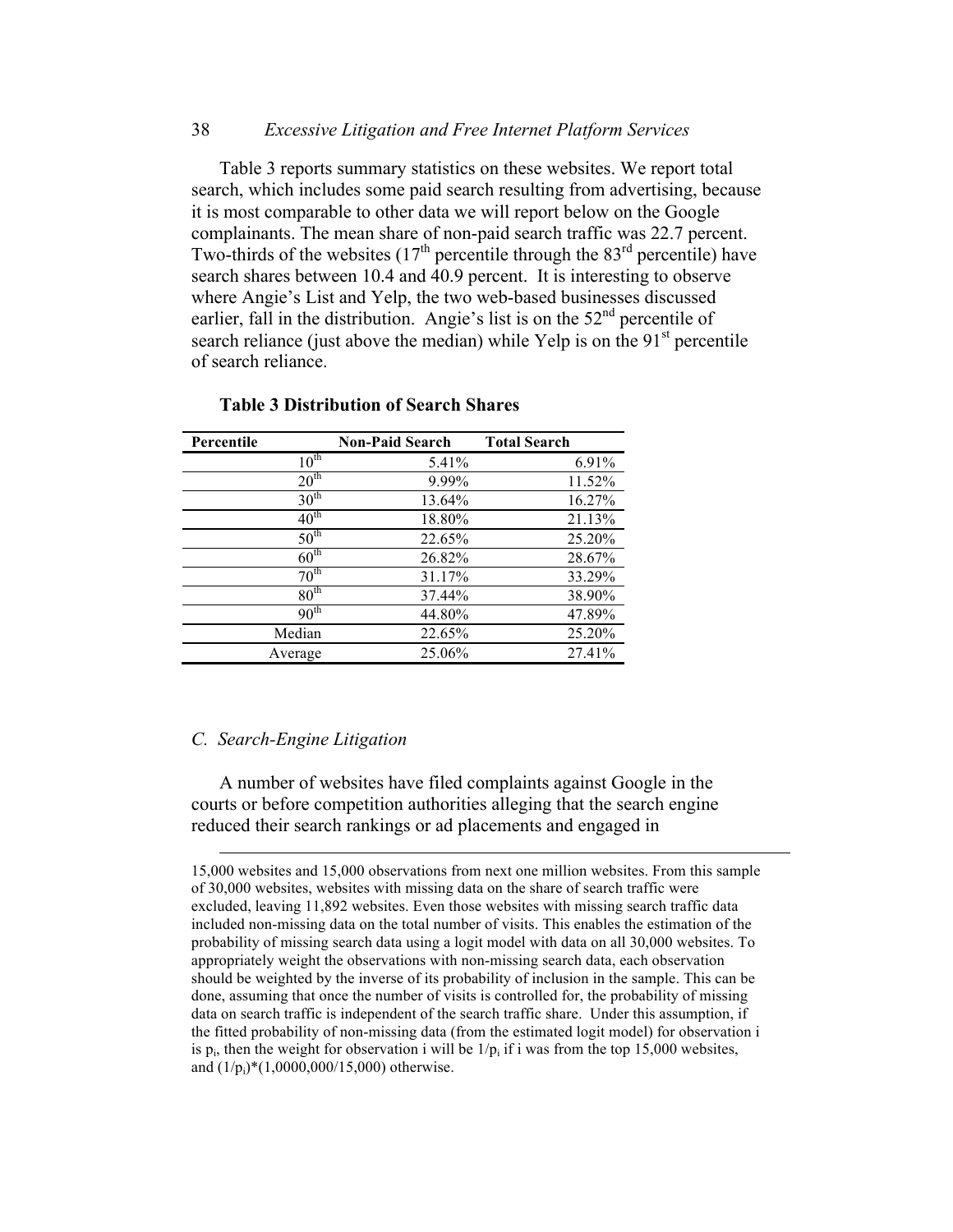anticompetitive conduct in doing so. This article focuses on the extent to which these complaints come from businesses that have relied heavily on search engines and the implications of this reliance. It does not address and takes no position on the merits of these complaints.

One of the first businesses to sue Google was KinderStart. The complaint, filed in federal court in the US by this "source of parenting and fun learning information",<sup>108</sup> is typical of many of the others. Started in May 2000, KinderStart's business model involved attracting viewers to its site and selling advertising to entities that want to reach those viewers. To get viewers, it relied on search engines such as Google to list it in response to inquiries by consumers for parental advice. KinderStart claims it had "[s]teady, organic growth in visits and page views."109 By early 2005, it had more than 10 million page views, a common measure that is used in selling web-based advertising. $110$ 

According to KinderStart, Google effectively blocked its site starting in March 2005. As a result, KinderStart claimed that its traffic dropped by 70 percent, and its advertising revenue declined by 80 percent. It had used Google's AdSense program which paid affiliated websites a share of revenue generated from ads that Google placed on the websites.

A year later, KinderStart sued Google on a number of grounds including violating KinderStart's right to free speech and for engaging in anticompetitive and unfair business practices. KinderStart sought certification of a nationwide class of similarly affected businesses whose websites had been blocked or penalized by Google. This article focuses on the claims that Google had violated Section 2 of the Sherman Act.<sup>111</sup>

KinderStart made several notable observations in its complaint that foreshadow future allegations against Google.

First, KinderStart claimed that search engines constitute a relevant antitrust market and that Google had monopoly power in this market as evidenced by having a share of more than  $50$  percent of that market.<sup>112</sup>

 <sup>108</sup> KinderStart – About Us, http://www.KinderStart.com/footerlinks.jsp?articleID=96

<sup>(</sup>last visited Feb. 13, 2012).<br><sup>109</sup> *See* Second Amended Class Action Complaint at 7, *KinderStart.com, LLC v. Google, Inc.*, No. C 06-2057 JF (N.D. Cal. Mar. 16, 2007).

*Google, Inc.*, No. C 06-2057 JF (N.D. Cal. Mar. 16, 2007). <sup>110</sup> *See* Second Amended Class Action Complaint at 7, *KinderStart.com, LLC v. Google, Inc.*, No. C 06-2057 JF (N.D. Cal. Mar. 16, 2007). The complaint does not provide a date for the peak but it is presumably before the decline in traffic starting in March 2005 which is the subject of the complaint.<br><sup>111</sup> The discussion below is based on KinderStart's original and amended complaints

and the ruling by the court of Google's successful motion to dismiss. The discussion focuses mainly on the Sherman Section 2 claims regarding the search market. *See id.* at 50- 53. <sup>112</sup> *Id.* at 7, 50.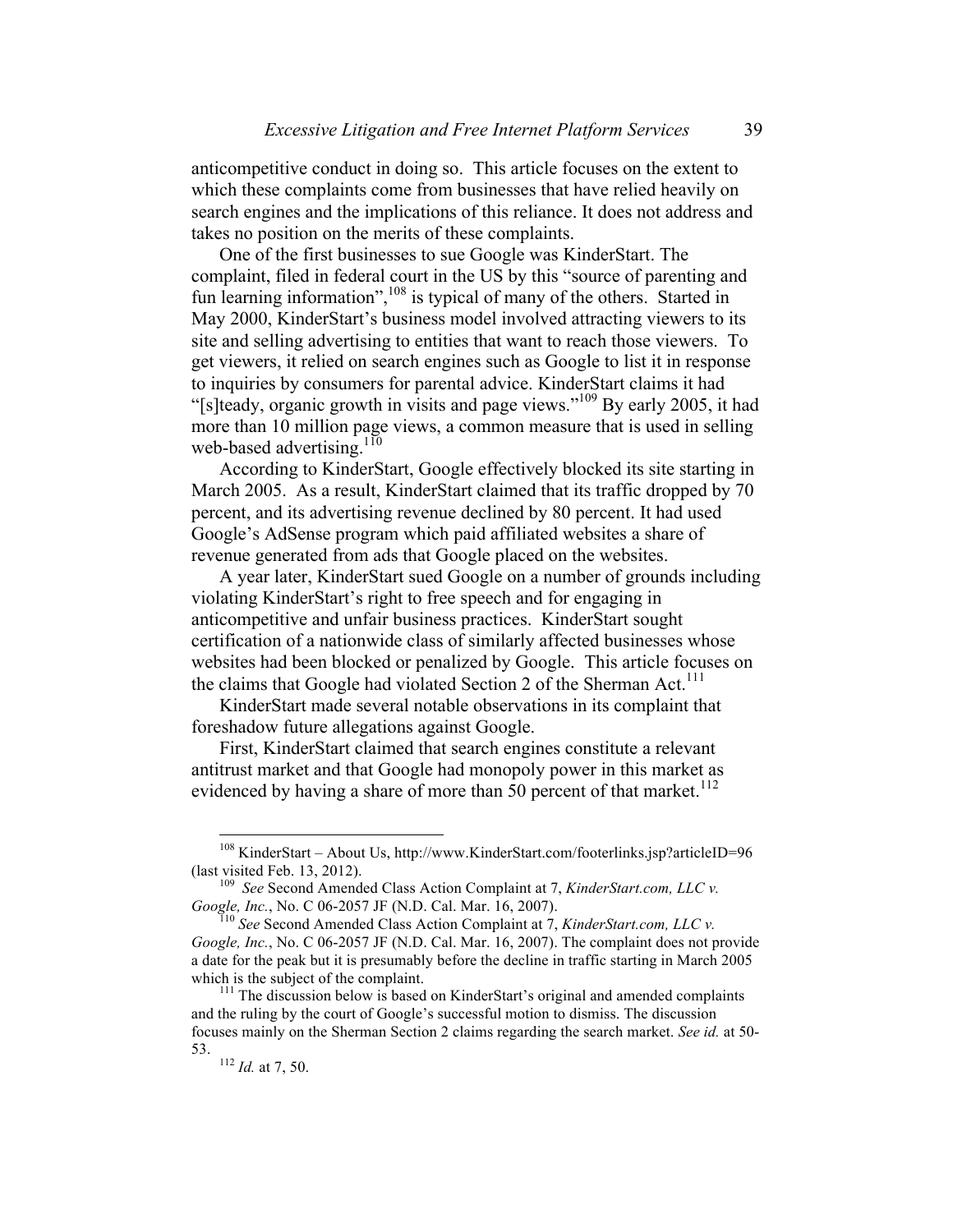Second, KinderStart claimed that its website "is a directory and *search engine* that offers vital links to information and sites on key subjects affecting young children, including child rearing, child care, child development, food and nutrition, and education . . . ." <sup>113</sup> It claimed that it competed with Google in the search market.<sup>114</sup>

Third, KinderStart characterized Google as "a common carrier that makes a public offer to provide communications facilities for subscribers to freely use its facilities to link to and connect with one or more Websites that are hosted on the Internet."115 It also asserted that any "[w]ebsite seeking to gain visibility, site traffic and page views must rely upon Defendant Google's Google Engine as an *essential facility* for receiving search query hits $\frac{15}{116}$ 

Fourth, KinderStart claimed that Google attained and maintained monopoly power in the search engine market by reducing the search rank or denying access to its search engine for listings of KinderStart and other websites that competed in the search engine market.<sup>117</sup>

As it turns out, the court dismissed KinderStart's complaints holding that KinderStart failed to plead a relevant antitrust market and failed to allege causal antitrust injury.<sup>118</sup> The case is relevant because it is prototypical of subsequent actions brought against Google and Baidu. When a website experiences a reduction in its rank on Google search results it has become common for websites to file a complaint which claims that (1) online "search" is a relevant antitrust market, (2) Google has monopoly power in that market, (3) Google's search engine is an essential facility, (4) the website also does search and therefore competes with Google in the search market, and (5) Google reduced the search rank of the website to maintain a monopoly or dominant position.

Table 4 summarizes the major complaints that have been filed against Google in the US and EU. The majority relate to organic search, which Google provides at no charge. In each case the Table identifies the type of website, the main allegation, the venue of the case, and the website's traffic if it was still active. It also reports the percentage of traffic from search and the percentile in the search-reliance distribution for each complainant. A

 <sup>113</sup> Class Action Complaint at 4, KinderStart.com, LLC v. Google, Inc., No. C 06-2057

JF (N.D. Cal. Mar. 16, 2007) (emphasis added).<br><sup>114</sup> *Id.* at 10.<br><sup>115</sup> First Amended Class Action Complaint at 10, *KinderStart.com, LLC v. Google, Inc.*, No. C 06-2057 JF (N.D. Cal. Mar. 16, 2007).

<sup>&</sup>lt;sup>116</sup> *Id.* at 12 (emphasis added). <sup>117</sup> Second Amended Class Action Complaint at 51, *KinderStart.com, LLC v. Google, Inc.*, No. C 06-2057 JF (N.D. Cal. Mar. 16, 2007).<br><sup>118</sup> Order Granting Motion to Dismiss at 16, *KinderStart.com, LLC v. Google, Inc.*, No.

C 06-2057 JF (N.D. Cal. Mar. 16, 2007).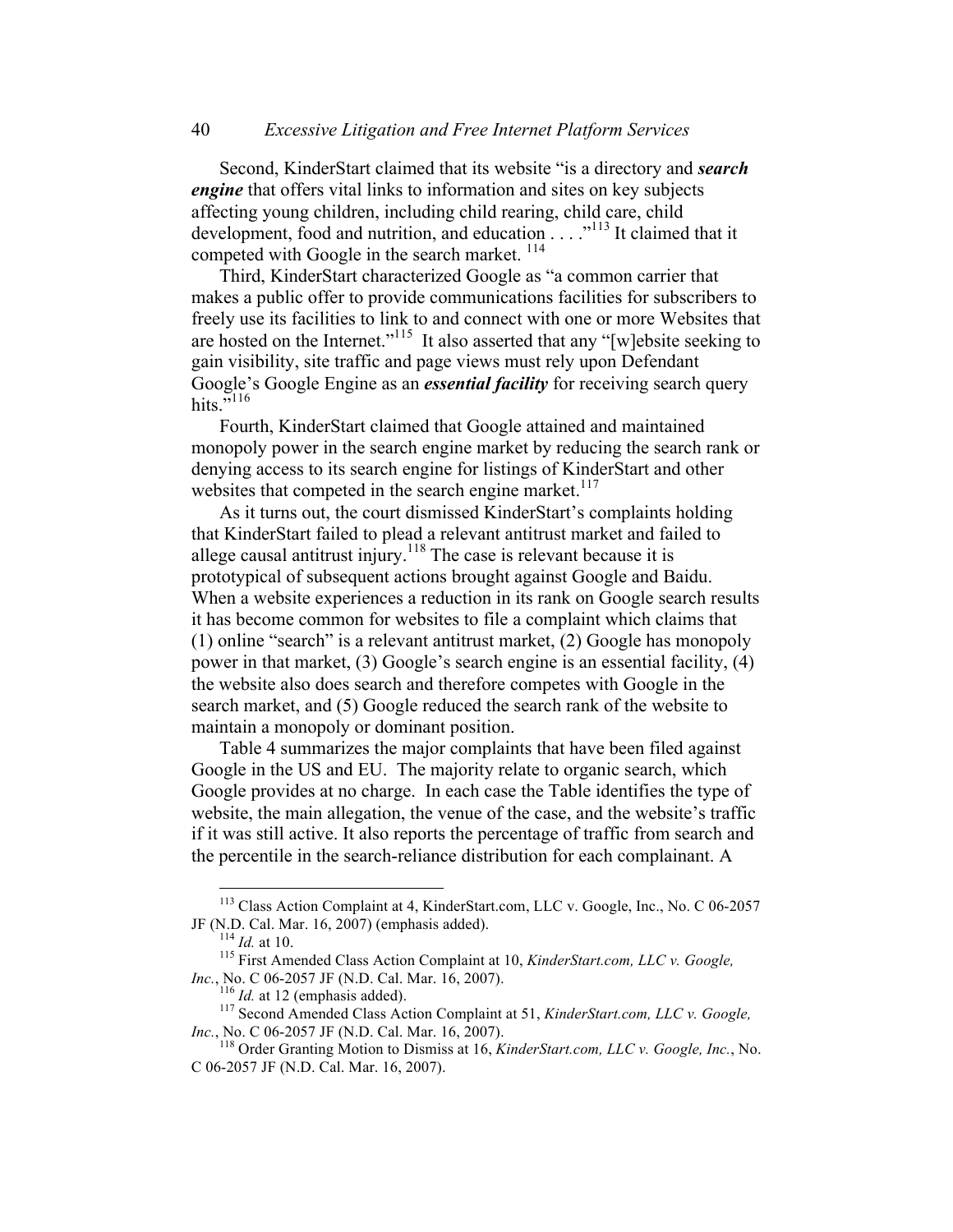total of 21 complaints were identified. The number of complainants is minute relative to the number of businesses that obtain free website indexing and search from Google. There were about 662 million active websites worldwide as of May 2012.Of the 21 complainants it was not possible to obtain search data for three. Of the 18 complaints for which search data were available, six were in the top 10 percentile of the distribution of search reliance and 13 were in the top 40 percentile of the distribution. The complaints against Google therefore come disproportionately from firms that have very extreme search reliance: 33 percent of the complaints for which there was data (6 out of 18) were in the top 10 percent of the distribution and 72 percent (13 out of 18) were in the top 40 percent. These results, however, are based on data after the complaints were filed in most of these cases. Since many of the complaints claim reductions in search rankings it is likely that the search shares were even higher before the complaint was filed.<sup>119</sup>

<sup>&</sup>lt;sup>119</sup> Judging by their complaints, KinderStart and TradeComet were even more dependent on search than indicated here. KinderStart claimed that after Google reduced its search ranking, its page views plummeted to 30% of previous levels (Second Amended Complaint at ¶ 31), implying search dependence of greater than 70%. Similarly, TradeComet claimed that after Google raised the minimum AdWords bids required from TradeComet, traffic to its webpage dropped to 1% of its previous level (Complaint at  $\llbracket \varnothing \rangle$ ), implying search dependence of 99%.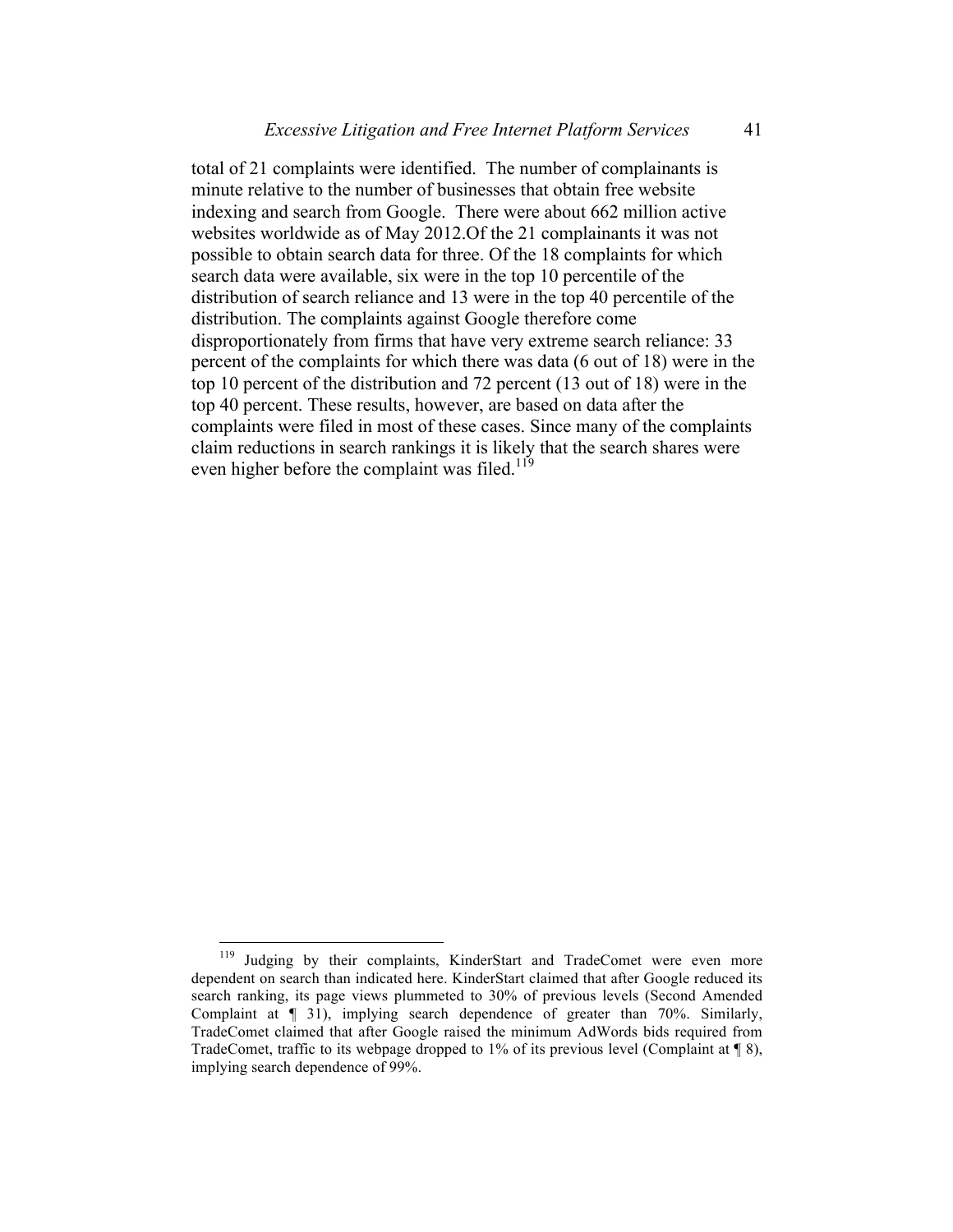| Complainant            | Service                      | Year | Allegation                                                         | Venue     | Monthly<br>Unique<br><b>Visitors</b> | Percent<br>of Visits<br>from<br>Search | Search<br>Percentile |
|------------------------|------------------------------|------|--------------------------------------------------------------------|-----------|--------------------------------------|----------------------------------------|----------------------|
| Search King            | Search                       | 2002 | Demotion of<br>search<br>ranking                                   | <b>US</b> | 1,447                                | 33%                                    | 69 <sup>th</sup>     |
| KinderStart            | Parenting<br>resources       | 2006 | Demotion of<br>search<br>ranking                                   | <b>US</b> | 807                                  | 52%                                    | $92^{nd*}$           |
| Christopher<br>Langdon | <b>Blog</b>                  | 2006 | Refusal to<br>place ads                                            | <b>US</b> | Defunct                              |                                        |                      |
| Carl Person            | Vertical<br>search           | 2006 | Manipulation<br>of AdWords<br>auctions:<br>favoring<br>other sites | <b>US</b> | 2,165                                | 65%                                    | 97 <sup>th</sup>     |
| <b>Trade Comet</b>     | <b>Business</b><br>directory | 2009 | Manipulation<br>of AdWords<br>auctions;<br>favoring<br>other sites | <b>US</b> | 2,701                                | 72%                                    | 97 <sup>th</sup>     |
| myTriggers             | Comparison<br>shopping       | 2010 | Manipulation<br>of AdWords<br>auctions                             | US        | 6,155                                | 72%                                    | 97 <sup>th</sup>     |

#### **Table 4 Examples of Antitrust Complaints Against Google Search Engine <sup>120</sup>**

Traffic is visits from US-based browsers in January 2012 as reported by Compete.com. For US websites, the search percentage is the percentage of visits from USbased browsers referred by search engines, taken from Compete.com if available, and from Hitwise US otherwise. For EU websites, the search percentage is the percentage of visits from browsers worldwide referred by search engines, taken from Alexa.com. Regardless of the source of the search percentage data, the search percentile is found by comparing the search percentage to the distribution of search percentages computed from Compete.com data as described in the text. In cases where the complainant discussed multiple websites for which data were available, the table shows a range of search percentages. Note that due to differences in data sources, the search percentages reported here for KinderStart and Trade Comet differ somewhat from the search percentages reported in the Complaints, *infra* note 118. Also note that the search data reported here includes both paid search and navigational organic search. For most of these websites, the split between the different types of search is unavailable. As a consequence, the search percentages reported here are overstated relative to non-navigational organic search. But since the percentile rankings make the apples-to-apples comparison of total search percentage for these websites to the overall distribution of total search, this problem is alleviated when looking at the rankings. There may be some remaining difference if the ratio of non-navigational organic search to total search is substantially different for the complainants than for the general sample of websites. In our sample of websites, paid searches constitute only 9% of total searches on average, and other studies have found that navigational searches are infrequent relative to total searches (Brian J. Jansen, Danielle L. Booth & Amanda Spark, *Determining the Informational, Navigational, and Transactional Intent of Web Queries*, 44(3) INFO. PROCESSING & MANAGE. 1251 (2008), so this effect is likely to be small on average, and there is no particular reason to expect it to work in either direction.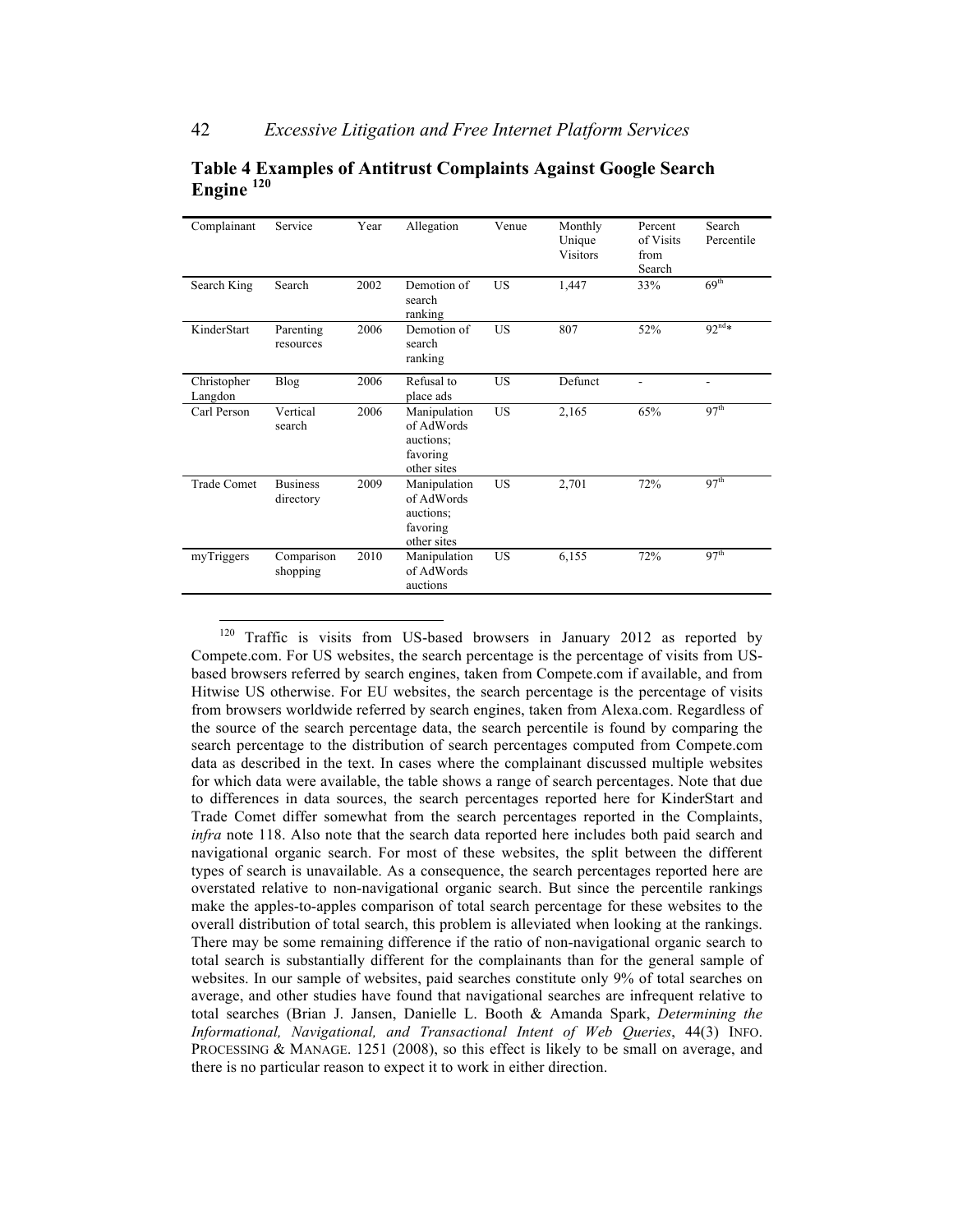| D'Agostino         | eCommerce              | 2010 | Mistaken<br>identification<br>as duplicate<br>site, resulting<br>in a reduction<br>in search<br>ranking | US.        | Defunct                  |                |                     |
|--------------------|------------------------|------|---------------------------------------------------------------------------------------------------------|------------|--------------------------|----------------|---------------------|
| Yelp               | Local<br>reviews       | 2010 | Favoring<br>Universal<br>Search;<br>excessive<br>utilization of<br>complainant's<br>content             | <b>US</b>  | 16,316,263               | 50%            | 91 <sup>st</sup>    |
| TripAdvisor        | Travel                 | 2010 | Favoring<br>Universal<br>Search                                                                         | US/EU      | 13,802,658               | 31%            | $65^{\text{th}}$    |
| Expedia            | Travel                 | 2010 | Favoring<br>Universal<br>Search                                                                         | US/EU      | 33,706,382               | 13%            | 23 <sup>rd</sup>    |
| Kayak              | Travel                 | 2010 | Favoring<br>Universal<br>Search                                                                         | <b>US</b>  | 6,569,610                | 17%            | 31 <sup>st</sup>    |
| Nextag             | Comparison<br>shopping | 2010 | Favoring<br>Universal<br>Search                                                                         | <b>US</b>  | 18,176,620               | 34%            | $71^{st}$           |
| Ciao               | Shopping<br>portal     | 2010 | AdSense<br>exclusivity<br>and other<br>restrictions                                                     | ${\rm EU}$ | ÷,                       | 33-40%         | $69^{th} - 82^{nd}$ |
| Foundem            | Comparison<br>shopping | 2010 | Demotion of<br>search<br>ranking;<br>Favoring<br>Universal<br>Search                                    | ${\rm EU}$ |                          | 46%            | 88 <sup>th</sup>    |
| 1PlusV             | Vertical<br>search     | 2010 | Removal of<br>webpages<br>from<br>Google's<br>index;<br>Demotion of<br>search<br>ranking                | EU         | $\overline{\phantom{a}}$ | 56-73%         | $94^{th} - 98^{th}$ |
| Deal Du<br>Jour    | Deals                  | 2011 | Demotion of<br>search<br>ranking                                                                        | ${\rm EU}$ | $\overline{a}$           | 27%            | 53 <sup>rd</sup>    |
| HotMaps            | Online maps            | 2011 | Demotion of<br>search<br>ranking;<br>favoring<br>Universal<br>Search                                    | EU         |                          | 41%            | 83 <sup>rd</sup>    |
| nntp.it            | Newsgroups             | 2011 | Demotion of<br>search<br>ranking                                                                        | ${\rm EU}$ | $\overline{\phantom{0}}$ | 13%            | 23 <sup>rd</sup>    |
| Elf Voetbal        | Football<br>resources  | 2011 | Favoring<br>Google<br>OneBox                                                                            | ${\rm EU}$ |                          | $10\%$         | $16^{\text{th}}$    |
| Interactive<br>Lab | Referral<br>services   | 2011 | Manipulation<br>of AdWords<br>auctions                                                                  | ${\rm EU}$ |                          | $\overline{a}$ |                     |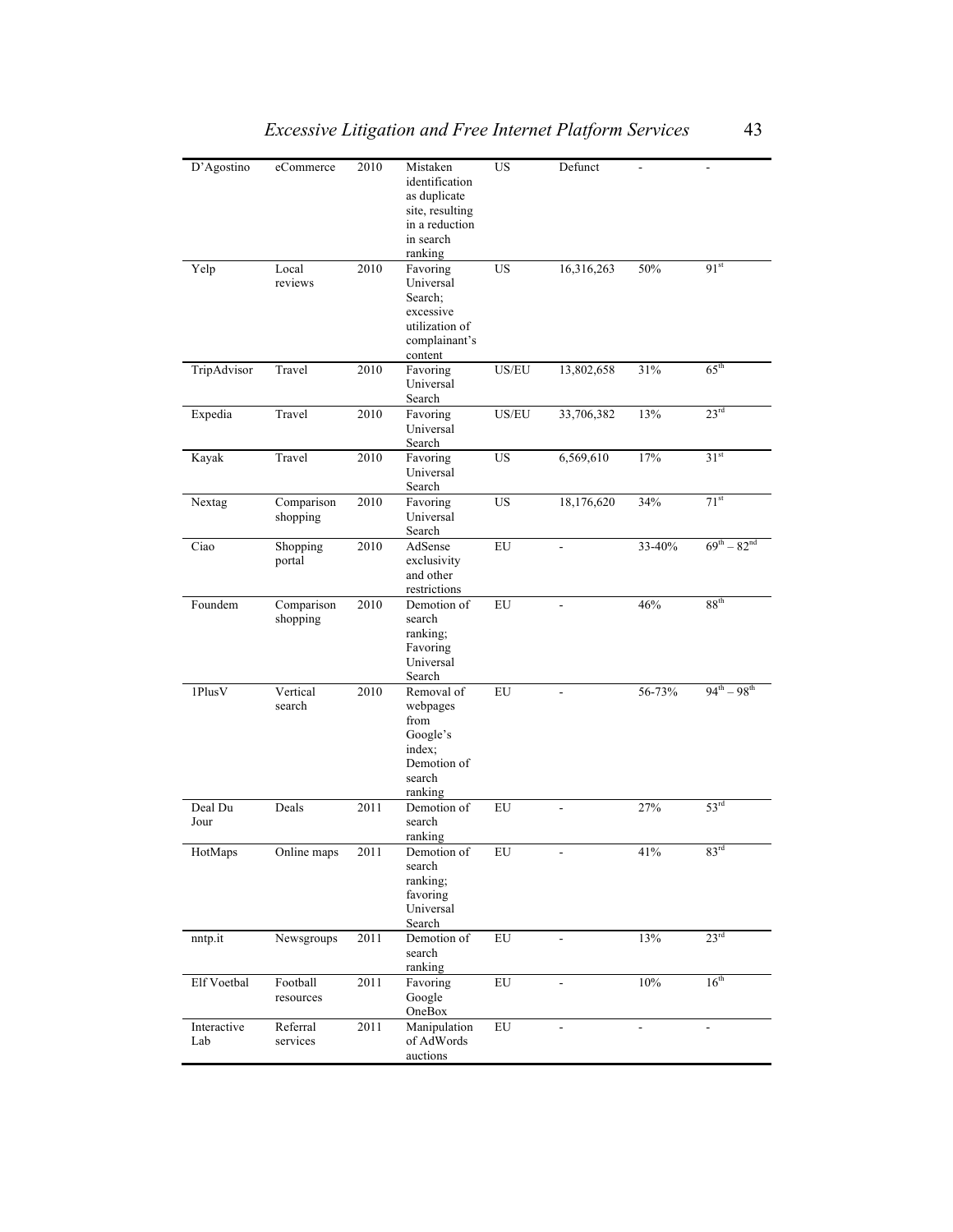| Twenga | Shopping | 2012 | Favoring  | EU | ۰. | 27-40% | $56^{\text{th}} - 82^{\text{nd}}$ |
|--------|----------|------|-----------|----|----|--------|-----------------------------------|
|        | portal   |      | Google's  |    |    |        |                                   |
|        |          |      | Universal |    |    |        |                                   |
|        |          |      | Search    |    |    |        |                                   |

# V. THE IMPACT ON SOCIAL WELFARE OF THE ADVERSE SELECTION AND LARGE NUMBERS PROBLEM

As noted earlier, multi-sided platforms are often economically significant firms. They have the same temptations as any powerful firm does to engage in harmful behavior. Competition authorities, for example, should monitor these firms for all the same reasons they consider other significant companies. The adverse selection and large number problems, however, can generate numerous complaints from firms that have experienced problems largely because of their own failings but have chosen to exercise their litigation option opportunistically against the platform.

If courts and competition authorities had perfect information they could simply identify which complaints have merit and which do not. In practice, these decision makers do not have perfect information and therefore need to determine how much effort they should expend looking into these complaints. Even after investigation and adjudication they would not have perfect information and could, on occasion, condemn pro-competitive practices: what is known in error-cost analysis as a "false positive."<sup>121</sup>

This section argues that if competition authorities and courts ignore the adverse selection and large number problems, multi-sided platforms would be subject to excessive litigation, and false positive decisions, which would reduce social welfare. The next section then describes how competition authorities and courts should adjust their decisions on allocating scarce resources—and ultimately their screens for assessing anticompetitive behavior—given these problems. In both cases, the analysis applies beyond competition authorities to any consideration of government policy towards multi-sided platforms based on complaints by users of free business services.

# *A. Adverse Selection, Large Numbers, and False Positives*

 <sup>121</sup> This is also known as a Type II error. *See* Frank H. Easterbrook, *The Limits of Antitrust*, 63 TEX. L. REV. 1 (1984); David S. Evans & A. Jorge Padilla, *Designing Antitrust Rules for Assessing Unilateral Practices: A Neo-Chicago Approach,* 72 U. CHI. L. REV. 72, 73 (2005); RICHARD POSNER, ECONOMIC ANALYSIS OF LAW  $(8^{th}$  ed. 2010).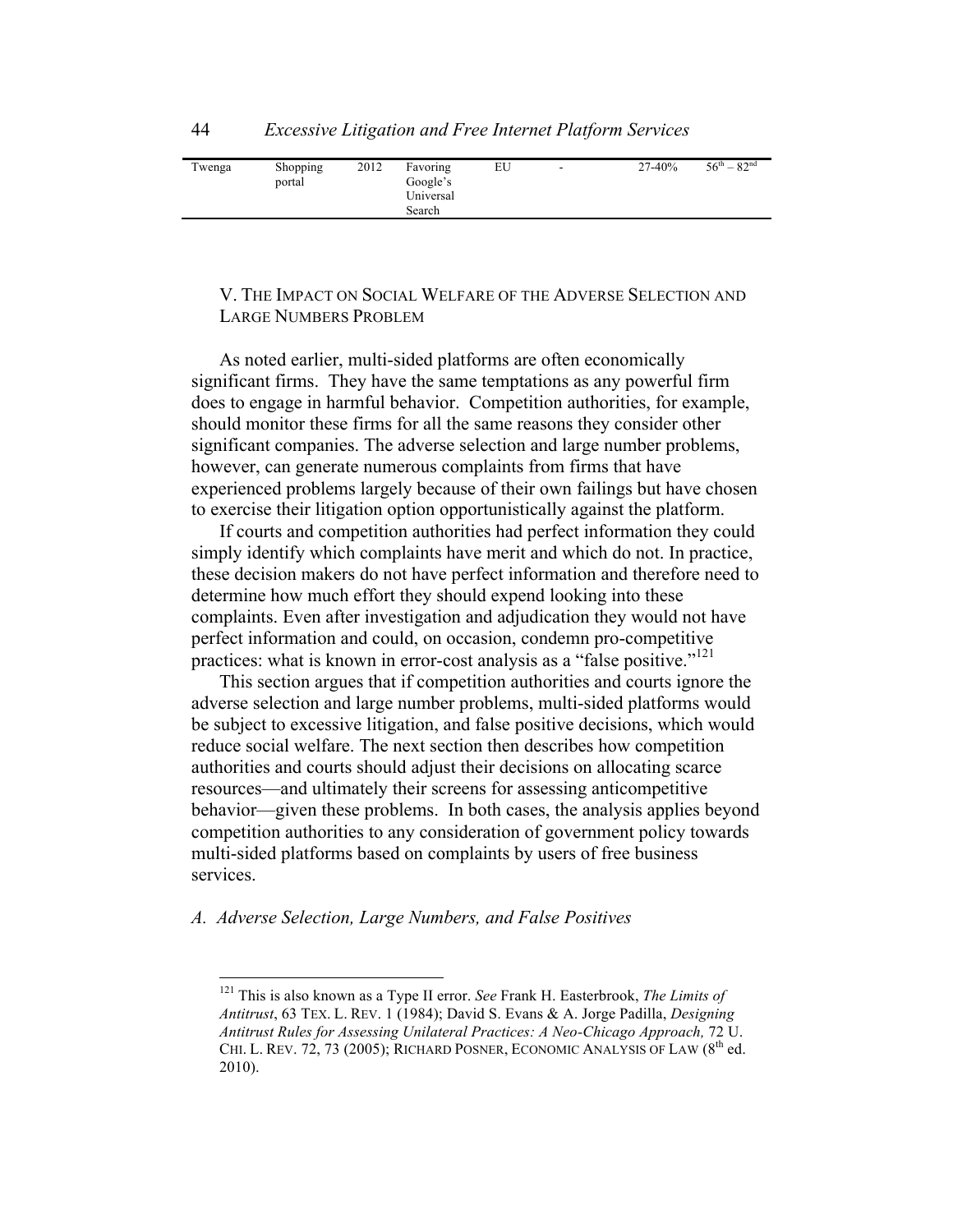Most antitrust cases arise from complaints by firms. In the US, most antitrust litigation results from private lawsuits; firms bring most of these lawsuits with the exception of class action price-fixing cases involving consumer goods.<sup>122</sup> In most jurisdictions, competition authorities pursue cases as a result of complaints brought by firms. In the European Union the European Commission receives complaints and must make specific decisions on whether or not to pursue those complaints.<sup>123</sup> In the United States, although the Justice Department and the Federal Trade Commission do not have any obligation to pursue complaints, many of the monopolization cases they do pursue arise from complaints by businesses.

The previous sections have shown that several factors can result in competition authorities receiving large numbers of complaints concerning multi-sided platforms. Firms can fashion complaints that articulate a superficially plausible antitrust claim. Changes in platform rules can harm some of the business users of free platform services. A portion of those users may exercise their litigation option and file a complaint in court or before a competition authority. Although the likelihood that any particular user of free platform services files a complaint may be very low, because of the large numbers involved for some platforms, the cumulative likelihood that at least one complaint arises can be very high. In fact, as shown earlier, when a platform serves millions of businesses, a very small probability that a business will sue can result in hundreds of complaints and the virtual certainty of someone complaining.

These complaints are likely to come disproportionately from businesses that had relatively low *a priori* odds of success and relied on free platform services relatively more because of liquidity constraints. When a platform makes a change that harms some users the ones who use it the most are likely to be harmed the most. The businesses that are overly reliant on the platform are also likely to be more vulnerable businesses and therefore more likely to be pushed over the edge, into failure, as a result of the changes. The litigation option may be their only asset.

In the US and other jurisdictions that allow private plaintiffs to recover treble damages businesses tend to have higher valued litigation options all else equal if they have been adversely affected by the platform change and rely heavily on the platform. In other jurisdictions these businesses may be

<sup>&</sup>lt;sup>122</sup>In the 12-month period ending March 31, 2011, private antitrust actions accounted for 537 out of the 555 antitrust cases filed in the federal courts (97%). Administrative Office of the U.S. Courts, Federal Judicial Caseload Statistics 2011, Table C-2, *available at*

http://www.uscourts.gov/Viewer.aspx?doc=/uscourts/Statistics/FederalJudicialCaseloa dStatistics/2011/tables/C02Mar11.pdf<br><sup>123</sup> Council Commission Notice on the handling of complaints by the Commission

under articles 81 and 82 of the EC treaty O.J. (C 101) 65-77.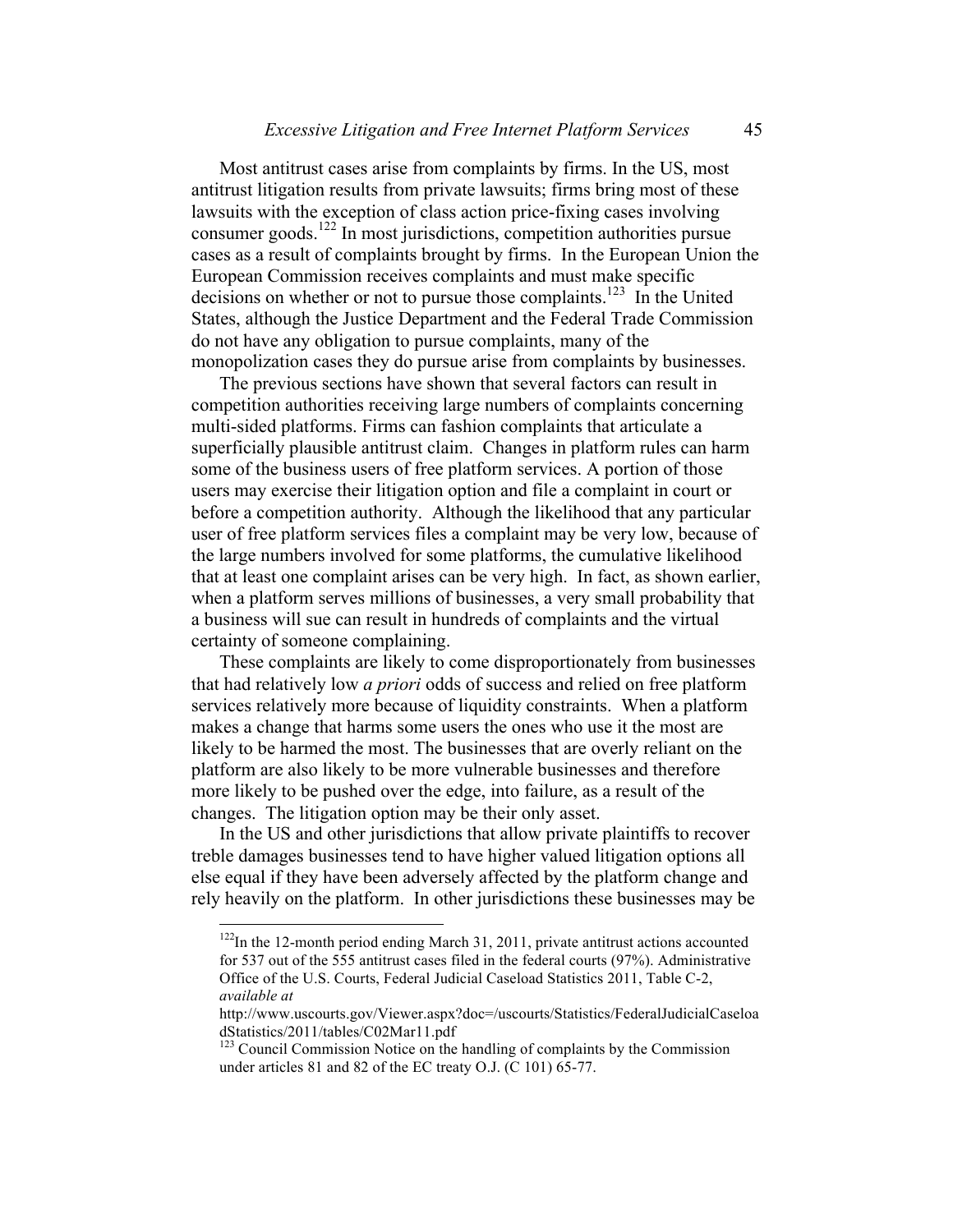able to secure concessions from the platform as a condition of not filing a complaint or withdrawing a complaint that has been filed.

The argument is not that cases brought against platforms necessarily lack merit. However, large multi-sided platforms that provide free services are likely to be subject to many complaints from firms that have failed as a result of their own low quality combined with decisions to rely mainly on the provision of free platform services. These firms are opportunistically using their litigation option to obtain compensation for problems they have, in effect, caused themselves. As noted, if courts and competition authorities had perfect information they could simply screen these cases out.

Information is imperfect, however, and it only takes one complaint to lead to a negative and possibly catastrophic outcome for the platform. Here is where the large number problem raises the stakes for multi-sided platforms. To see why, suppose there is a 99 percent probability that the court or competition authority will reject a complaint that lacks merit and a 1 percent probability that it will rule in a complainants' favor, even though its complaint lacks merit. Consider a platform that has 1 million business users. The platform could expect to face 100 complaints if there were a .01% (i.e., 1/10,000) probability of a business user filing a complaint. Assuming the decisions on complaints are independent, one would expect that these 100 complaints would lead to one false positive.

While one could debate the specifics of this calculation, in both directions, the point is that as the number of business users increases, the probability of false positives increases. For platforms with millions of users each year, the probability of a false positive, over the duration of putative dominance, could approach certainty under plausible assumptions.

If antitrust lawsuits were simply about paying damages this result would not be of much concern. It would just be a cost of doing business for the platform. The problem is that a decision by a competition authority or court can apply to other business users of the platform in similar circumstances. That can result from either behavioral remedies<sup>124</sup> or a decision by the platform to change certain behavior to avoid costly litigation and damages in the future. $125$ 

<sup>&</sup>lt;sup>124</sup> For example, Microsoft was required to make certain information available to firms to facilitate their interoperating with Microsoft's Windows server operating system and to distribute a version of Windows that did not include certain media playing functionality. *See* Case T-201/04 R, Microsoft v. Comm'n, [2004] E.C.R. II-4463.<br><sup>125</sup> *See* Claudine Beaumont, *Microsoft and EU reach browser settlement*, TELEGRAPH

<sup>(</sup>Dec. 16, 2009), *available at* 

http://www.telegraph.co.uk/technology/microsoft/6825561/Microsoft-and-EU-reachbrowser-settlement.html.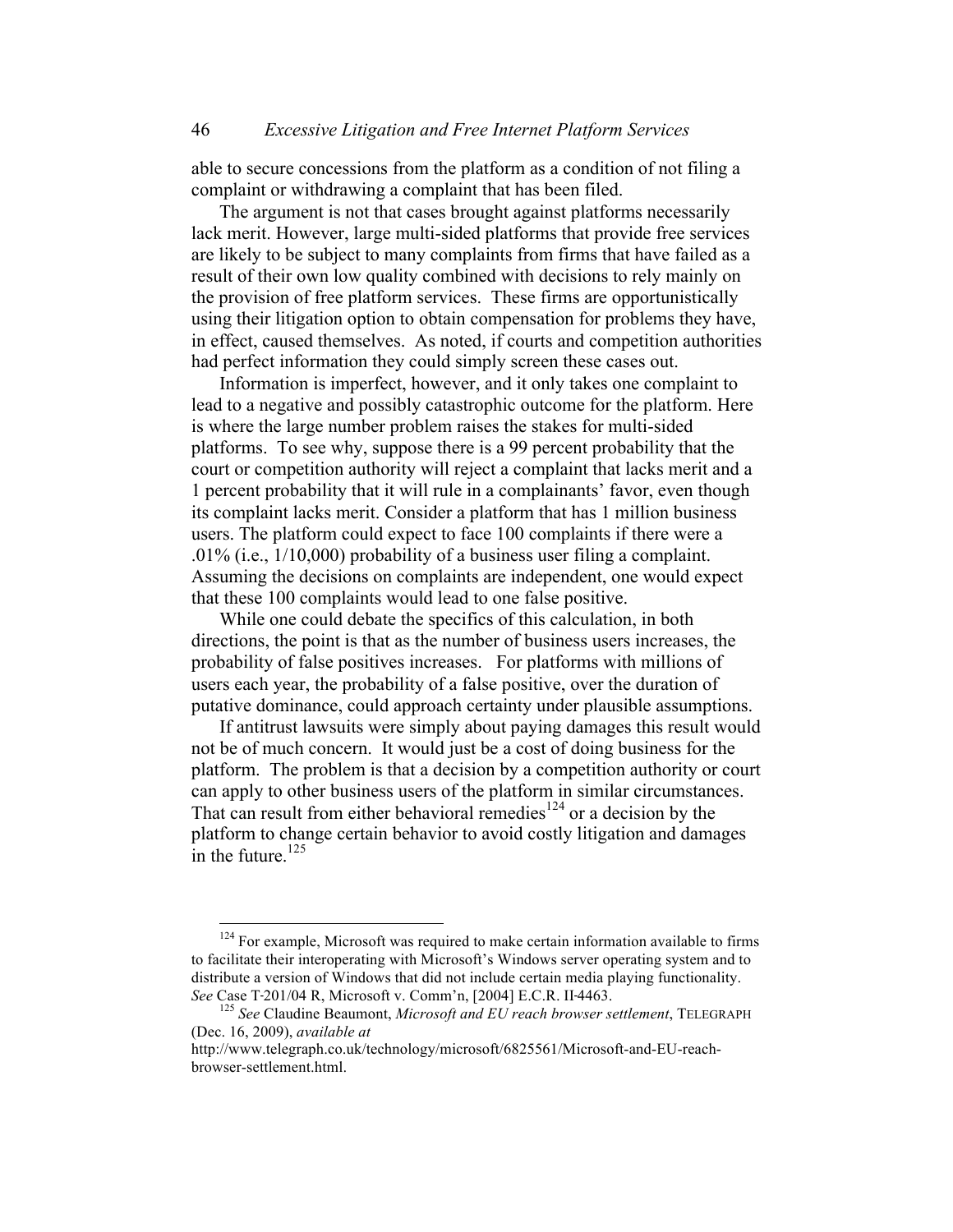# *B. False Positives and Negative Externalities*

When a false positive arises, by assumption, the multi-sided platform has not engaged in anticompetitive behavior. In this case one can infer that the platform has adopted business practices, including decisions involving managing positive and negative externalities and balancing the sometimes competing interests of platform members, to maximize profits.<sup>126</sup> Economic theory finds that, although the balance struck by multi-sided platforms may not exactly equal the socially optimal balance, the direction and magnitude of the bias (if any) will depend in a complicated way on a host of hard-tomeasure factors (such as marginal costs on all sides, demand elasticities on all sides, and the intensity of competition for end-users on all sides) and that there is no reason to believe that multi-sided platforms in general exhibit a substantial bias towards a particular side.<sup>127</sup> Some authors have identified specific exceptions, such as with payment cards, where under some assumptions the profit-maximizing platform operator may tilt prices more towards one side more than a social welfare-maximizing platform operator would.<sup>128</sup> But even in this case there is no reason to believe that decisions, for example, on which side should bear relatively more of the costs of platform are socially suboptimal—only the degree of the tilt towards one side or the other.

Platforms are likely to alter the balances they strike between different parts of the community when courts or competition authorities reach a false positive decision. In this case the court or competition authority would have reached a conclusion that a business practice involving one side of a multisided platform is unlawful. The platform would suspend the practice either as part of a behavioral remedy or to avoid future penalties.

Suppose, for example, Google were compelled to change its practices for ranking websites, or for punishing websites that violate its practices. Some websites would necessarily do better in the rankings but others would

 <sup>126</sup> *See generally* Rochet & Tirole, *supra* note 34; Weyl, *supra* note 14. For a platform with market power there are two possible sources of welfare loss. One is the usual welfare loss resulting from the exercise of market power, which results in the elevation of overall prices. The other is a possible welfare loss which results in tilting the price structure in such as way that one side is bearing more, and another side, less of the cost of operating the platform that a social welfare maximizing regulator would.<br><sup>127</sup> Rochet & Tirole, *supra* note 34.<br><sup>128</sup> *See* Bedre-Defolie & Calvano, *supra* note 37, at 5-6. Calvano observes, however,

that even under these assumptions the privately and socially optimal prices are unlikely to differ dramatically. *See* Emilio Calvano, *Note on the Economic Theory of Interchange, Comment on the Federal Reserve's Proposed Regulation II* (2011), *available at*  http://www.federalreserve.gov/SECRS/2011/March/20110328/R-1404/R-1404\_030811\_69122\_621890579792\_1.pdf.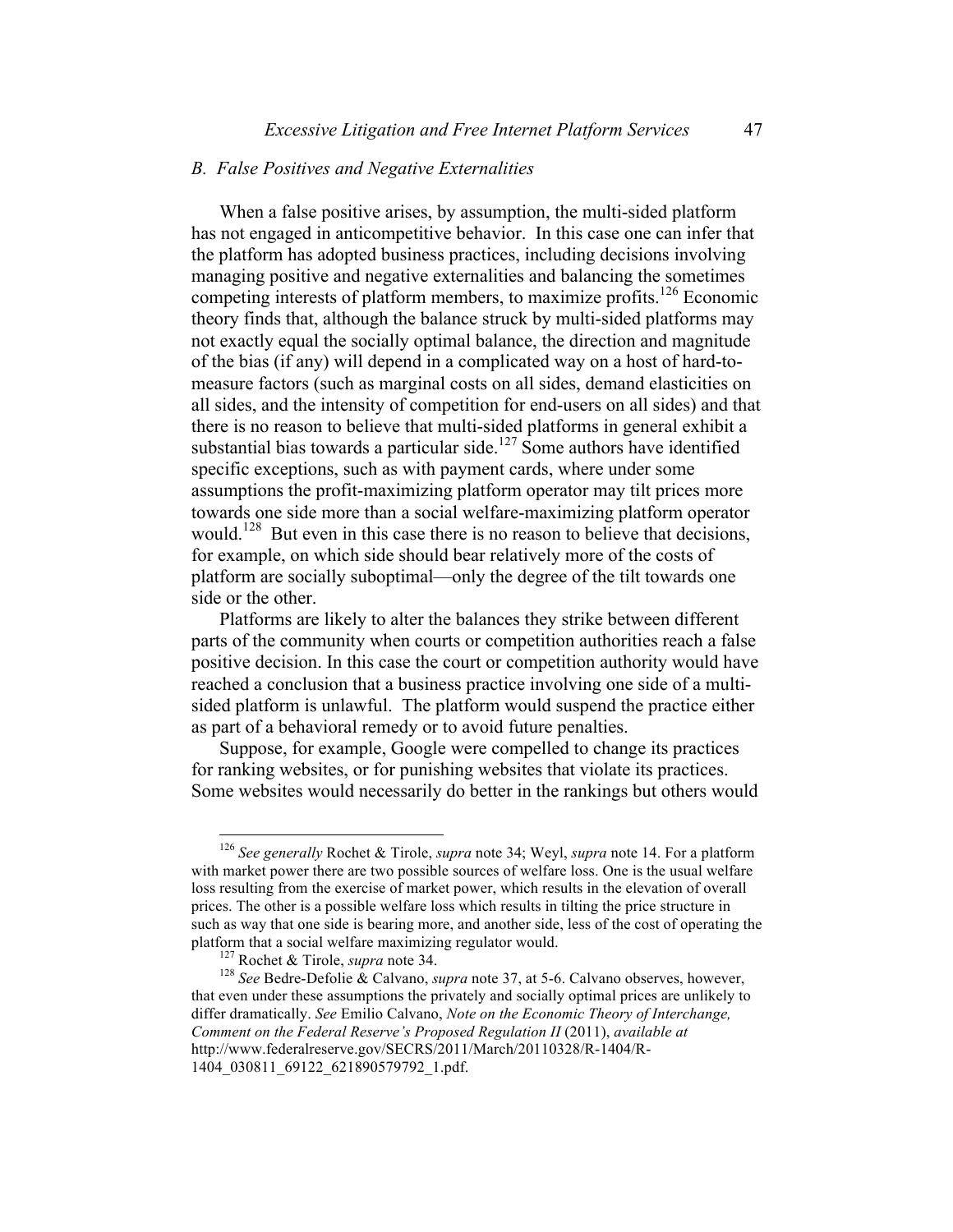do worse and would therefore lose. In addition, to the extent that Google's ranking decisions were correct to begin with, consumers would get lower quality search results. If consumers reduced their use of search because of this reduction in quality then advertisers would have less ability to reach these consumers.<sup>129</sup>

False positive decisions cause negative externalities and thereby reduce social welfare. Platforms seek to maximize the value of the platform to the members after taking into account positive and negative externalities between these members. When one of these decisions is reversed it is likely that the platform will either create fewer positive externalities or more negative externalities. That could result directly from reversing rules that generate positive externalities among members by, for example, making it easier for them to get together and interact or that suppress negative externalities by, for example, discouraging members from disseminating bad information. That could also result indirectly from changing pricing decisions or rules that reduce platform participation by some members. For example, suppose the platform is required to increase prices to a group of platform participants. The platform would have chosen prices given the positive externalities between members to maximize the value of the platform. By raising prices to one group, the platform would reduce their participation, and by reversing positive feedback effects, would reduce the value of the platform to other groups.

# *C. The Impact of False Positives on Platform Decisions, Design and Innovation*

A false positive decision can have spillovers from the narrow matter that was under consideration for that decision. It can set a precedent that the platform must abide by in other related decisions. A decision concerning platform practices or rules concerning the use of free services by businesses can directly affect those practices or rules. A decision may enjoin a particular type of practice. A decision can also lead the platform to modify other practices or rules that seem like they would be subject to similar complaints and thus similar adverse decisions. A false positive decision can also set a precedent that raises the likelihood that similar practices and rules adopted by other platform companies will be subject to adverse decisions.

 <sup>129</sup> Gord Hotchkiss, *Why Results Quality is So Important to Search Engines*, SEARCH ENGINE LAND (May 20, 2011), http://searchengineland.com/why-results-quality-is-soimportant-to-search-engines-77957; *In Search of the Perfect Search: Can Google Beat Attempts to Game the System?*, KNOWLEDGE@WHARTON (Mar. 16, 2011), http://knowledge.wharton.upenn.edu/article.cfm?articleid=2731.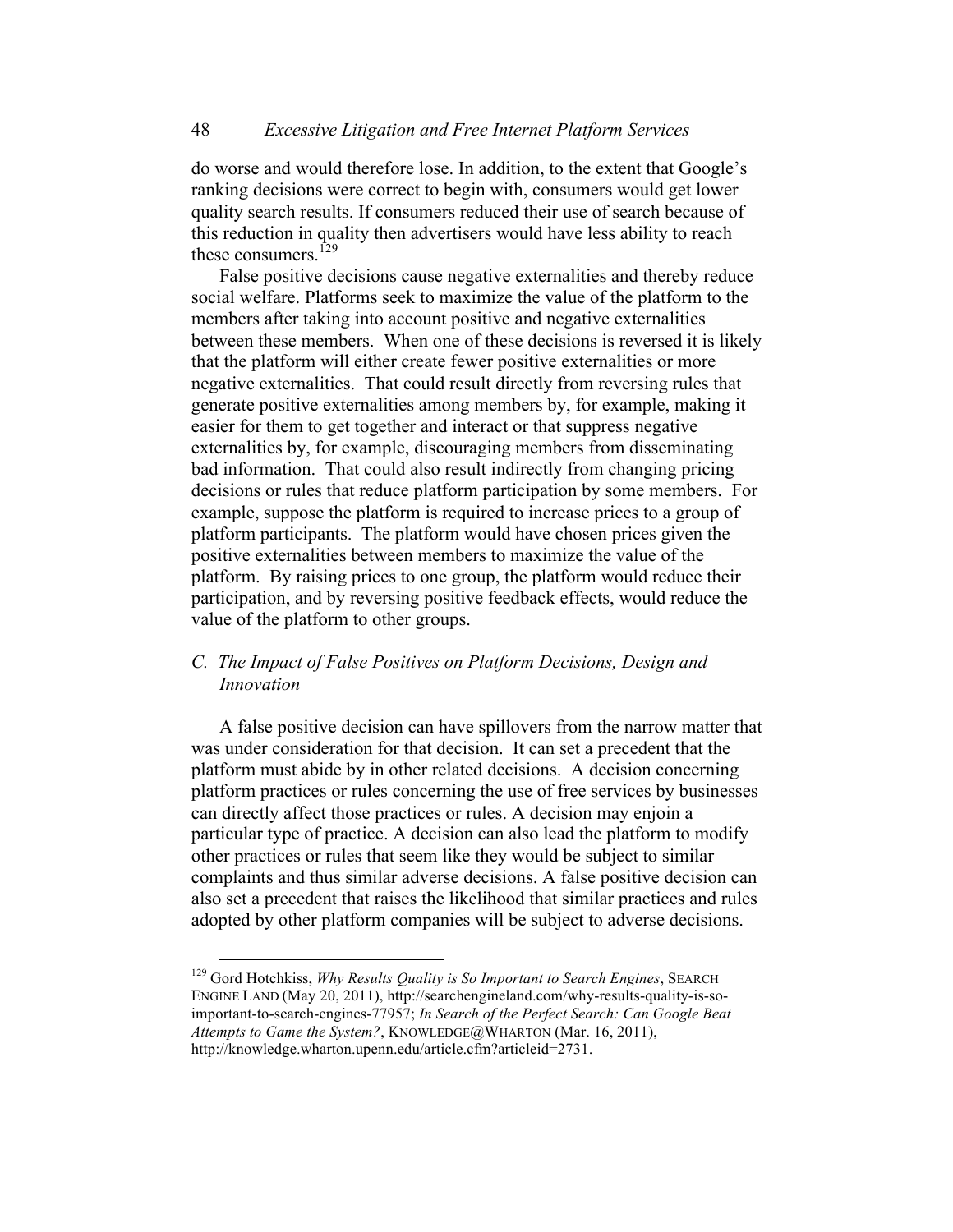Other platforms will therefore alter those practices and rules in anticipation of costly litigation and negative rulings.

The primary cost of false positive decisions arising from the adverse selection and large number problems, however, involves distortions in decisions that platforms, and their entrepreneurs, make prospectively concerning the adoption of business models, the direction of innovation, and governance rules. The thesis of this Article is that these problems result in a high probability, if not a certainty, that large, global multi-sided platforms will face false positive decisions concerning the business users of the platform. That expectation could lead platforms to increase the price to business users to compensate for the risks and incremental costs they will bear; to avoid innovations that could harm some business users; and to vertically integrate into applications rather than relying on an open platform. At the margin the likelihood of false positive decisions—i.e., adverse decisions over pro-competitive business practices—reduces the incentives to start platforms or to consider platform models that involve providing services for free to businesses.

Any reduction in the supply of free business services by multi-sided platforms could have knock-on effects on innovation. An open platform model in which the entrepreneurs are encouraged to develop applications and other complementary products decentralizes innovation. It moves the control of the direction and pace of innovation from the platform owner to a large population of entrepreneurs.<sup>130</sup> This fact is seen from the success that several of the global multi-sided platforms have had as shown in Table 1. It is hard to imagine a centralized firm accomplishing so much innovation in such as short space of time.

## *D. Impact on Competition Authority Resource Allocation*

The large number and adverse selection problems could result in a further inefficiency. Uncorrected, these problems could lead antitrust authorities into misallocating their resources and investigating multi-sided platforms more than other industries that have the same or higher likelihoods of having engaged in wrongdoing. Given that competition authorities have scarce resources the failure to adjust decisions to pursue cases given these phenomena would result in underinvestment in pursuing other complaints.

To see the essence of the problem consider a competition authority that

 <sup>130</sup> Joel West & Scott Gallagher, *Challenges of open innovation: the paradox of firm investment in open-source software*, 33 R&D MANAGE. 319, 320 (2006); Georg von Krogh et al., *Community, joining, and specialization in open source software innovation: a case study*, 32 RESEARCH POL'Y 236, 237 (2003).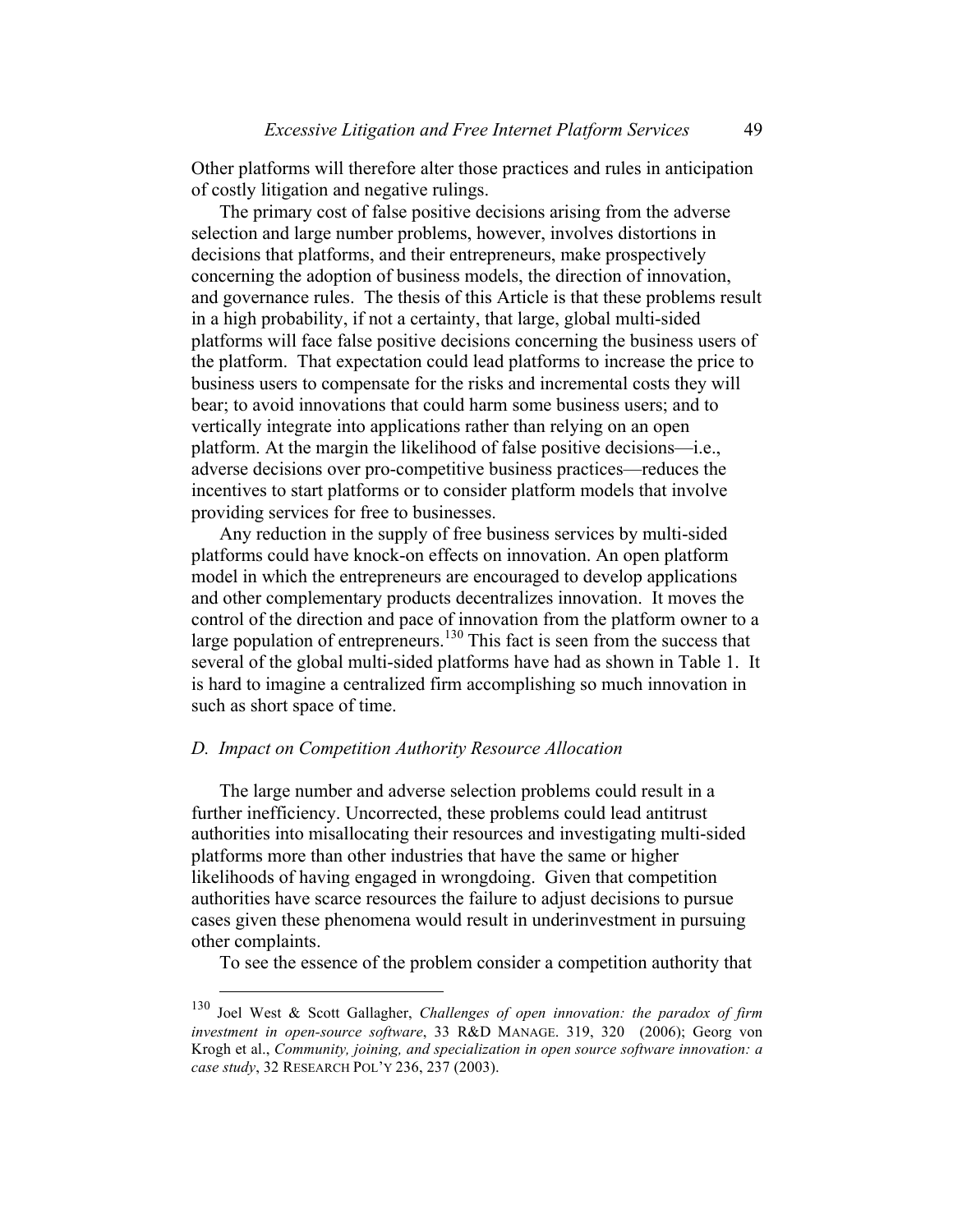has to evaluate whether to invest resources on the investigation of various companies. Company A is a global multi-sided platform that provides free business services and Companies B and C are not multi-sided platforms. All three firms have the same revenue and market value. The authority has 20 complaints against company A, only one against company B, and none against company C. All else equal the authority might conclude that the agency should focus on company A because of the volume of complaints. But company A could be subject to many complaints as a result of the large number and adverse selection problems. There is no a reason, a priori, to believe that company A is more likely to have engaged in anticompetitive behavior than companies B or C.

# VI. HEIGHTENED ANTITRUST SCRUTINY OF COMPLAINTS BY BUSINESS USERS OF FREE MULTI-SIDED PLATFORM SERVICES

This Article proposes that courts and competition authorities should impose a higher level of scrutiny on complaints brought by business users of free multi-sided platform services. Before describing what this means in practice it is helpful to emphasize that the proposal itself is modest. There is no suggestion that antitrust decision makers should ignore possible antitrust violations by multi-sided platforms much less give them a free pass. Some of these platforms are economically significant and anticompetitive actions by them could impose serious harm. Nor does this article suggest that competition authorities or courts should presume that platform business practices concerning business users of free platform services are pro-competitive.

However, this Article has shown that the litigation option, adverse selection and large number phenomena are likely to lead to false positive decisions against multi-sided platform providers of free business services and that those false positives, and the anticipation of them, reduce social welfare. The reduction in social welfare could be significant since it could lead to an increase of negative externalities on large multi-sided platforms that are subject to an adverse decision and because it could have follow-on effects on innovation and decisions at other, including formative, multisided platforms.

*A. How Decision Makers Should Adjust Their Assessments*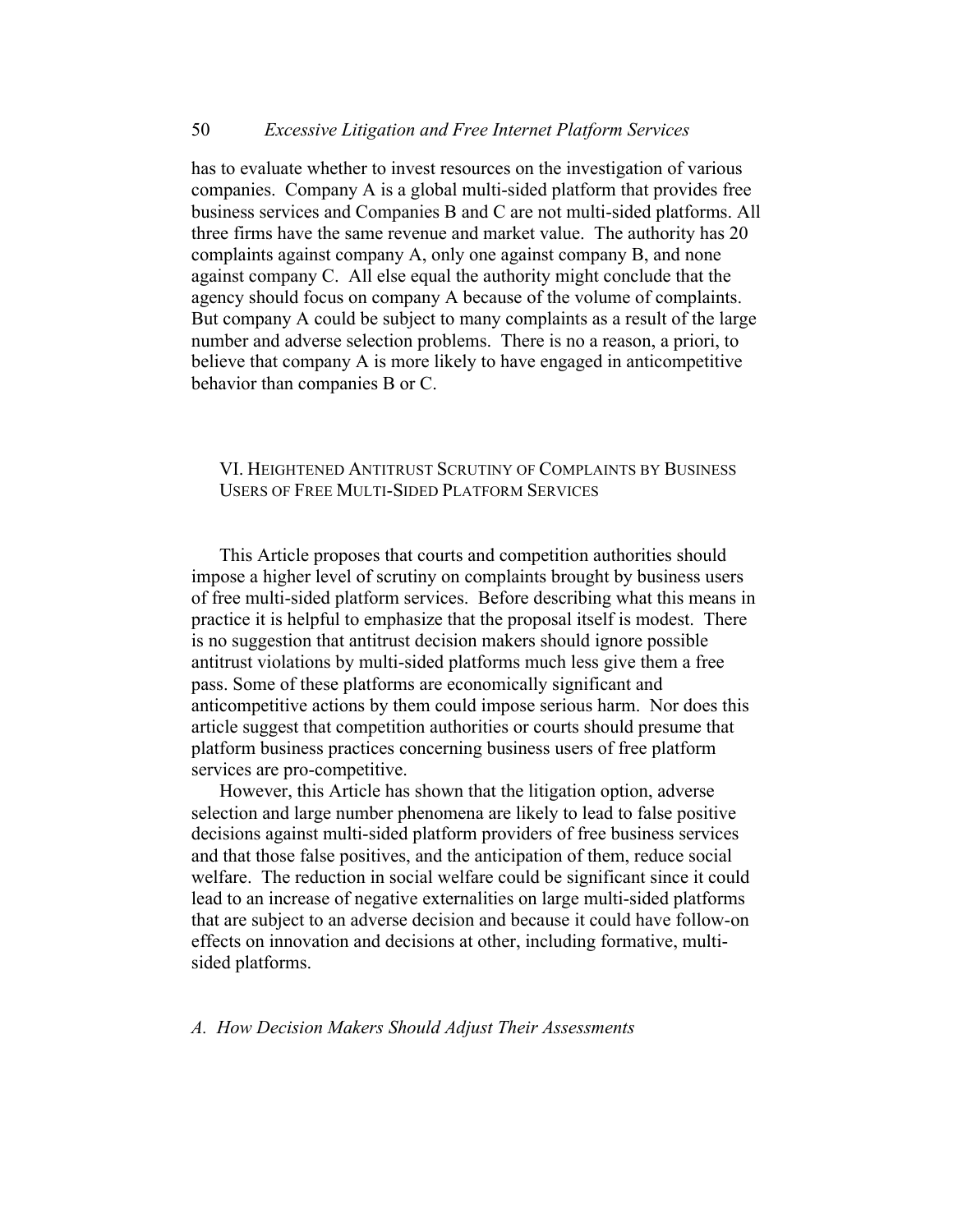The first part of the proposal is that courts and competition authorities should consider the litigation option, adverse selection, and large number phenomena in forming judgments concerning the weight that a particular complaint by a business user of free plaintiff services should be given.<sup>131</sup> Courts and competition authorities ultimately need to make judgments on whether or not to pursue a complaint. In the US courts have to decide motions to dismiss a complaint and motions for summary judgment.<sup>132</sup> Competition authorities in all jurisdictions need to decide how to allocate resources across different industries. They must also chose which complaints to pursue and how aggressively. Whether they acknowledge it or not these decisions are based in part on judgments concerning the weight to be accorded to various kinds of evidence and, ultimately, the likelihood that further consideration will uncover anticompetitive behavior.

Any particular complaint against a multi-sided platform that provides free services may result from a low-quality business that has failed largely through its own shortcomings, opportunistically exercising their litigation option. That probability increases with the number of businesses that use free platform services. Moreover, competition authorities and courts should discount multiple complaints, at a point in time or over time, against a multi-sided platform provider of free business services according to the number of business users served by a platform. It would be wrong to infer that multiple complaints necessarily suggest a pattern of anticompetitive behavior or signal a serious problem, given the very larger number of entities that interact with the platform.

#### *B. Heightened Scrutiny of Complaints*

The analysis set forth indicates that courts and competition authorities could reduce the likelihood of reaching a false positive decision by taking the following factors into account in assessing a complaint:

> • The extent to which the harm alleged by the complainant is the result of business practices engaged in by the platform versus the failings of the complainant itself. For this purpose it is useful for the decision maker to examine the quality of the business including the entrepreneur, the management team, the business model, business execution, and financial backing.

<sup>&</sup>lt;sup>131</sup> D.H. Kaye, *Burdens of Persuasion: What Bayesian Decision Rules Do and Do Not Do 3* INT. J. EVID. PROOF 1 (1999).

<sup>&</sup>lt;sup>132</sup> Such motions are decided according to the tests set out *in Bell Atlantic Corp. v. Twombly*, 550 U.S. 544 (2007) and Ashcroft v. *Iqbal*, 556 U.S. 662 (2009).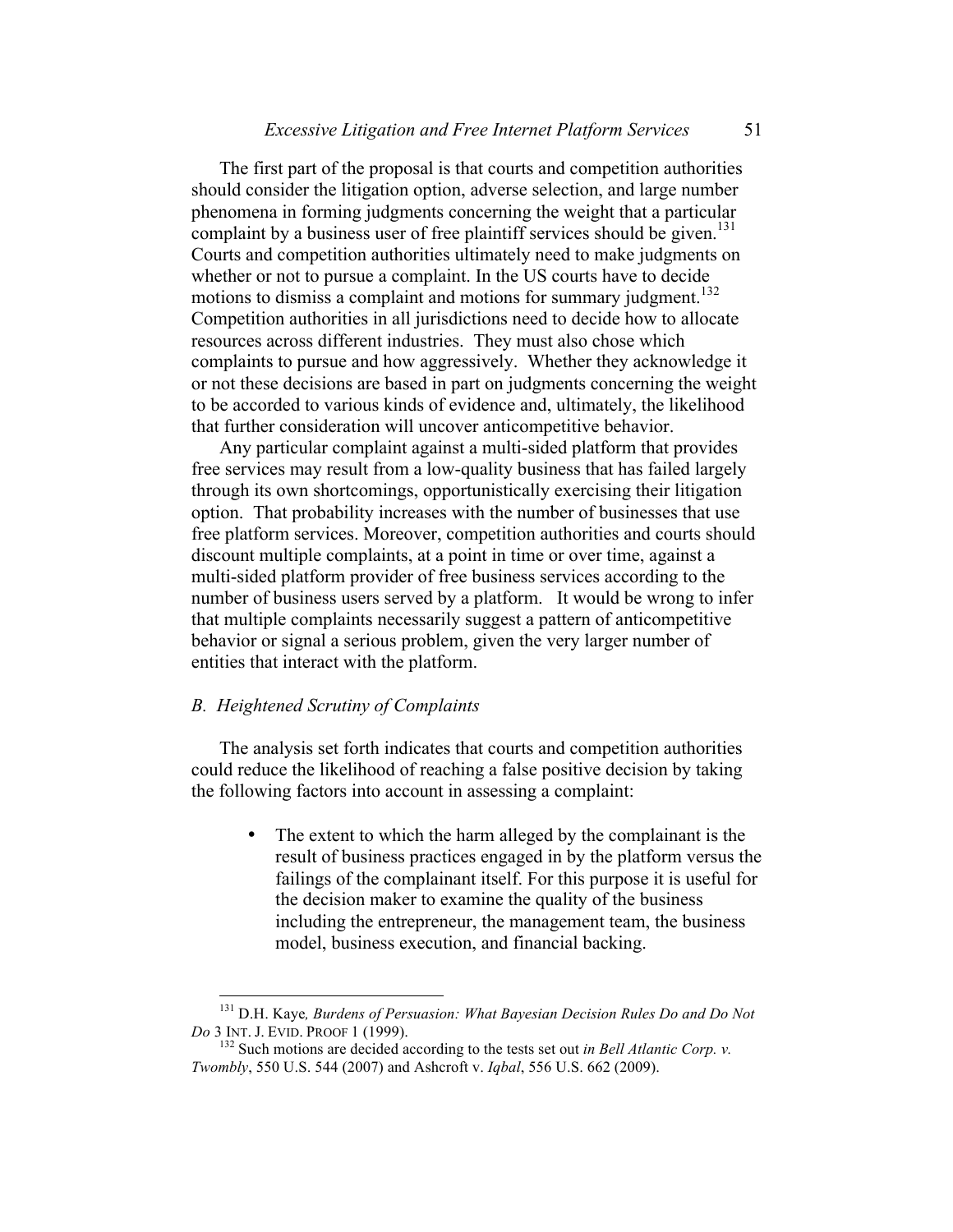# 52 *Excessive Litigation and Free Internet Platform Services*

- The number of business users of free platform services. With a large number there is a higher probability that the particular complaint is an aberration, due the peculiarities of the business in question, and not evidence of anticompetitive behavior.
- The impact of enjoining the behavior on other platform users. That should consist of other business users as well as other sides of the business. A change in business practices that benefits particular types of business users but harms other business users and other platform users would likely decrease social welfare.
- Whether the decisions regarding the complainant follow a governance system for reducing negative externalities. In this case there is a strong presumption that the decision is procompetitive and the burden should be placed on the complainant to show that it is not.<sup>133</sup>

These factors could be taken into consideration at any stage of the analysis. For competition authorities these factors would be taken into account at the point of deciding whether to devote resources to a complaint, whether to move a complaint into a fully fledged investigation, whether to pursue a complaint, what issues to focus on, and which behavioral remedies to advocate. For US courts these factors would be considered during procedural phases (motion to dismiss and summary judgment) as well as during consideration of the merits of the case and remedies.

# *C. Application to Search Litigation*

In the case of the Google search litigation this analysis indicates that the courts or competition authorities should take several factors into account in considering complaints.

The relative number of complainants. Google has provided free listing and search services to millions of business websites for more than a decade. The number of complainants relative to the population of businesses that have obtained similar free services from it is extremely low. It also appears that some of these businesses have pursued complaints against Google in part because they have received help from one of Google's competitors.<sup>134</sup>

<sup>&</sup>lt;sup>133</sup> *See* Evans, *supra* note 41.<br><sup>134</sup> *Microsoft Encourages Google Antitrust Complaints*, Utility Exchange (Mar. 1 2010),http://www.utility-exchange.co.uk/microsoft-encourages-google-antitrustcomplaints-5445/.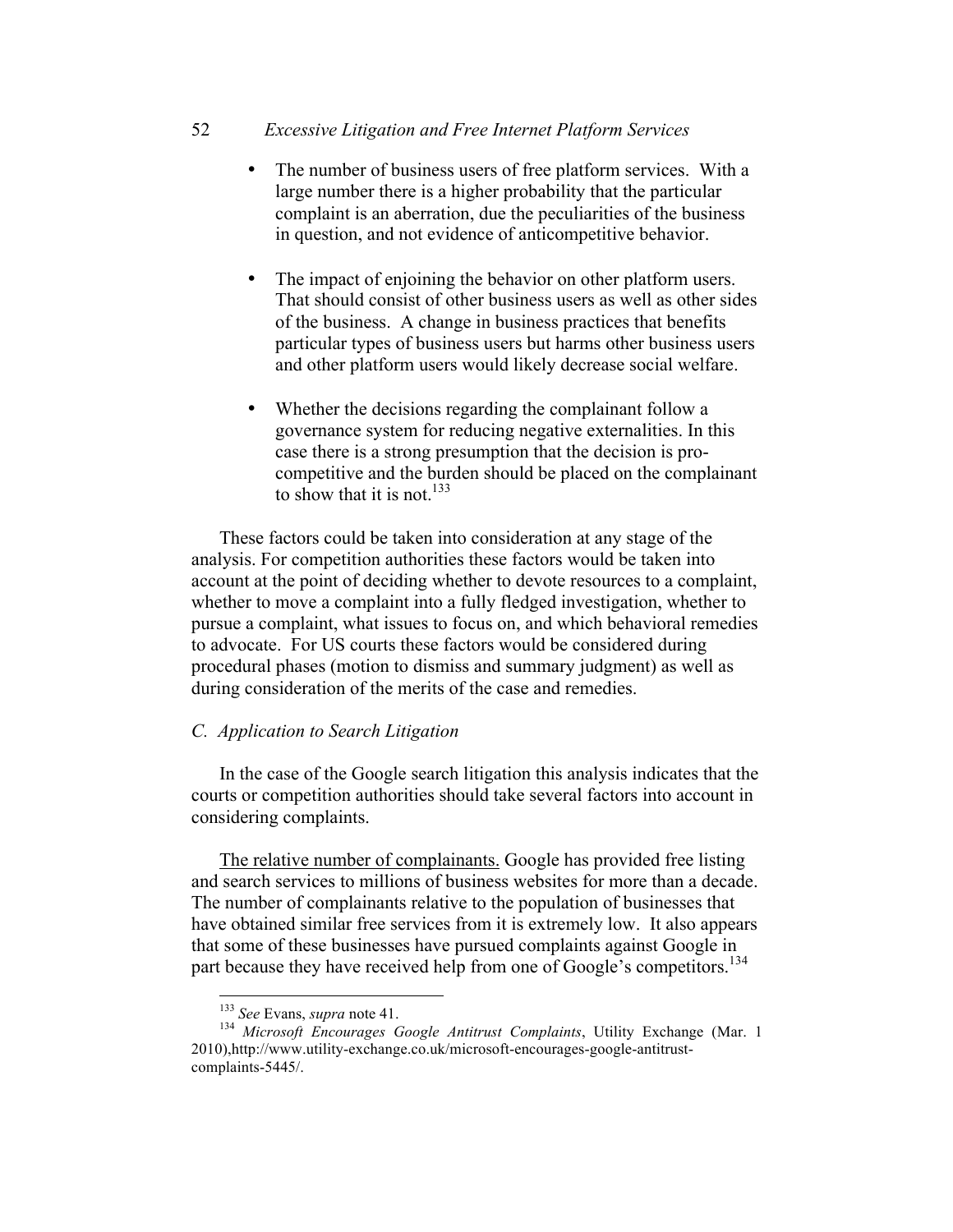In effect, a platform competitor has in effect purchased the "litigation options" of these businesses to impose costs.

Search dependency. It appears that most of the companies that have filed complaints against Google (in contrast to other sites) are highly search dependent. About a third of the complainants had developed businesses that relied almost entirely on search for traffic to their websites. That is consistent with these businesses having decided that, given their abilities and their ideas, it was not worth investing in branding that would attract direct traffic.

Adverse selection. Many of the complaints concern reductions in search rankings. These have mainly come from web sites pursuing business models offered by many similar sites. These firms would not have had a high likelihood of success—since such "me-too" sites do not generally regardless of changes in their search rankings. In addition to relying excessively on search these businesses perhaps ran into difficulties for the same reason that other business do that fail to distinguish themselves.

Alleged harm results from governance system. Most of the complainants claim that they were harmed as a result of Google either reducing their search ranking as a punishment or as a result of Google changing its algorithms. Having a governance system that counters the incentives of websites to engage in self-serving manipulation of their rankings is economically efficient. As noted earlier complainants should bear a heavy burden in challenging practices that result from the application of a platform governance system. In particular, a complaining party should be required to certify that the information provided to the agency is, to their knowledge, accurate. The agencies should also establish a mechanism for sanctioning third parties that mislead the agencies into imposing costs on other parties. $135$ 

Negative externalities. As a general matter it is economically efficient for search engine platforms to penalize websites that artificially inflate their rankings and to modify their algorithms to reduce the ability of websites to game the system. Moreover, it is impossible in the real world to design governance systems that have zero false positives—just as it is impossible

<sup>&</sup>lt;sup>135</sup> Although the agencies have tools to punish particularly egregious conduct, these additional measures would provide additional protections that both conserve agency resources and protect targets and third parties from opportunistic abuses. If a party is dissuaded from submitting a complaint because of the requirement to swear as to its veracity, the agencies likely are better off not having received it.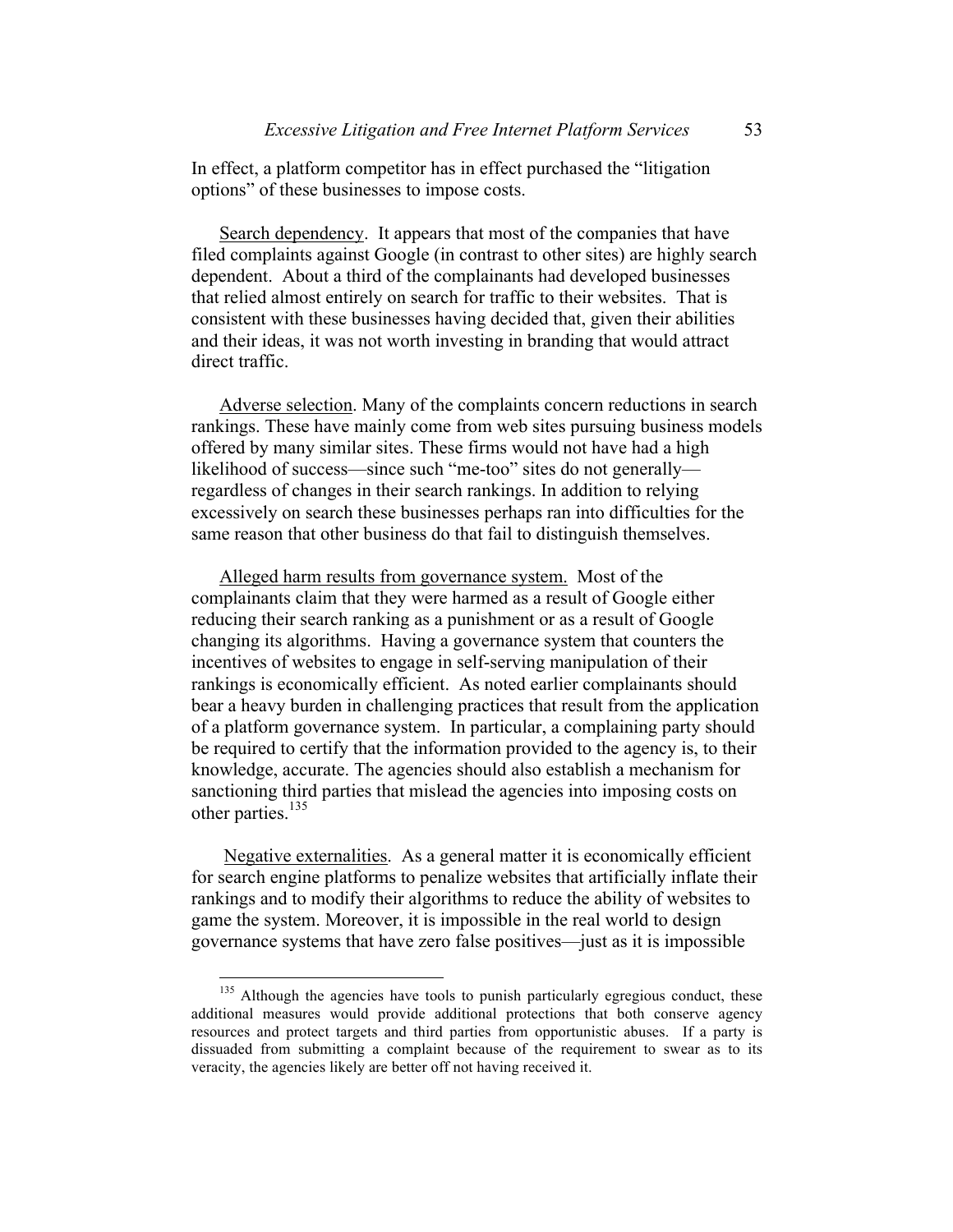to design a legal system to have zero false positives. Action by a court or competition authority that would discourage the use of these economically efficient methods would impose negative externalities on the other platform participants including websites (some of whom would have lower rankings in the absence of methods to deter opportunistic efforts to increase rankings) and search users (who will obtain less relevant search results).

This Article does not argue that these factors by themselves should lead to the dismissal of complaints against Google or other search engines in similar situations. Rather, the point is that courts and competition authorities should consider these factors in their decision making.

#### VII. CONCLUSIONS

In the last two decades one of the most remarkable developments in the history of business has occurred. Multi-sided platforms, operating globally, have developed Internet-based software that enables businesses to access hundreds of millions of consumers who also use these platforms for services. These platforms not only provide this access for free, in many cases, but also provide other assistance to help these businesses. Millions of businesses use free services provided by firms such as Facebook and Google. In some cases these multi-sided platforms provide extensive software assistance that enables entrepreneurs to develop businesses based on applications that work with these platforms. Hundreds of thousands of applications have been created by software platforms that run on personal computers, mobile devices, or in the cloud.

By providing free services multi-sided platforms stimulate a great deal of effort by entrepreneurs. But they also tend to attract firms that cannot secure funding or that do not want to invest because of the risk. Many of these entrepreneurs who rely on free platform services may be highly capable. But there are reasons to believe that platform that provide free business services attract entrepreneurs that want to rely on free services because the entrepreneurs and potential investors do not have enough confidence to risk losing their capital investments. As a result when the platform makes changes that adversely affect some business users these low quality firms are the ones most likely to complain. In some cases changes made by the platform push them into bankruptcy or would if they could not get a reprieve. The only asset they have left is a litigation option.

The fact that multi-sided platforms serve very large numbers of business users raises a further problem. These large numbers increase the likelihood